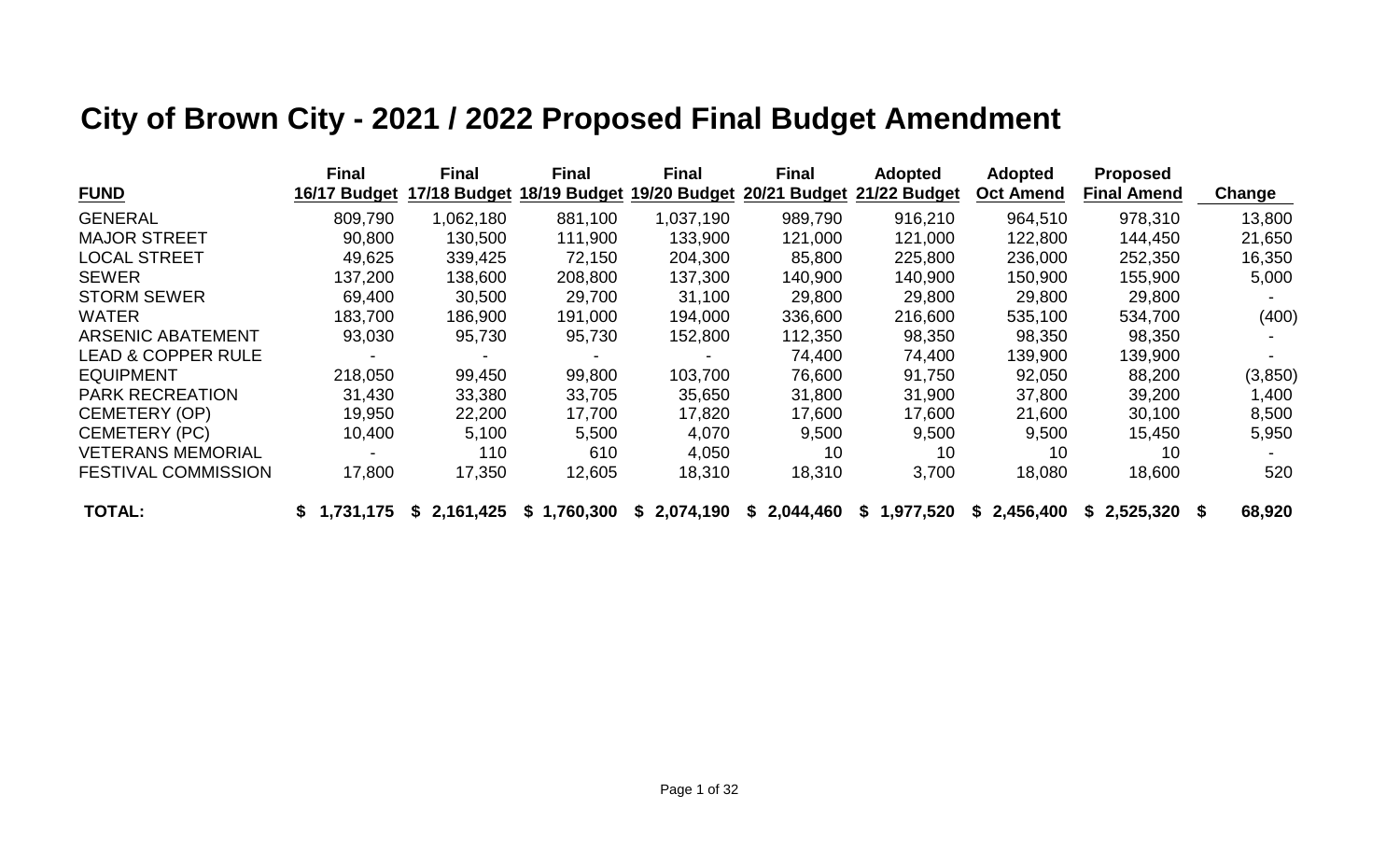## **GENERAL FUND - 2021 / 2022 Proposed Final Amendment**

### **REVENUES**

|                                    | <b>Final</b> | <b>Final</b> | <b>Final</b> | <b>Final</b> | <b>Final</b> | <b>Adopted</b> | <b>Adopted</b>   |            | <b>Proposed</b>    |        |                     |
|------------------------------------|--------------|--------------|--------------|--------------|--------------|----------------|------------------|------------|--------------------|--------|---------------------|
| <b>Account Title</b>               | 16/17 Budget | 17/18 Budget | 18/19 Budget | 19/20 Budget | 20/21 Budget | 21/22 Budget   | <b>Oct Amend</b> | <b>YTD</b> | <b>Final Amend</b> | Change | Account #           |
| Property Taxes (16.8733)           | 257,490      | 254,600      | 264,100      | 292,000      | 335,000      | 325,600        | 325,600          | 323,891.68 | 325,600            |        | 101000401           |
| Specific Tax                       | 680          | 680          | 700          | 750          | 750          | 750            | 750              | 160.50     | 250                |        | (500) 101000401.1   |
| Street Reserve (1.7202 fm PT)      | 31,920       | 32,100       | 33,060       | 34,750       | 37,500       | 42,200         | 42,200           | 42,200.00  | 42,200             |        | 101000401.2         |
| <b>Delinquent Taxes</b>            | 24,010       | 27,200       | 35,550       | 43,750       | 47,900       | 43,400         | 41,600           | 41,571.06  | 41,600             |        | 101000401.3         |
| Service Fee                        | 7,400        | 7,400        | 7,400        | 7,400        | 7,400        | 7,400          | 7,400            | 7,400.00   | 7,400              | $\sim$ | 101000402           |
| <b>County Road Tax Millage</b>     | 36,350       | 37,700       | 37,300       | 39,100       | 43,850       | 43,850         | 43,850           | 48,648.42  | 43,650             |        | (200) 101000403     |
| <b>Licenses &amp; Permits</b>      | 50           | 50           | 150          | 50           | 50           | 50             | 50               |            | 50                 |        | 101000475           |
| <b>Cable Franchise Fee</b>         | 3,700        | 3,300        | 1,600        | 1,600        | 1,350        | 1,350          | 1,330            | 3,289.22   | 3,300              | 1,970  | 101000477           |
| Michigan Library                   | 2,620        | 2,620        | 2,950        | 3,250        | 1,600        |                |                  |            |                    |        | 101000501.1         |
| <b>Police Grant</b>                | 270          | 1,150        | 3,350        | 1,200        |              |                |                  |            |                    |        | 101000505           |
| MSP / Training Grant               | 3,450        | 1,000        | 250          | 500          | 1,700        | 1,700          | 1,700            | 500.00     | 500                |        | $(1,200)$ 101000543 |
| Liquor Tax                         | 1,410        | 1,360        | 1,450        | 1,450        | 1,450        | 1,450          | 1,470            | 1,577.40   | 1,600              |        | 130 101000575       |
| Sales, Income, SBT Taxes           | 141,150      | 149,200      | 152,600      | 157,850      | 151,500      | 160,100        | 160,100          | 177,652.00 | 177,700            | 17,600 | 101000576           |
| <b>Tax Admin Fees</b>              | 7,300        | 7,300        | 6,000        | 9,650        | 11,100       | 11,100         | 11,100           | 11,725.46  | 11,800             | 700    | 101000607           |
| <b>State of MI Collection Fees</b> | 4,000        | 4,400        | 6,000        |              |              |                |                  |            |                    |        | 101000607.1         |
| Revenue from Cable Reserve         |              |              |              |              |              |                |                  |            |                    |        | 101000610           |
| <b>Refuse Collection Fees</b>      | 55,200       | 55,200       | 55,200       | 55,200       | 55,200       | 56,500         | 56,500           | 50,496.21  | 56,500             |        | 101000640           |
| <b>Refuse Collection Reserve</b>   | 1,300        | 1,300        | 1,300        | 1,300        |              |                |                  |            |                    |        | 101000640.1         |
| Fines & Forfeits                   | 310          | 150          | 200          | 50           | 100          | 100            | 100              | 190.00     | 200                | 100    | 101000656           |
| <b>District/MAG Court Fees</b>     | 140          | 100          | 400          | 50           | 50           | 50             | 50               | 528.00     | 550                | 500    | 101000657           |
| <b>Utility Penalty Fees</b>        | 8,800        | 8,800        | 9,600        | 9,500        | 9,100        | 8,800          | 8,800            | 10,532.02  | 10,800             | 2,000  | 101000658           |
| Interest                           | 2,300        | 5,200        | 6,950        | 12,000       | 3,100        | 3,100          | 3,100            | 1,318.62   | 1,600              |        | $(1,500)$ 101000665 |
| Cell Tower Franchise Fee (SBA)     | 16,050       | 18,400       | 18,400       | 18,400       | 17,000       | 17,000         | 17,000           | 17,973.36  | 18,000             |        | 1,000 101000672.1   |
| <b>Thumb Cellular Lease</b>        | 19,500       | 19,500       | 19,500       | 19,700       | 22,000       | 22,000         | 22,000           | 20,687.49  | 22,000             |        | 101000672.3         |
| Air Advantage Internet             | 7,200        | 7,200        | 7,200        | 7,200        | 7,200        | 7,200          | 7,200            | 7,288.48   | 7,300              | 100    | 101000672.4         |
| <b>Comcast Lease</b>               | 18,000       | 18,000       | 18,000       | 18,000       | 18,000       | 18,000         | 18,000           | 18,000.00  | 18,000             |        | 101000672.5         |
| <b>AT&amp;T Lease</b>              |              |              |              |              |              |                | $\sim$           |            |                    |        | 101000672.6         |
| <b>Departmental Rent</b>           | 12,350       | 12,350       | 12,350       | 12,350       | 12,350       | 12,350         | 12,350           | 12,350.00  | 12,350             |        | 101000673           |
| <b>Library Rent</b>                | 4,150        | 4,210        | 4,150        | 6,180        | 550          |                |                  |            |                    |        | 101000674.1         |
| Library Wages (reimbursement)      | 30,700       | 30,700       | 30,700       | 30,700       | 30,700       | 30,700         | 30,700           | 24,797.73  | 30,700             |        | 101000674.2         |
| <b>Library Utilities</b>           | 1,200        | 1,200        | 1,200        |              | 1,080        |                |                  |            |                    |        | 101000674.3         |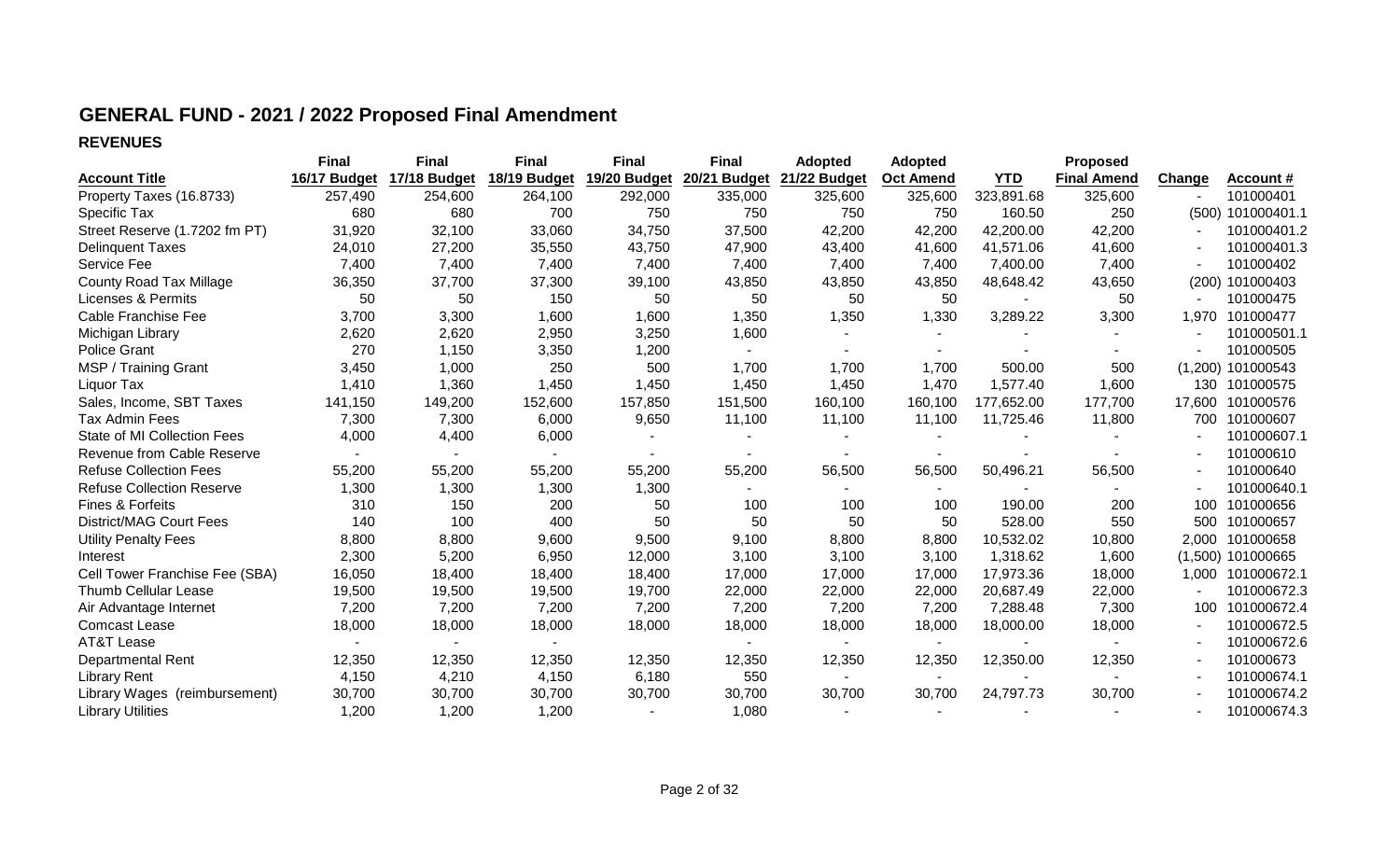| <b>Account Title</b>            | 16/17 Budget | 17/18 Budget             | 18/19 Budget | 19/20 Budget | 20/21 Budget | 21/22 Budget | <b>Oct Amend</b> | <b>YTD</b> | <b>Final Amend</b> | <b>Change</b> | Account#              |
|---------------------------------|--------------|--------------------------|--------------|--------------|--------------|--------------|------------------|------------|--------------------|---------------|-----------------------|
| Sale Of Assets                  |              |                          |              |              |              |              |                  |            |                    |               | 101000674             |
| <b>County Street Millage</b>    |              | 100,000                  |              | 70,000       | 43,850       |              | 48,650           |            | 48,650             | ۰.            | 101000676             |
| <b>Public Hearing Fees</b>      | 150          | 150                      | 150          | 150          |              |              |                  |            |                    |               | 101000677             |
| Refunds & Rebates               | 5,200        | 3,000                    | 3,100        | 1,000        | 6,600        | 1,000        | 1,000            |            | 1,000              |               | 101000687             |
| Prop Owner Cost Sharing         |              | $\overline{\phantom{a}}$ | 12,800       | 4,250        | 3,650        | 1,850        | 1,850            | 1,934.13   | 1,950              | 100           | 101000688             |
| <b>BCAFA Admin Fee</b>          | 2,500        | 2,500                    | 2,500        | 2,500        | 2,500        | 2,500        | 2,500            | 2,500.00   | 2,500              | ۰.            | 101000689             |
| <b>Miscellaneous</b>            | 2,920        | 2,500                    | 4,800        | 6,200        | 22,000       | 2,500        | 2,500            | 1,626.48   | 2,500              | ۰.            | 101000695             |
| Misc. Workmen's Comp            |              | 7,200                    | 7,200        | 100          |              |              |                  | 442.00     | 450                | 450           | 101000695.2           |
| Misc Mowing                     | 260          | 250                      | 100          | 100          |              |              |                  |            |                    | ۰.            | 101000695.3           |
| Insurance Payment               |              | 12,300                   |              | 8,200        |              |              |                  |            |                    |               | 101000695.4           |
| Payroll Ins. Deductions         | 13,000       | 13,000                   | 13,000       | 13,000       | 13,000       | 13,000       | 13,000           | 7,407.35   | 8,000              | (5,000)       | 101000695.5           |
| Revenue Other Funds / Cable Res | 5,200        | 8,000                    |              |              |              |              |                  |            |                    |               | 101000696.6           |
| Revenue Other Funds / Admin     | 41,100       | 54,300                   | 33,300       | 47,300       | 40,000       | 40,000       | 40,000           | 39,700.00  | 40,000             | ٠.            | 101000697             |
| Revenue Other Funds / Benefits  | 30,500       | 30,500                   | 30,500       | 30,500       | 31,500       | 31,500       | 31,500           | 30,500.00  | 30,500             | (1,000)       | 101000698             |
| Revenue Other Funds / Retiremer | 4,280        | 4,280                    | 4,280        | 4,280        | 4,280        | 4,280        | 4,280            | 4,280.00   | 4,280              |               | 101000698.1           |
| Revenue Other Funds / Ins.      | 4,830        | 4,830                    | 4,830        | 4,830        | 4,830        | 4,830        | 4,830            | 4,830.00   | 4,830              |               | 101000699.2           |
| Fund Equity / Sidewalk Reserve  |              | 7,000                    |              |              |              |              |                  |            |                    | ۰.            | 101000699.5           |
| Fund Equity / Street Reserve    | ۰.           | 100,000                  |              | 60,000       |              |              |                  |            |                    |               | 101000699.3           |
| <b>Fund Equity</b>              |              |                          | 26,080       |              |              |              | 1,450            |            |                    |               | $(1,450)$ 101000699.1 |
| <b>TOTAL REVENUES</b>           | 808,940      | 1,062,180                | 880,250      | 1,036,340    | 989,790      | 916,210      | 964,510          | 915,997.61 | 978,310            | 13,800        |                       |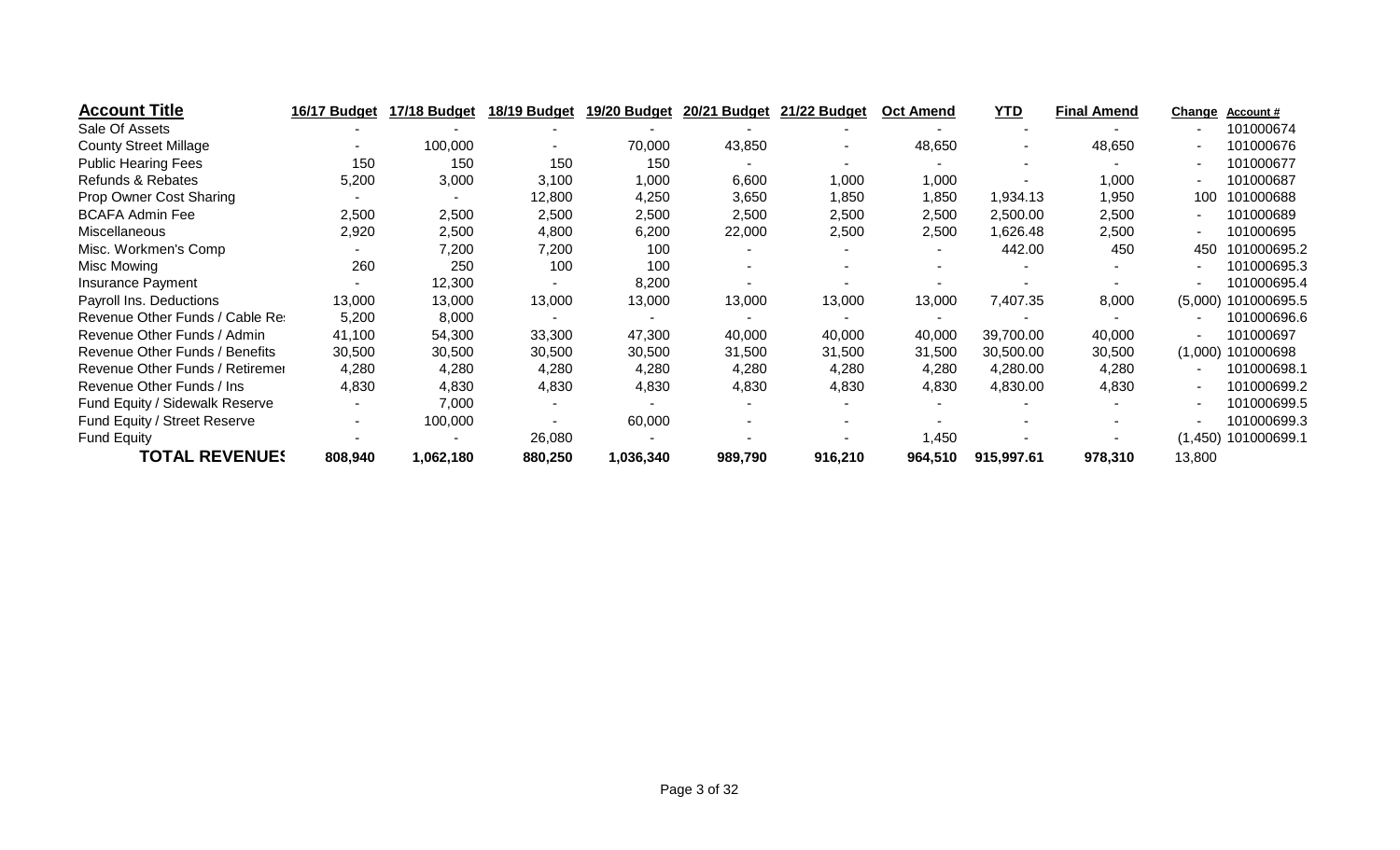### **EXPENSES Account Title**

| <b>Governing Body</b>            | 16/17 Budget | 17/18 Budget | 18/19 Budget | 19/20 Budget   | 20/21 Budget | 21/22 Budget | <b>Oct Amend</b> | <b>YTD</b> | <b>Final Amend</b> | Change  | <b>Account #</b>    |
|----------------------------------|--------------|--------------|--------------|----------------|--------------|--------------|------------------|------------|--------------------|---------|---------------------|
| Council Wages                    | 5,600        | 5,600        | 5,600        | 5,600          | 5,600        | 11,700       | 11,700           | 4,105.00   | 5,600              |         | (6,100) 101101702   |
| <b>Council FICA</b>              | 430          | 430          | 430          | 430            | 430          | 900          | 900              | 314.03     | 450                |         | (450) 101101709     |
| Conferences & etc.               |              | 2,450        | 1,800        | 1,100          |              |              |                  |            |                    |         | 101101911           |
| Travel                           |              |              | 200          | 150            |              |              | ٠                |            |                    |         | 101101913           |
| Dues & Membership                | 1,350        | 1,350        | 1,400        | 1,450          | 1,600        | 1,600        | 1,600            | 1,606.89   | 1,650              | 50      | 101101915           |
| <b>Professional Fees</b>         | 9,660        | 24,000       | 12,000       | 12,000         | 12,750       | 14,000       | 14,000           | 12,931.00  | 13,000             |         | $(1,000)$ 101101948 |
| Miscellaneous                    |              |              |              |                |              |              |                  |            |                    |         | 101101956           |
| <b>Special Projects</b>          |              |              |              |                |              |              |                  |            |                    |         |                     |
| <b>TOTAL GOVERNING BOD'</b>      | 17,040       | 33,830       | 21,430       | 20,730         | 20,380       | 28,200       | 28,200           | 18,956.92  | 20,700             | (7,500) |                     |
| <b>Chief Executive</b>           |              |              |              |                |              |              |                  |            |                    |         |                     |
| Mayor Wages                      | 1,500        | 1,500        | 1,500        | 1,500          | 1,500        | 3,000        | 3,000            | 915.00     | 1,500              |         | $(1,500)$ 101171702 |
| <b>FICA Expense</b>              | 100          | 100          | 100          | 100            | 100          | 230          | 230              | 70.00      | 100                |         | (130) 101171709     |
| Conferences                      |              |              | 500          | 1,100          |              |              |                  |            | $\blacksquare$     |         | 101171911           |
| Travel                           | 100          | 100          | 250          | 100            | 100          | 100          | 100              |            | 100                |         | 101171913           |
| Miscellaneous                    | 100          | 100          | 100          | 100            | 150          | 100          | 100              |            | 100                |         | 101171956           |
| <b>TOTAL CHIEF EXECUTIVE</b>     | 1,800        | 1,800        | 2,450        | 2,900          | 1,850        | 3,430        | 3,430            | 985.00     | 1,800              | (1,630) |                     |
| <b>City Manager</b>              |              |              |              |                |              |              |                  |            |                    |         |                     |
| Salary                           | 52,000       | 57,200       | 57,200       | 60,060         | 60,060       | 60,900       | 60,900           | 58,390.80  | 61,000             | 100     | 101172702           |
| <b>Special Remuneration</b>      |              | 950          | $\sim$       | $\blacksquare$ |              |              | $\sim$           |            |                    | $\sim$  | 101172702.1         |
| <b>FICA</b>                      | 4,000        | 4,400        | 4,400        | 4,600          | 4,600        | 4,650        | 4,650            | 4,742.29   | 4,650              |         | 101172709           |
| Retirement                       | 3,200        | 3,600        | 3,200        | 4,800          | 4,800        | 4,800        | 4,800            | 4,794.45   | 5,200              | 400     | 101172717           |
| <b>Health Insurance Premiums</b> | 16,500       | 16,500       | 17,600       | 18,000         | 18,000       | 19,500       | 19,500           | 20,938.79  | 21,000             | 1,500   | 101172718           |
| Education                        | 1,000        | 850          | 1,750        | 1,350          | $\sim$       | $\sim$       | $\sim$           | $\sim$     | $\sim$             | $\sim$  | 101172911           |
| <b>Travel Allowance</b>          | 3,600        | 3,600        | 3,600        | 3,600          | 3,600        | 3,600        | 3,600            | 3,600.00   | 3,600              | $\sim$  | 101172702.5         |
| Dues and Memberships             | 600          | 660          | 600          | 700            | 700          | 700          | 700              | 705.48     | 750                | 50      | 101172915           |
| Miscellaneous                    | 100          | 100          | 100          | 100            | 100          | 100          | 100              |            | 100                |         | 101172956           |
| <b>TOTAL CITY MANAGER</b>        | 81,000       | 87,860       | 88,450       | 93,210         | 91,860       | 94,250       | 94,250           | 93,171.81  | 96,300             | 2.050   |                     |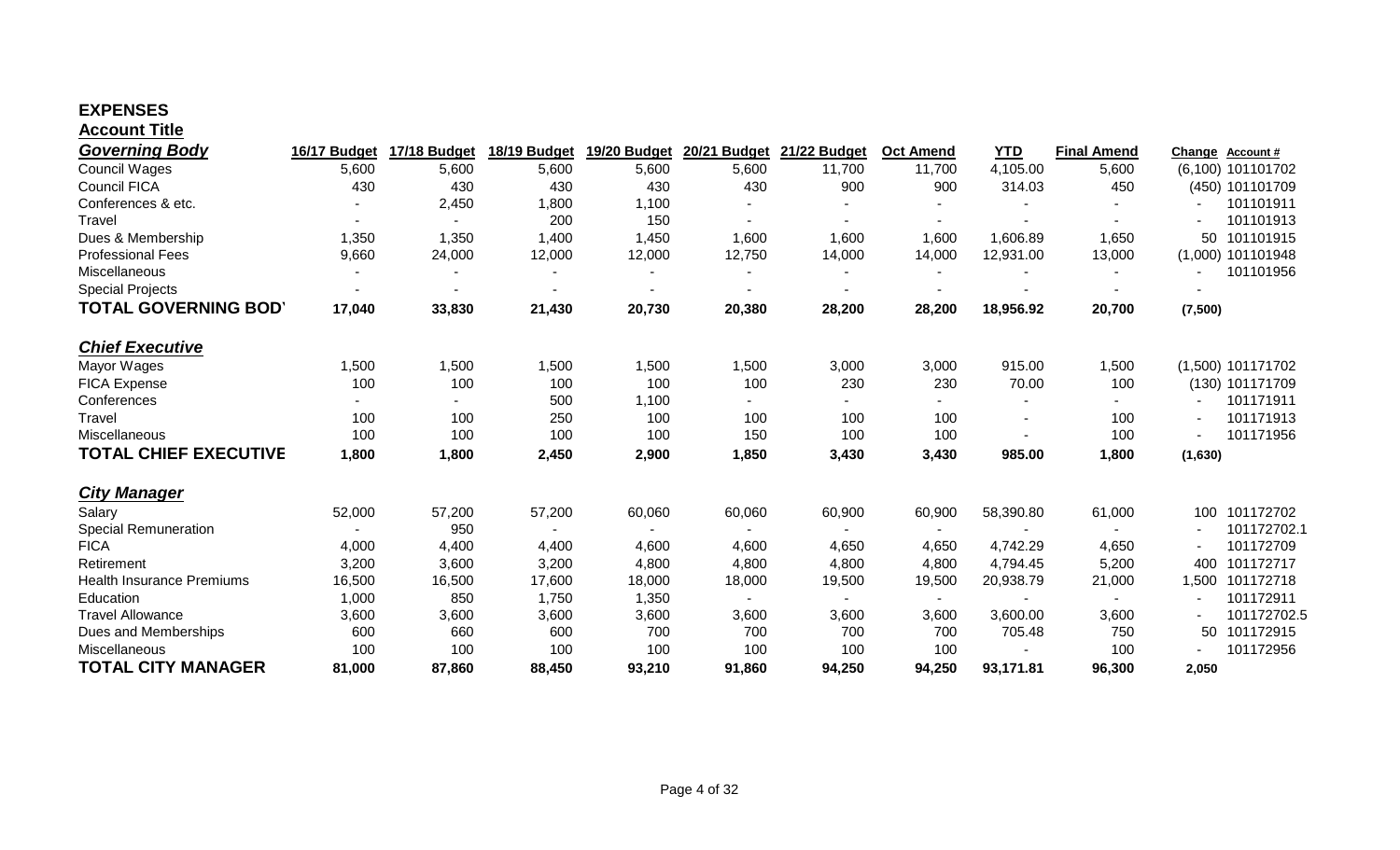| <b>Account Title</b>                    | 16/17 Budget | 17/18 Budget   | 18/19 Budget | 19/20 Budget | 20/21 Budget | 21/22 Budget | <b>Oct Amend</b>         | <b>YTD</b> | <b>Final Amend</b> | <b>Change</b> | <b>Account #</b>  |
|-----------------------------------------|--------------|----------------|--------------|--------------|--------------|--------------|--------------------------|------------|--------------------|---------------|-------------------|
| <b>Clerk</b>                            |              |                |              |              |              |              |                          |            |                    |               |                   |
| Wages                                   | 2,500        | 2,500          | 2,100        | 2,100        | 2,100        | 2,350        | 2,350                    | 1,320.00   | 2,350              |               | 101215702.3       |
| <b>FICA</b>                             | 200          | 200            | 200          | 200          | 200          | 200          | 200                      |            | 200                |               | 101215709         |
| <b>Professional Fees</b>                | 5,600        | 5,600          | 6,000        | 6,000        | 6,000        | 6,000        | 8,000                    | 6,940.00   | 8,000              |               | 101215801         |
| Publishing                              | 900          | 900            | 1,500        | 1,500        | 1,500        | 1,500        | 1,500                    | 2,821.77   | 3,200              | 1,700         | 101215900         |
| Travel                                  |              |                |              |              |              |              | 50                       | 6.16       | 50                 |               | 101215913         |
| Dues & Membership                       | 360          | 200            | 250          | 250          | 250          | 250          | 250                      | 365.00     | 400                | 150           | 101215915         |
| <b>Education &amp; Training</b>         |              |                |              |              |              |              | $\overline{\phantom{a}}$ |            |                    |               | 101215960.12      |
| <b>TOTAL CLERK</b>                      | 9,560        | 9,400          | 10,050       | 10,050       | 10,050       | 10,300       | 12,350                   | 11,452.93  | 14,200             | 1,850         |                   |
| <b>Administration Department</b>        |              |                |              |              |              |              |                          |            |                    |               |                   |
| Wages                                   | 54,500       | 63,300         | 63,300       | 65,900       | 72,000       | 73,000       | 76,000                   | 70,509.66  | 76,000             |               | 101215702         |
| <b>Special Remuneration</b>             | 2,600        | 1,800          |              |              | 730          |              |                          | 2,000.00   | 2,000              | 2,000         | 101215702.1       |
| <b>FICA</b>                             | 4,800        | 5,200          | 5,200        | 5,200        | 5,600        | 6,300        | 6,300                    | 5,647.99   | 6,300              |               | 101215709         |
| Retirement                              | 2,200        | 2,500          | 2,500        | 3,350        | 3,900        | 5,600        | 5,600                    | 5,637.88   | 6,400              | 800           | 101215717         |
| <b>Health Insurance Premiums</b>        | 10,500       | 14,800         | 14,800       | 14,800       | 14,800       | 14,800       | 14,800                   | 14,640.51  | 14,800             |               | 101215718         |
| <b>Office Supplies</b>                  | 6,000        | 5,500          | 6,800        | 7,500        | 8,000        | 6,800        | 6,800                    | 8,050.31   | 8,500              | 1,700         | 101215727         |
| Repairs & Maintenance                   | 500          | 500            | 500          | 250          | 500          | 500          | 500                      |            | 500                |               | 101215934         |
| <b>Computer Services</b>                |              |                |              |              | 3,100        | 3,100        | 3,100                    |            |                    |               | (3,100) 101215984 |
| Communications                          | 4,200        | 4,200          | 4,200        | 4,200        | 4,700        | 4,700        | 4,700                    | 5,802.64   | 6,200              |               | 1,500 101215850   |
| <b>Internet Connectivity</b>            |              | $\blacksquare$ | $\sim$       |              |              |              | $\blacksquare$           |            |                    |               | 101215850.1       |
| Postage                                 | 2,500        | 2,500          | 2,650        | 2,650        | 3,000        | 3,000        | 3,000                    | 2,203.65   | 3,000              |               | 101215851         |
| Miscellaneous                           | 350          | 450            | 50           | 100          | 800          | 800          | 800                      | 98.00      | 200                |               | (600) 101215956   |
| <b>Office Equipment &amp; Furniture</b> |              |                |              |              |              |              | ٠                        |            |                    |               | 101215980         |
| Capital Outlay                          | 5,400        | 100            | 3,000        | 750          | 16,000       | 5,000        | 5,000                    | 801.96     | 1,000              |               | (4,000) 101215970 |
| Software                                |              | 12,300         |              |              |              |              |                          |            |                    |               |                   |
| <b>TOTAL ADMIN DEPARTME</b>             | 93,550       | 113,150        | 103,000      | 104,700      | 133,130      | 123,600      | 126,600                  | 115,392.60 | 124,900            | (1,700)       |                   |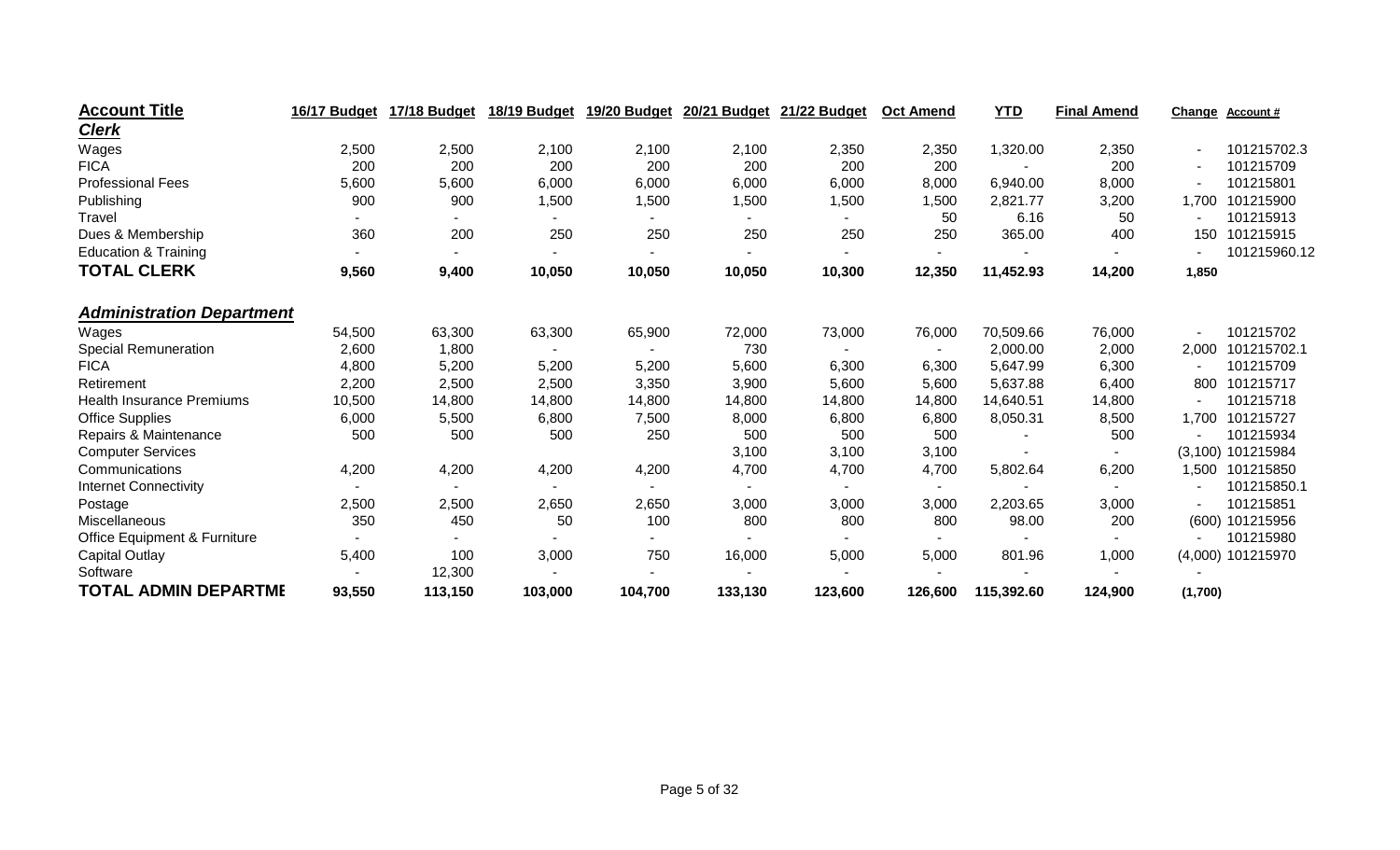| <b>Account Title</b>         | 16/17 Budget | 17/18 Budget | 18/19 Budget             | 19/20 Budget   | 20/21 Budget             | 21/22 Budget | <b>Oct Amend</b> | <b>YTD</b> | <b>Final Amend</b> | Change | Account#       |
|------------------------------|--------------|--------------|--------------------------|----------------|--------------------------|--------------|------------------|------------|--------------------|--------|----------------|
| <b>Board of Review</b>       |              |              |                          |                |                          |              |                  |            |                    |        |                |
| Wages                        | 450          | 450          | 450                      | 450            | 450                      | 450          | 450              | 50.00      | 450                |        | 101247702      |
| <b>FICA</b>                  | 50           | 50           | 50                       | 50             | 50                       | 50           | 50               | 3.82       | 50                 |        | 101247709      |
| Publishing                   | 150          | 150          | 150                      | 150            | 150                      | 150          | 150              | 80.10      | 150                |        | 101247900      |
| Travel                       |              |              |                          |                |                          |              |                  | 36.27      | 40                 | 40     | 101247913      |
| Miscellaneous                | 50           | 50           | 50                       | 50             | 50                       | 50           | 50               | 75.00      | 100                | 50     | 101247956      |
| <b>TOTAL BOARD OF REVIEY</b> | 700          | 700          | 700                      | 700            | 700                      | 700          | 700              | 245.19     | 790                | 90     |                |
| <b>Treasurer</b>             |              |              |                          |                |                          |              |                  |            |                    |        |                |
| Wages                        | 9,000        | 9,000        | 9,000                    | 9,000          | 9,750                    | 9,000        | 9,000            | 9,417.50   | 9,500              | 500    | 101253702      |
| <b>FICA</b>                  | 700          | 700          | 700                      | 700            | 750                      | 700          | 700              | 720.45     | 750                | 50     | 101253709      |
| Supplies                     | 400          | 200          | 250                      | 200            | 200                      | 200          | 200              | 535.23     | 600                | 400    | 101253727      |
| <b>Professional Fees</b>     | 600          | 600          | 600                      | 650            | 650                      | 650          | 650              | 634.00     | 650                |        | 101253801      |
| Mail / Postage               | 600          | 600          | 750                      | 750            | 1,100                    | 1,100        | 1,100            | 785.43     | 1,100              |        | 101253851      |
| Publishing                   | 2,000        | 1,500        | 1,500                    | 1,500          | 1,500                    | 1,500        | 1,500            | 1,516.72   | 1,800              | 300    | 101253900      |
| Transportation               | 120          | 120          | 120                      | 100            | 100                      | 100          | 100              | 52.67      | 100                |        | 101253913      |
| Deling Tax Reimburse         |              |              |                          |                |                          |              | 2,400            | 2,325.50   | 2,400              |        | 101253925      |
| Miscellaneous                | 100          | 100          | 100                      | 100            | 1,100                    | 1,100        | 200              |            | 200                |        | 101253956      |
| <b>Annexation Millage</b>    | 1,380        | 1,450        | 1,650                    | 1,700          | 1,700                    | 1,700        | 1,700            | 1,779.00   | 1,700              |        | 101253956.2    |
| Refund & Rebates             | 500          | 100          | 100                      | 50             | 50                       | 50           | 50               | 1,267.87   | 1,300              | 1,250  | 101253687      |
| <b>Capital Outlay</b>        |              |              | 1,100                    |                |                          |              |                  |            |                    |        | 101253970      |
| <b>TOTAL TREASURER</b>       | 15,400       | 14,370       | 15,870                   | 14,750         | 16,900                   | 16,100       | 17,600           | 19,034.37  | 20,100             | 2,500  |                |
| <u>Assessor</u>              |              |              |                          |                |                          |              |                  |            |                    |        |                |
| Wages                        |              |              | $\sim$                   | $\blacksquare$ | $\overline{\phantom{a}}$ |              |                  |            |                    |        | 101257702      |
| <b>Contract Services</b>     | 9,000        | 9,000        | 9,000                    | 9,000          | 9,000                    | 9,000        | 9,000            | 8,250.00   | 9,000              |        | 101257703.1    |
| <b>FICA</b>                  |              |              | $\overline{\phantom{0}}$ |                |                          |              | $\sim$           |            |                    |        |                |
| Supplies                     | 40           | 40           | 150                      | 150            | 150                      | 150          | 150              |            | 100                |        | (50) 101257727 |
| <b>Professional Fees</b>     | 600          | 600          | 650                      | 650            | 650                      | 650          | 650              | 655.00     | 700                | 50     | 101257801      |
| Postage                      | 200          | 200          | 200                      | 200            | 200                      | 200          | 200              | 203.56     | 250                | 50     | 101257851      |
| Printing                     | 40           | 140          | 150                      | 150            | 150                      | 150          | 150              | 51.88      | 100                |        | (50) 101257900 |
| Transportation               |              |              | $\overline{\phantom{0}}$ |                |                          |              | $\sim$           |            |                    |        | 101257913      |
| Miscellaneous                | 180          |              | 40                       | 40             | 40                       | 40           | 40               |            | 50                 | 10     | 101257956      |
| Education                    | 40           |              |                          |                |                          |              |                  |            |                    |        | 101257960.12   |
| <b>TOTAL ASSESSOR</b>        | 10,100       | 9,980        | 10,190                   | 10,190         | 10,190                   | 10,190       | 10,190           | 9,160.44   | 10,200             | 10     |                |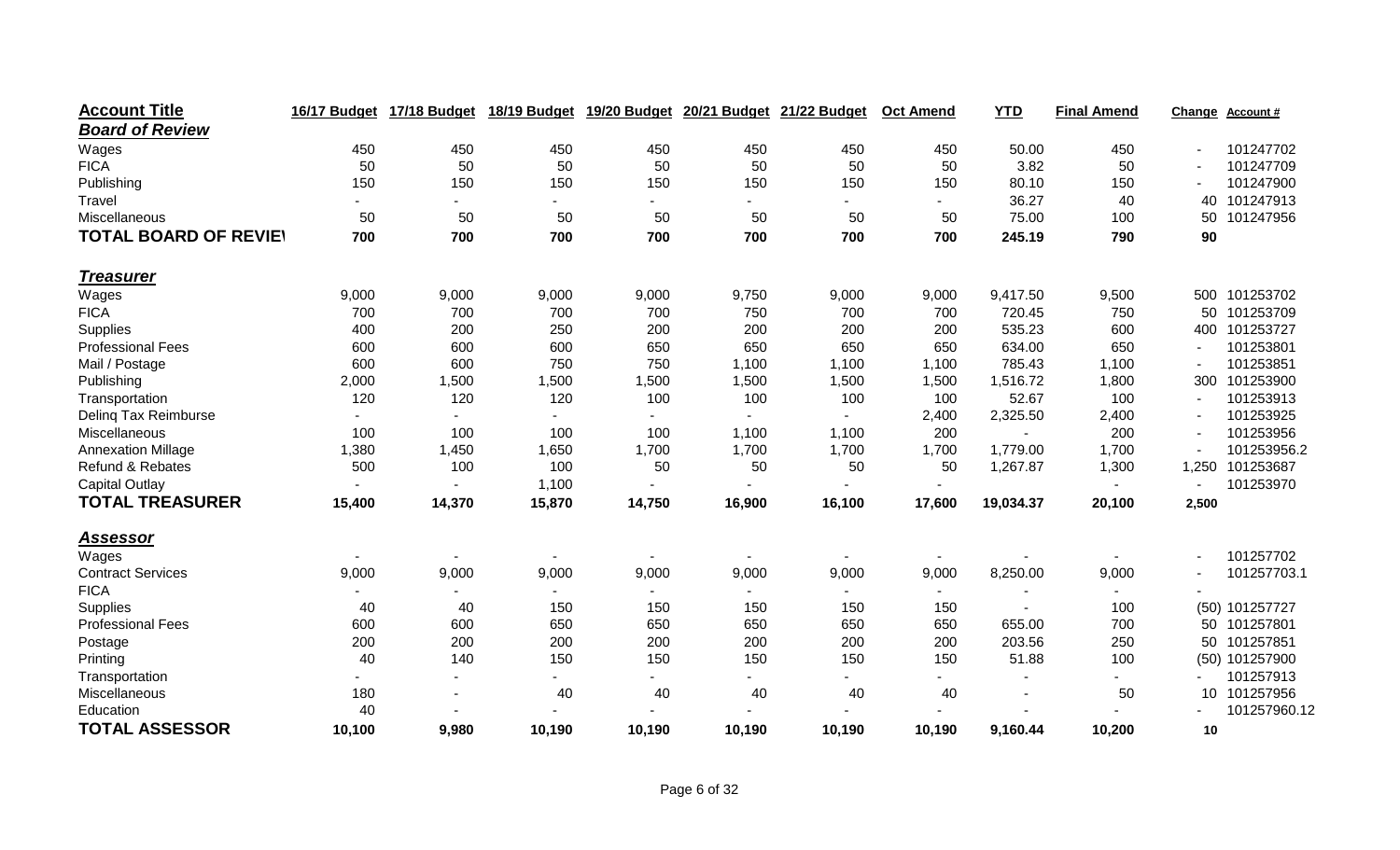| <b>Account Title</b>             | 16/17 Budget | 17/18 Budget | 18/19 Budget | 19/20 Budget | 20/21 Budget | 21/22 Budget | <b>Oct Amend</b>         | <b>YTD</b>               | <b>Final Amend</b> | Change | Account#            |
|----------------------------------|--------------|--------------|--------------|--------------|--------------|--------------|--------------------------|--------------------------|--------------------|--------|---------------------|
| <b>Elections</b>                 |              |              |              |              |              |              |                          |                          |                    |        |                     |
| Wages                            | 1,400        | 400          | 1,750        | 1,400        | 2,800        | 1,750        | 1,750                    | $\overline{\phantom{a}}$ | 1,750              |        | 101262702           |
| <b>Board Compensation</b>        | 3,000        | $\sim$       | 2,200        | 3,000        | 2,200        | 2,200        | 2,200                    | ۰                        | 2,200              |        | 101262703           |
| <b>FICA</b>                      | 110          | 40           | 140          | 110          | 250          | 110          | 110                      |                          | 110                |        | 101262709           |
| Supplies                         | 500          | 500          | 2,950        | 400          | 2,100        | 500          | 500                      | 37.53                    | 500                |        | 101262727           |
| Maint Contract - Vote Machine    | 300          | 300          | 300          | 300          | 300          | 650          | 650                      | 615.00                   | 650                |        | 101262775           |
| Publishing                       | ,650         | 400          | 1,700        | 400          | 100          | 100          | 100                      |                          | 100                |        | 101262900           |
| Transportation                   | 320          | 320          | 700          | 500          | 200          | 200          | 200                      | 21.65                    | 200                |        | 101262913           |
| Miscellaneous                    | 250          | 100          | 500          | 100          | 400          | 200          | 200                      |                          | 200                |        | 101262956           |
| <b>Capital Outlay</b>            |              |              |              |              |              |              | $\overline{\phantom{a}}$ |                          |                    |        | 101262970           |
| <b>TOTAL ELECTIONS</b>           | 7,530        | 2,060        | 10,240       | 6,210        | 8,350        | 5,710        | 5,710                    | 674.18                   | 5,710              |        |                     |
| <b>Building and Grounds</b>      |              |              |              |              |              |              |                          |                          |                    |        |                     |
| Wages                            | 10,000       | 14,000       | 14,500       | 18,500       | 22,000       | 18,000       | 18,000                   | 22,991.76                | 24,000             |        | 6,000 101265702     |
| <b>Contractural Services</b>     | 1,850        | 2,200        | 2,250        | 2,250        | 3,700        | 3,700        | 3,700                    | 2,505.00                 | 2,800              |        | (900) 101265703.1   |
| <b>FICA</b>                      | 800          | 1,100        | 1,150        | 1,500        | 1,700        | 1,400        | 1,400                    | 1,758.91                 | 1,850              |        | 450 101265709       |
| Retirement                       | 800          | 880          | 880          | 880          | 880          | 880          | 880                      |                          | 880                |        | 101265717           |
| <b>Health Insurance Premiums</b> | 1,400        | 1,800        | 1,900        | 1,900        | 1,900        | 1,900        | 1,900                    | 1,731.89                 | 1,750              |        | (150) 101265718     |
| Supplies                         | 1,800        | 1,600        | 1,600        | 1,600        | 900          | 900          | 3,400                    | 2,908.18                 | 3,400              |        | 101265740           |
| <b>Maint Supplies</b>            | 2,300        | 2,000        | 2,000        | 2,000        | 2,200        | 2,000        | 2,000                    | 1,785.06                 | 2,000              |        | 101265775           |
| Mowing                           | 100          | 100          | 100          | 50           | 50           | 50           | 50                       |                          | 50                 |        | 101265775.1         |
| <b>Professional Fees</b>         | 600          | 700          | 700          | 1,250        | 1,800        | 600          | 600                      | 1,815.99                 | 2,000              | 1,400  | 101265801           |
| Communication                    | 2,400        | 2,400        | 2,400        | 2,400        | 2,400        | 2,400        | 2,400                    | 1,849.36                 | 2,400              |        | 101265850           |
| <b>Utilities</b>                 | 9,000        | 9,000        | 9,000        | 9,000        | 9,000        | 9,000        | 9,000                    | 6,932.42                 | 8,000              |        | $(1,000)$ 101265920 |
| Repairs & Maintenance            | 2,800        | 2,800        | 5,600        | 2,500        | 2,500        | 2,500        | 2,500                    | 998.42                   | 2,500              |        | 101265934           |
| Repairs & Maint - City Hall      | 850          |              | 12,100       | 250          | 10,700       | 1,000        | 1,000                    | 1,375.32                 | 1,400              | 400    | 101265934.1         |
| <b>Land Rental</b>               | 1,880        | 2,000        | 2,100        | 2,200        | 2,300        | 2,300        | 2,300                    | 2,378.47                 | 2,400              | 100    | 101265941.11        |
| <b>Equipment Rental</b>          | 4,800        | 7,000        | 7,000        | 8,000        | 6,000        | 6,000        | 6,000                    | 4,134.29                 | 5,000              |        | $(1,000)$ 101265943 |
| Miscellaneous                    | 50           | 100          | 350          | 100          | 200          | 200          | 200                      | 779.72                   | 800                |        | 600 101265956       |
| Capital Outlay                   | 2,500        | 200          | 200          | 100          | 200          | 200          | 200                      |                          | 200                |        | 101265970           |
| <b>TOTAL BUILDING &amp; GROL</b> | 43,930       | 47,880       | 63,830       | 54,480       | 68,430       | 53,030       | 55,530                   | 53,944.79                | 61,430             | 5,900  |                     |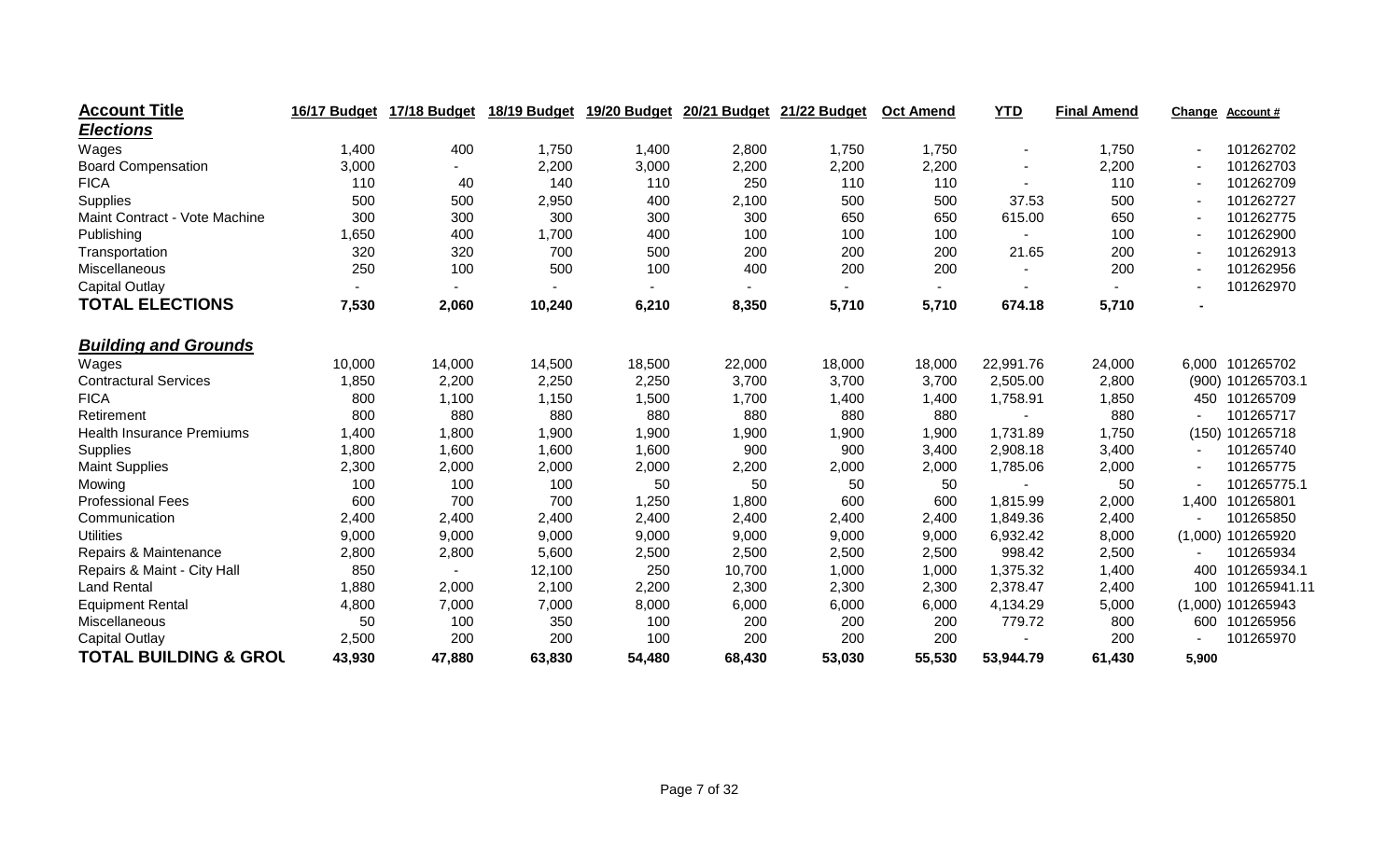| <b>Account Title</b>              | 16/17 Budget   | 17/18 Budget             | 18/19 Budget | 19/20 Budget   | 20/21 Budget   | 21/22 Budget | <b>Oct Amend</b> | <b>YTD</b> | <b>Final Amend</b> | Change | <b>Account #</b>   |
|-----------------------------------|----------------|--------------------------|--------------|----------------|----------------|--------------|------------------|------------|--------------------|--------|--------------------|
| <b>Public Safety Control</b>      |                |                          |              |                |                |              |                  |            |                    |        |                    |
| Wages                             | 88,000         | 96,800                   | 98,800       | 110,000        | 95,000         | 95,000       | 95,000           | 75,850.55  | 85,000             |        | (10,000) 101301702 |
| <b>Special Remuneration</b>       | 500            | 500                      |              |                | 12,300         |              | $\sim$           |            |                    |        | 101301702.1        |
| <b>Uniform Cleaning Allowance</b> |                |                          |              |                |                |              | 1,600            | 584.63     | 1,600              |        | 101301702.7        |
| <b>Crossing Guard Wages</b>       | 1,400          | 1,550                    | 1,550        | 1,600          | 900            | 1,600        | 1,600            | 1,620.00   | 1,650              | 50     | 101301702.12       |
| <b>Liquor Enforcement</b>         | 1,410          | 1,410                    | 1,450        | 1,450          | 1,450          | 1,450        | 1,470            | 1,467.20   | 1,470              |        | 101301704          |
| <b>FICA</b>                       | 6,800          | 7,400                    | 7,600        | 8,400          | 7,400          | 7,400        | 7,400            | 5,971.22   | 7,400              |        | 101301709          |
| Retirement                        | 5,300          | 5,850                    | 5,850        | 7,400          | 7,400          | 7,400        | 7,400            | 5,919.84   | 7,400              |        | 101301717          |
| <b>Benefits</b>                   | 28,000         | 28,000                   | 28,000       | 32,000         | 22,000         | 23,000       | 23,000           | 16,247.82  | 18,000             |        | (5,000) 101301718  |
| Workman's Comp                    | $\blacksquare$ | $\overline{\phantom{0}}$ |              | $\blacksquare$ | $\blacksquare$ |              | $\sim$           |            | $\blacksquare$     |        | 101301720          |
| Supplies                          | 1,200          | 1,000                    | 1,300        | 1,200          | 2,800          | 2,800        | 2,800            | 817.02     | 2,800              |        | 101301727          |
| Gas & Oil                         | 4,500          | 4,500                    | 5,000        | 5,000          | 3,500          | 3,500        | 3,500            | 3,271.65   | 3,700              |        | 200 101301759      |
| Uniforms                          | 1,100          | 300                      | 500          | 500            | 500            | 500          | 500              | 843.21     | 1,000              |        | 500 101301767      |
| Maintenance Fee (LEIN)            | 3,600          | 3,600                    | 3,600        | 3,800          | 4,200          | 4,200        | 4,250            | 4,237.00   | 4,250              |        | 101301776          |
| <b>Professional Fees</b>          | 250            | 250                      | 250          | 250            | 250            | 250          | 250              | 150.00     | 250                |        | 101301801          |
| Insurance                         | 11,050         | 12,050                   | 12,150       | 11,550         | 12,000         | 12,000       | 7,800            | 7,710.00   | 7,750              |        | (50) 101301840     |
| Communications                    | 2,800          | 3,300                    | 3,100        | 3,100          | 3,100          | 3,100        | 3,100            | 2,338.16   | 3,100              |        | 101301850          |
| Police Internet                   | 500            | 500                      | 500          | 500            | 500            | 500          | 500              | 356.10     | 500                |        | 101301850.1        |
| <b>Community Promotion</b>        |                |                          |              |                |                |              | 500              | 2,332.52   | 500                |        | 101301880          |
| Repairs & Maintenance             | 2,000          | 2,200                    | 6,000        | 15,600         | 4,000          | 4,000        | 4,000            | 3,062.52   | 4,000              |        | 101301934          |
| Miscellaneous                     |                | 30                       | 50           | 50             | $\blacksquare$ |              |                  | 157.93     | 200                | 200    | 101301956          |
| <b>Employee Physicals</b>         | 80             |                          | 80           |                | $\blacksquare$ |              |                  |            |                    |        | 101301957          |
| Immunizations                     |                |                          |              |                |                |              |                  |            |                    |        | 101301957.1        |
| Education                         | 800            | 400                      | 500          | 600            | 500            | 500          | 500              | 785.00     | 800                | 300    | 101301960.12       |
| <b>Capital Outlay</b>             | 2,770          | 2,400                    | 1,200        | 3,500          | 1,700          | 1,000        | 1,000            | 2,193.63   | 13,500             | 12,500 | 101301970          |
| <b>Police Car Reserve</b>         |                |                          |              |                |                | 40,000       | 40,000           | 40,393.00  | 40,500             |        | 500 101301970.15   |
| <b>TOTAL PUBLIC SAFETY</b>        | 162,060        | 172,040                  | 177,480      | 206,500        | 179,500        | 208,200      | 206,170          | 176,309.00 | 205,370            | (800)  |                    |
| <b>Fire Dept / Operating</b>      |                |                          |              |                |                |              |                  |            |                    |        |                    |
| <b>Operating Fee</b>              | 20,350         | 18,500                   | 17,150       | 16,140         | 17,150         | 15,300       | 15,300           | 15,254.20  | 15,300             |        | 101336701.1        |
| <b>TOTAL FIRE DEPT /OPER/</b>     | 20,350         | 18,500                   | 17,150       | 16,140         | 17,150         | 15,300       | 15,300           | 15,254.20  | 15,300             |        |                    |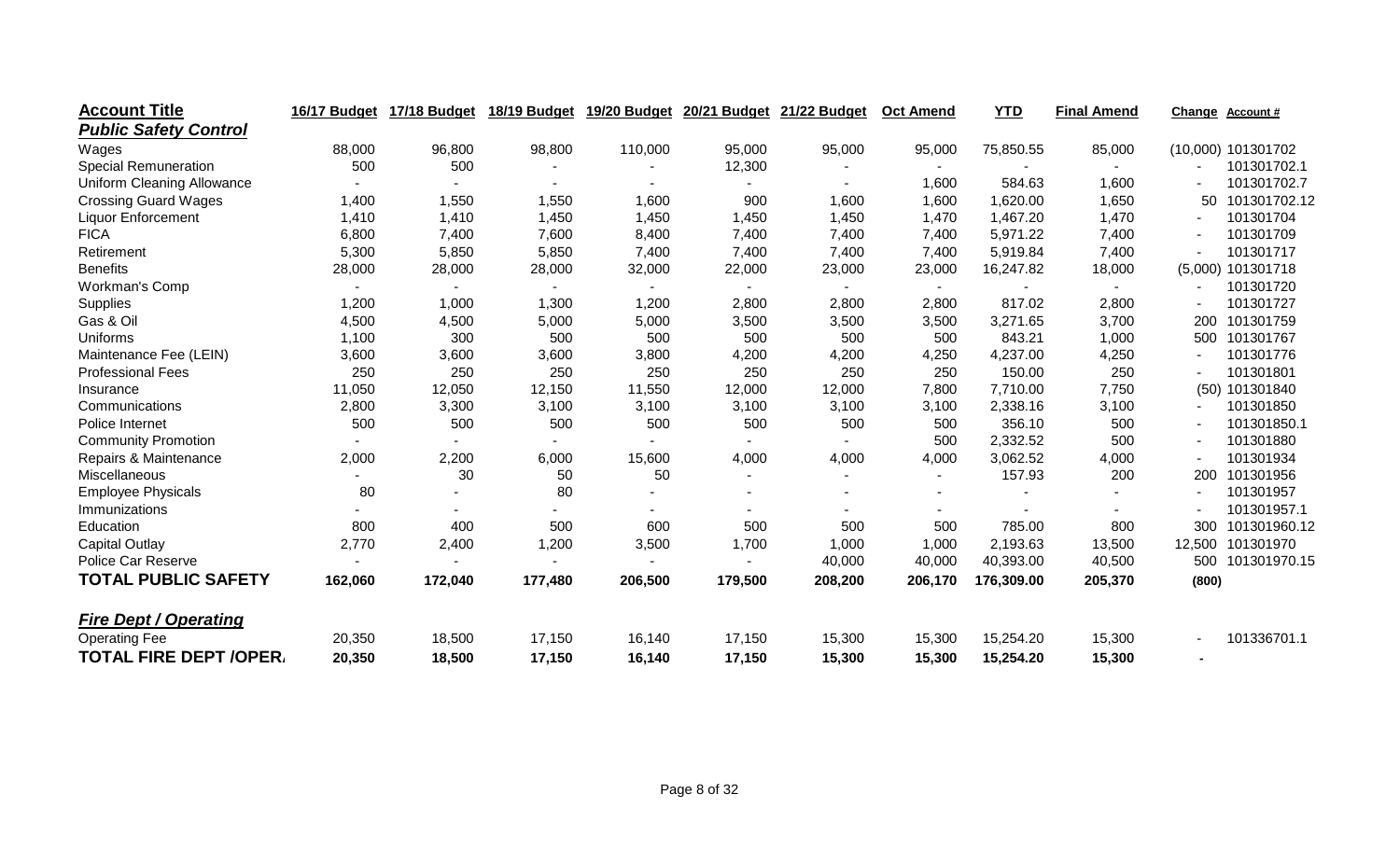| <b>Account Title</b>             | 16/17 Budget | 17/18 Budget   | 18/19 Budget | 19/20 Budget   | 20/21 Budget | 21/22 Budget | <b>Oct Amend</b>         | <b>YTD</b>     | <b>Final Amend</b> | Change  | Account#           |
|----------------------------------|--------------|----------------|--------------|----------------|--------------|--------------|--------------------------|----------------|--------------------|---------|--------------------|
| <b>Public Works</b>              |              |                |              |                |              |              |                          |                |                    |         |                    |
| Wages                            | 11,000       | 18,000         | 16,000       | 16,000         | 24,000       | 20,000       | 20,000                   | 20,353.06      | 22,000             |         | 2,000 101441702    |
| <b>Special Remuneration</b>      | 1,200        | 900            |              |                | 6,800        |              | 450                      | 5,807.52       | 5,850              |         | 5,400 101441702.1  |
| <b>FICA</b>                      | 950          | 1,400          | 1,250        | 1,250          | 1,850        | 1,600        | 1,600                    | 2,001.40       | 2,100              | 500     | 101441709          |
| Retirement                       | 6,500        | 9,000          | 9,000        | 9,800          | 9,800        | 9,800        | 9,800                    | 9,352.12       | 9,800              |         | 101441717          |
| <b>Health Insurance Premiums</b> | 29,500       | 39,000         | 36,000       | 39,000         | 39,900       | 39,900       | 39,900                   | 34,246.40      | 35,000             |         | (4,900) 101441718  |
| Supplies                         | 500          | 500            | 500          | 500            | 500          | 500          | 500                      |                | 500                |         | 101441740          |
| Uniforms                         | 850          | 1,300          | 900          | 3,000          | 3,000        | 3,000        | 5,000                    | 4,941.20       | 5,000              |         | 101441767          |
| Miscellaneous                    | 300          | 300            | 300          | 300            | 300          | 300          | 300                      | 265.36         | 300                |         | 101441956          |
| Physicals                        | 700          | 750            | 650          | 700            | 500          | 500          | 750                      | 665.28         | 750                |         | 101441957          |
| <b>TOTAL PUBLIC WORKS</b>        | 51,500       | 71,150         | 64,600       | 70,550         | 86,650       | 75,600       | 78,300                   | 77,632.34      | 81,300             | 3,000   |                    |
| <b>Sidewalk</b>                  |              |                |              |                |              |              |                          |                |                    |         |                    |
| Wages                            | 800          | 1,200          | 1,200        | 800            | 800          | 800          | 800                      | 593.78         | 800                |         | 101444702          |
| <b>Contractual Services</b>      | 2,000        | 5,000          | 2,000        | 2,700          | 1,000        | 1,000        | 1,000                    | $\blacksquare$ | 1,000              |         | 101444703.1        |
| <b>FICA</b>                      | 80           | 100            | 100          | 100            | 100          | 100          | 100                      | 45.44          | 100                |         | 101444709          |
| <b>Maint Supplies</b>            | 100          | 100            | 100          | 100            | 100          | 100          | 100                      | 73.75          | 100                |         | 101444775          |
| <b>Professional Fees</b>         | $\sim$       | $\blacksquare$ | $\sim$       | $\blacksquare$ |              |              | $\sim$                   | $\blacksquare$ |                    |         | 101444801          |
| Repairs & Maint                  | 200          | 1,150          | 1,150        | 1,150          | 1,150        | 1,150        | 1,150                    |                | 1,150              |         | 101444934          |
| <b>Equipment Rental</b>          | 1,000        | 4,000          | 4,000        | 3,000          | 3,000        | 3,000        | 3,000                    | 1,258.16       | 3,000              |         | 101444943          |
| Miscellaneous                    |              |                |              |                |              |              | $\overline{\phantom{a}}$ |                |                    |         | 101444956          |
| <b>TOTAL SIDEWALK</b>            | 4,180        | 11,550         | 8,550        | 7,850          | 6,150        | 6,150        | 6,150                    | 1,971.13       | 6,150              |         |                    |
| <b>Drains - Public Benefit</b>   |              |                |              |                |              |              |                          |                |                    |         |                    |
| Drain At Large                   | 2,300        | 2,950          | 6,450        | 2,000          | 1,250        | 2,500        | 2,500                    | 724.31         | 800                |         | (1,700) 101445967  |
| Drain At Large - Maintenance     | 400          |                |              |                |              |              | 650                      |                |                    |         | (650) 101445967.1  |
| <b>TOTAL DRAINS - PUBLIC</b>     | 2,700        | 2,950          | 6,450        | 2,000          | 1,250        | 2,500        | 3,150                    | 724.31         | 800                | (2,350) |                    |
| <b>Street Lighting</b>           |              |                |              |                |              |              |                          |                |                    |         |                    |
| <b>Street Lighting</b>           | 33,000       | 36,000         | 36,000       | 38,000         | 38,000       | 38,000       | 38,000                   | 38,263.38      | 41,000             |         | 3,000 101448920.10 |
| <b>TOTAL STREET LIGHTING</b>     | 33,000       | 36,000         | 36,000       | 38,000         | 38,000       | 38,000       | 38,000                   | 38,263.38      | 41,000             | 3,000   |                    |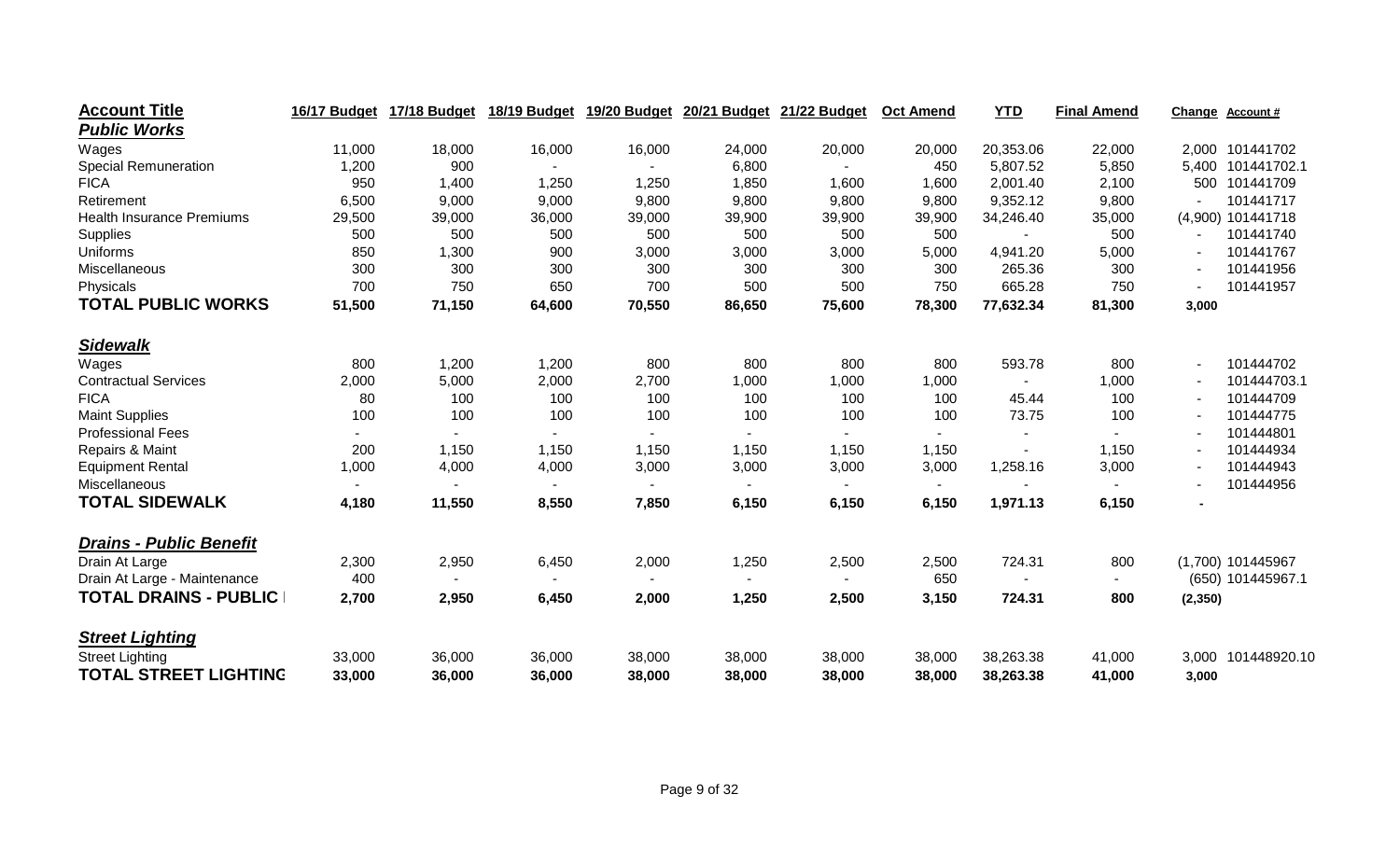| <b>Account Title</b>                    | 16/17 Budget | 17/18 Budget   | 18/19 Budget |                | 19/20 Budget 20/21 Budget | 21/22 Budget | <b>Oct Amend</b> | <b>YTD</b> | <b>Final Amend</b> | Change                   | <b>Account #</b> |
|-----------------------------------------|--------------|----------------|--------------|----------------|---------------------------|--------------|------------------|------------|--------------------|--------------------------|------------------|
| <b>Parking Lots</b>                     |              |                |              |                |                           |              |                  |            |                    |                          |                  |
| Wages                                   | 500          | 600            | 500          | 500            | 100                       | 100          | 100              | 47.21      | 100                | $\overline{\phantom{a}}$ | 101450702        |
| <b>FICA</b>                             | 50           | 50             | 50           | 50             | 10                        | 10           | 10               | 3.61       | 10                 |                          | 101450709        |
| Supplies                                |              |                |              |                |                           |              |                  |            |                    |                          | 101450740        |
| Repairs & Maintenance                   | 200          | 200            | 200          | 200            | 200                       | 200          | 200              |            | 200                |                          | 101450934        |
| <b>Equipment Rental</b>                 | 700          | 700            | 700          | 700            | 700                       | 700          | 700              | 35.74      | 700                |                          | 101450943        |
| <b>TOTAL PARKING LOTS</b>               | 1,450        | 1,550          | 1,450        | 1,450          | 1,010                     | 1,010        | 1,010            | 86.56      | 1,010              |                          |                  |
| <b>Sanitation / City Clean-up</b>       |              |                |              |                |                           |              |                  |            |                    |                          |                  |
| Wages                                   | 7,000        | 7,000          | 6,800        | 7,400          | 9,000                     | 9,000        | 9,000            | 7,271.46   | 9,000              | $\sim$                   | 101528702        |
| <b>FICA Expense</b>                     | 600          | 600            | 550          | 550            | 700                       | 700          | 700              | 556.31     | 700                |                          | 101528709        |
| <b>Equipment Rental</b>                 | 13,000       | 13,200         | 13,000       | 13,000         | 18,000                    | 18,000       | 18,000           | 15,082.23  | 18,000             |                          | 101528943        |
| <b>TOTAL CITY CLEAN-UP</b>              | 20,600       | 20,800         | 20,350       | 20,950         | 27,700                    | 27,700       | 27,700           | 22,910.00  | 27,700             |                          |                  |
| <b>Refuse Collection &amp; Disposal</b> |              |                |              |                |                           |              |                  |            |                    |                          |                  |
| Supplies                                | 300          | 200            | 250          | 500            | 500                       | 500          | 500              | 250.00     | 500                | $\sim$                   | 101536740        |
| <b>Refuse Collection</b>                | 55,200       | 55,200         | 55,200       | 55,200         | 56,000                    | 56,500       | 56,500           | 52,964.00  | 56,500             |                          | 101536818        |
| Postage                                 | 600          | 600            | 600          | 600            | 800                       | 800          | 800              | 1,320.00   | 1,500              | 700                      | 101536851        |
| <b>TOTAL REFUSE COLL &amp; D</b>        | 56,100       | 56,000         | 56,050       | 56,300         | 57,300                    | 57,800       | 57,800           | 54,534.00  | 58,500             | 700                      |                  |
| <b>Economic Development</b>             |              |                |              |                |                           |              |                  |            |                    |                          |                  |
| <b>CDBG Admin Fees</b>                  |              |                |              |                |                           |              |                  |            |                    | $\overline{\phantom{a}}$ | 101728722        |
| <b>CDBG Professional Fees</b>           |              | $\blacksquare$ |              | $\blacksquare$ | $\blacksquare$            |              |                  |            |                    | $\overline{\phantom{a}}$ | 101728801        |
| <b>TOTAL ECON DEVELOPM</b>              |              |                |              |                |                           |              |                  |            |                    |                          |                  |
| <b>Library</b>                          |              |                |              |                |                           |              |                  |            |                    |                          |                  |
| Library Wages                           | 30,700       | 30,700         | 30,700       | 30,700         | 28,350                    | 28,350       | 28,350           | 26,299.50  | 28,350             | $\sim$                   | 101790702        |
| <b>Library FICA</b>                     | 2,300        | 2,300          | 2,300        | 2,300          | 2,350                     | 2,350        | 2,350            | 2,011.91   | 2,350              |                          | 101790709        |
| <b>TOTAL LIBRARY</b>                    | 33,000       | 33,000         | 33,000       | 33,000         | 30,700                    | 30,700       | 30,700           | 28,311.41  | 30,700             |                          |                  |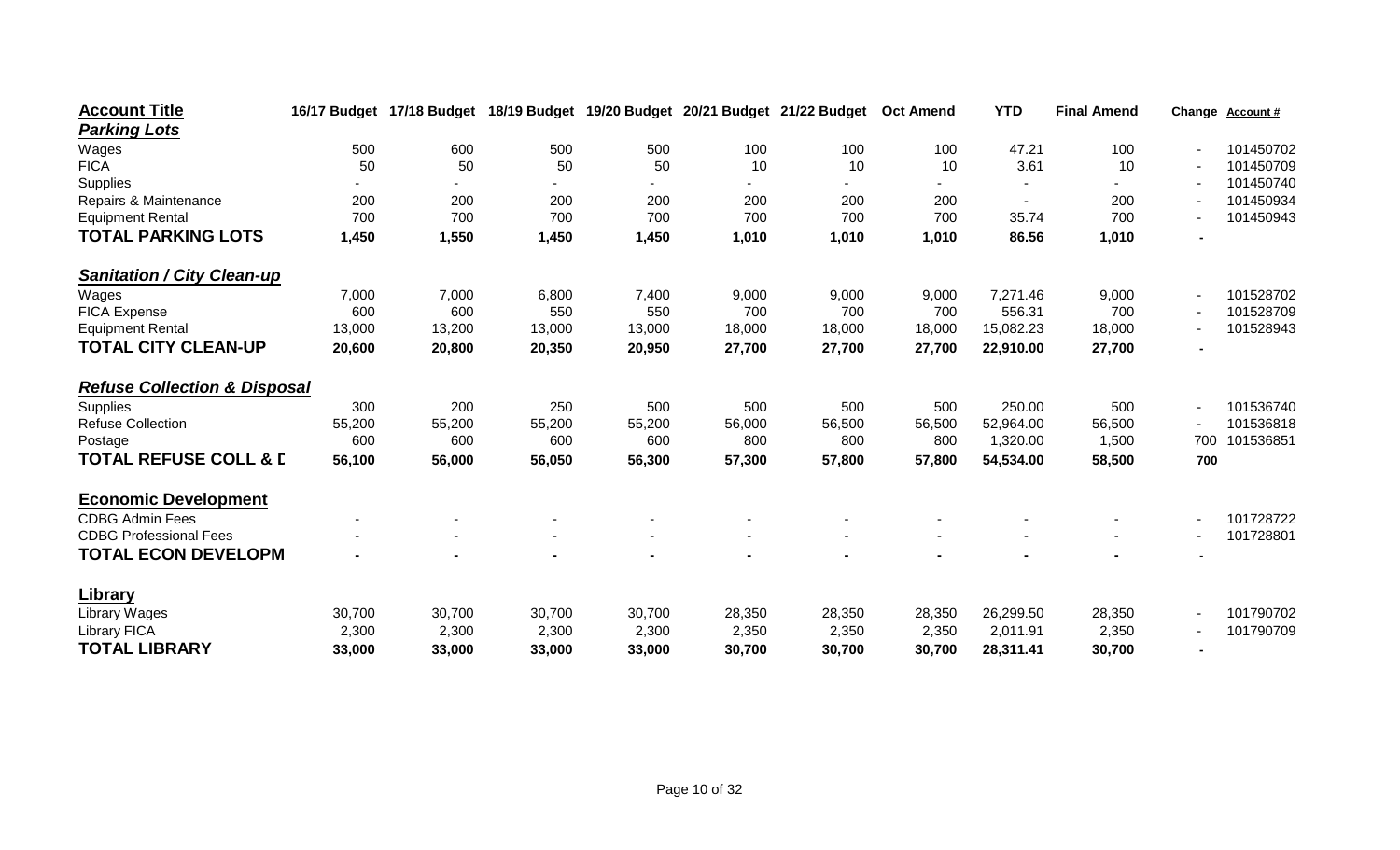| <b>Account Title</b>                    | 16/17 Budget | 17/18 Budget   | 18/19 Budget | 19/20 Budget | 20/21 Budget   | 21/22 Budget | <b>Oct Amend</b> | <b>YTD</b> | <b>Final Amend</b> | Change                   | <b>Account #</b>     |
|-----------------------------------------|--------------|----------------|--------------|--------------|----------------|--------------|------------------|------------|--------------------|--------------------------|----------------------|
| <b>Contribution</b>                     |              |                |              |              |                |              |                  |            |                    |                          |                      |
| <b>Brown City Library</b>               | 2,620        | 2,620          | 2,950        | 3,250        | 3,250          |              |                  |            |                    |                          | 101945969.3          |
| <b>Street Reserve</b>                   | 31,920       | 32,100         | 33,060       | 34,750       | 37,500         | 42,200       | 42,200           | 42,200.00  | 42,200             |                          | 101945969.4          |
| Street Reserve/Fund Equity Xfer         |              | 200,000        |              |              |                |              | $\sim$           |            |                    |                          | 101945969.5          |
| Other Funds - Equipment                 | 8,000        | 8,000          | 8,000        | 8,000        | 8,000          | 8,000        | 8,000            | 8,000.00   | 8,000              | $\overline{\phantom{a}}$ | 101945994.22         |
| Othr Funds - Street Reserve             |              |                |              |              | $\blacksquare$ |              |                  |            |                    |                          | 101945969.5          |
| <b>Other Funds - Major Streets</b>      |              |                |              |              |                |              |                  |            |                    |                          | 101945969.11         |
| <b>Other Funds - Local Streets</b>      |              | $\blacksquare$ |              | 130,000      |                |              |                  |            |                    |                          | 101945969.12         |
| <b>Police Reward</b>                    | 500          | 500            | 500          | 500          | 500            | 500          | 500              |            | 500                |                          | 101945969.8          |
| <b>Capital Outlay</b>                   |              |                |              |              |                |              |                  |            |                    |                          | 101945970            |
| <b>TOTAL CONTRIBUTION</b>               | 43,040       | 243,220        | 44,510       | 176,500      | 49,250         | 50,700       | 50,700           | 50,200.00  | 50,700             |                          |                      |
| <b>Insur, Bonds, FICA &amp; Fringes</b> |              |                |              |              |                |              |                  |            |                    |                          |                      |
| Misc FICA                               | 150          | 150            | 150          | 150          | 150            | 150          | 150              |            | 150                | $\overline{\phantom{a}}$ | 101954709            |
| Ins/Health-Life & Disability            | 300          | 300            | 300          | 300          | 3,000          | 3,000        | 3,000            | 250.00     | 3,000              |                          | 101954718            |
| Employee Ins Deduct (AFLAC)             | 250          | 400            | 800          | 800          | 800            | 800          | 800              | 699.16     | 800                |                          | 101954724            |
| <b>Unemployment Benefits</b>            | 100          | 100            | 100          | 100          | 100            | 100          | 100              |            | 100                |                          | 101954725            |
| Retiree Health Insurance                | 6,900        | 6,900          | 6,900        | 6,900        | 6,900          | 5,500        | 5,500            | 8,516.50   | 8,600              | 3,100                    | 101954840            |
| Insurance & Bonds                       | 32,000       | 28,000         | 32,000       | 32,000       | 32,000         | 32,000       | 32,000           | 20,188.37  | 22,000             |                          | (10,000) 101954840.1 |
| Health Insurance - MI Tax               | 2,000        |                |              |              |                |              | ٠                |            |                    |                          | 101954910.3          |
| <b>TOTAL INS/BONDS/FICA/F</b>           | 41,700       | 35,850         | 40,250       | 40,250       | 42,950         | 41,550       | 41,550           | 29,654.03  | 34,650             | (6,900)                  |                      |
| <b>Community Promotion</b>              |              |                |              |              |                |              |                  |            |                    |                          |                      |
| Wages                                   | 2,200        | 1,800          | 3,000        | 3,000        | 1,800          | 1,800        | 1,800            | 1,970.03   | 2,000              | 200                      | 101958702            |
| <b>FICA Expense</b>                     | 180          | 150            | 250          | 250          | 150            | 150          | 150              | 150.71     | 180                | 30                       | 101958709            |
| <b>XMAS Decoration</b>                  | 250          | 100            | 22,600       | 900          | 1,000          | 1,000        | 1,000            | 9.99       | 100                |                          | (900) 101958739      |
| Supplies                                | 500          | 100            | 13,100       | 1,200        | 500            | 500          | 500              | 114.75     | 500                |                          | 101958740            |
| <b>Community Promotion</b>              | 4,300        | 4,300          | 7,100        | 5,000        | 22,800         | 5,000        | 5,000            | 4,004.50   | 5,000              |                          | 101958880            |
| <b>Festival Commission</b>              |              |                |              |              |                |              |                  |            |                    |                          | 101958880.2          |
| <b>Equipment Rental</b>                 | 1,400        | 1,400          | 1,400        | 1,400        | 1,400          | 1,400        | 1,400            | 659.20     | 1,400              |                          | 101958943            |
| Computer Services I.T. Right            | 310          | 8,000          | 100          | 200          | 4,600          | 4,600        | 4,600            | 2,691.74   | 4,600              |                          | 101958948.10         |
| <b>TOTAL COMMUNITY PROI</b>             | 9,140        | 15,850         | 47,550       | 11,950       | 32,250         | 14,450       | 14,450           | 9,600.92   | 13,780             | (670)                    |                      |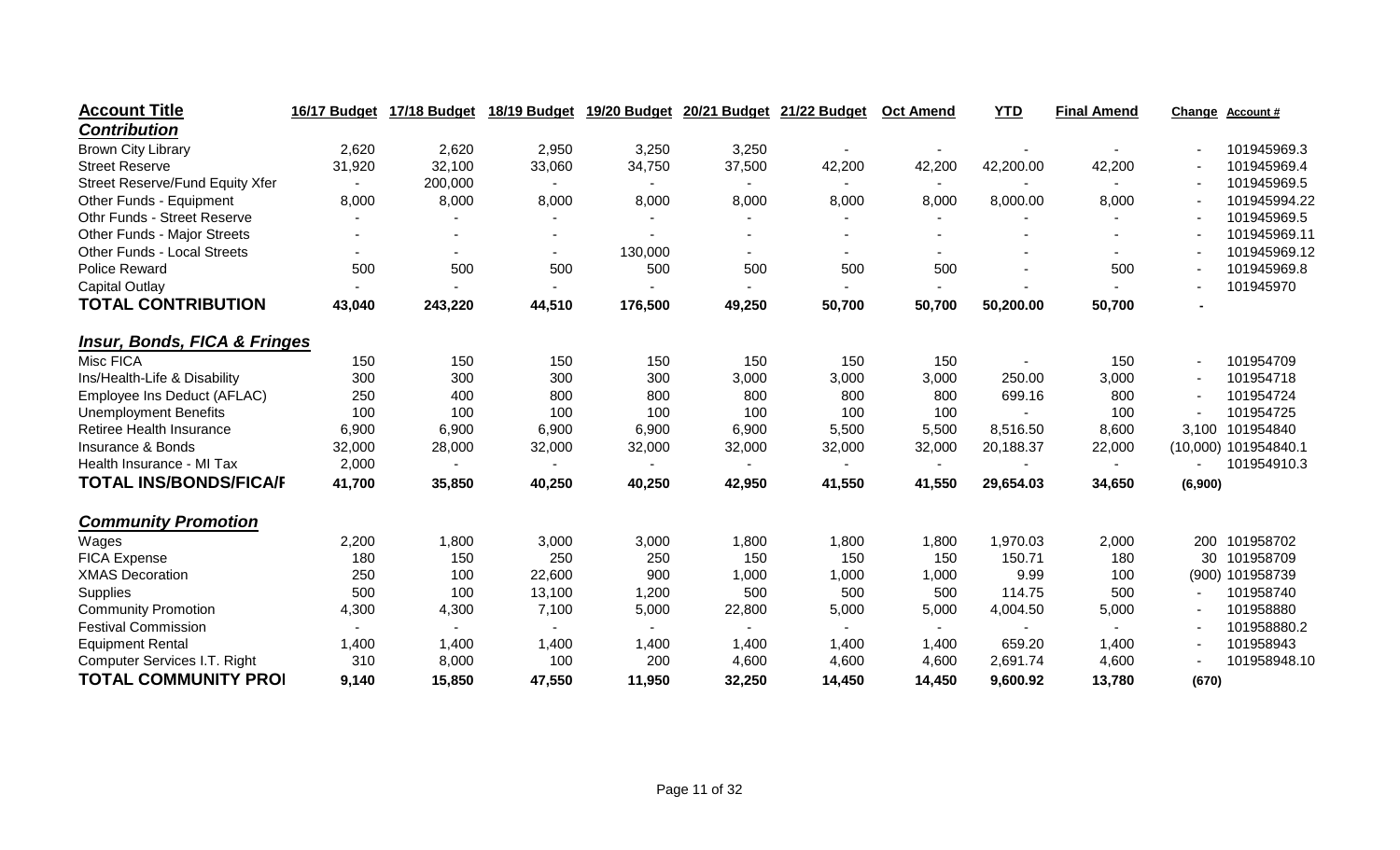| <b>Account Title</b>            | 16/17 Budget | 17/18 Budget | 18/19 Budget | 19/20 Budget |         | 20/21 Budget 21/22 Budget | <b>Oct Amend</b> | <u>YTD</u>               | <b>Final Amend</b> | Change Account #         |  |
|---------------------------------|--------------|--------------|--------------|--------------|---------|---------------------------|------------------|--------------------------|--------------------|--------------------------|--|
| <b>General Fund Contingency</b> |              |              |              |              |         |                           |                  |                          |                    |                          |  |
| <b>General Fund Contingency</b> | 49,510       | 22,690       | 650          | 36,980       | 58,090  | 1,040                     | 38,970           | $\sim$                   | 55,220             | 16,250 101959956.11      |  |
| <b>TOTAL GEN FUND CONTII</b>    | 49,510       | 22,690       | 650          | 36,980       | 58,090  | 1,040                     | 38,970           | $\overline{\phantom{a}}$ | 55,220             | 16,250                   |  |
| <b>TOTAL EXPENSES</b>           | 808,940      | .062,180     | 880,250      | 1,036,340    | 989,790 | 916,210                   | 964,510          | 828.469.51               | 978,310            | 13,800                   |  |
| Revenues - Expenses             |              | $\sim$       | $\sim$       |              | $\sim$  | $\overline{\phantom{a}}$  |                  | 87,528.10                |                    | $\overline{\phantom{a}}$ |  |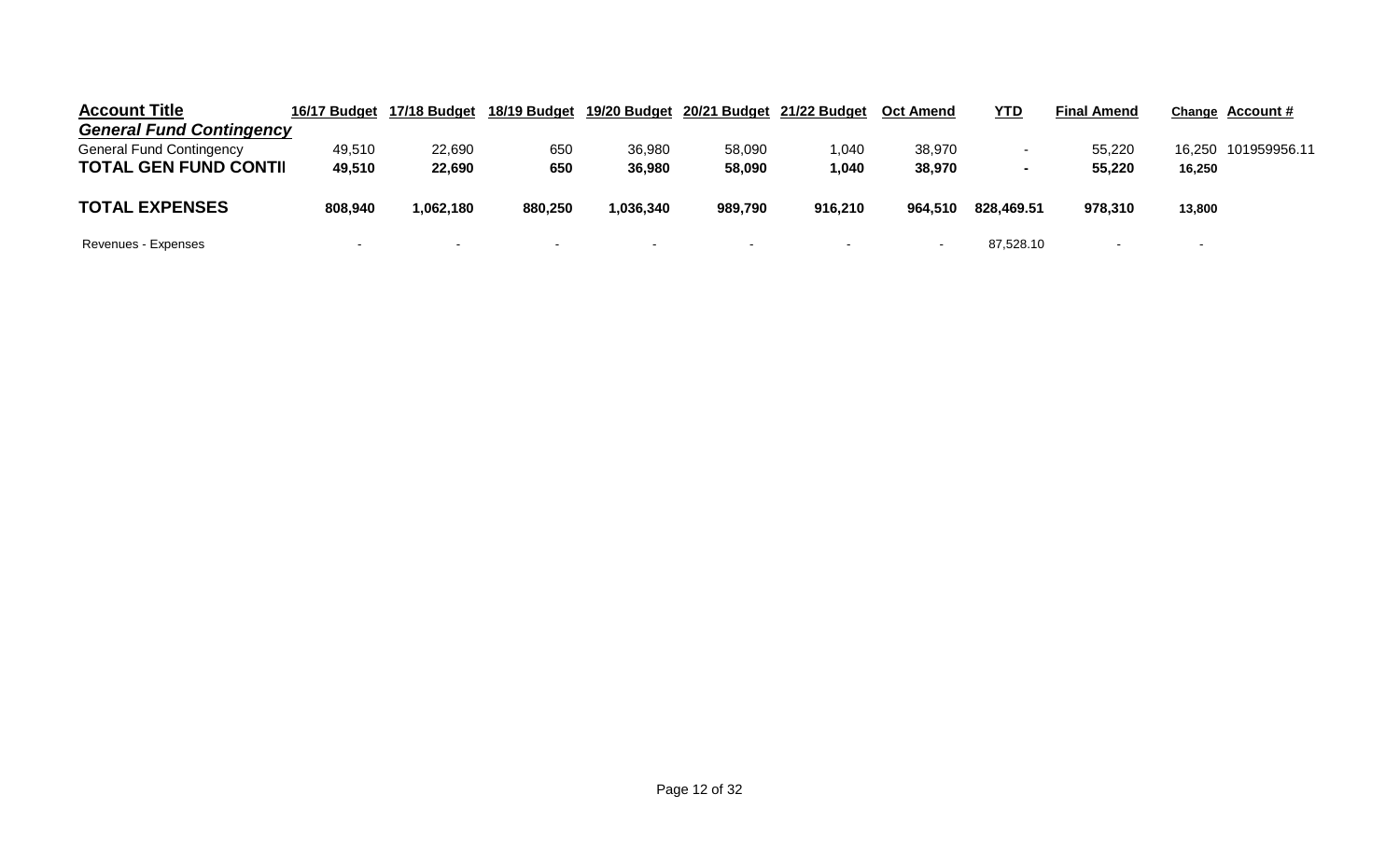## **MAJOR STREETS FUND - 2021 / 2022 Proposed Final Amendment**

| <b>REVENUES</b>             | Final        | Final        | Final                    | <b>Final</b> | <b>Final</b>       | Adopted      | <b>Adopted</b>   |            | <b>Proposed</b>    |        |                    |
|-----------------------------|--------------|--------------|--------------------------|--------------|--------------------|--------------|------------------|------------|--------------------|--------|--------------------|
| <b>Account Title</b>        | 16/17 Budget | 17/18 Budget | 18/19 Budget             | 19/20 Budget | 20/21 Budget       | 21/22 Budget | <b>Oct Amend</b> | <b>YTD</b> | <b>Final Amend</b> |        | Change Account #   |
| Act 51 Revenue              | 75,500       | 83,200       | 99,500                   | 121,100      | 103,000            | 103,000      | 103,000          | 135,562.16 | 135,600            |        | 32.600 202000547   |
| Act 51 Revenue/Local Prog   | 5,100        | 9,900        | $\overline{\phantom{a}}$ |              | 10,500             | 10,500       | 10,500           |            |                    |        | (10,500) 202000547 |
| M-90 Maint Contract         | 9,400        | 6,500        | 11,400                   | 8,500        | 6,000              | 6,000        | 7,800            | 7,705.64   | 7,800              |        | 202000548          |
| State Revenue PA110         |              |              |                          |              |                    |              |                  |            | $\sim$             |        | 202000569          |
| Interest                    | 650          | 900          | 850                      | 4,200        | $\overline{0.400}$ | 1.400        | .40C             | 908.53     | 950                |        | (450) 202000665    |
| Miscellaneous               | 150          |              | 150                      | 100          | 100                | 100          | 100              |            | 100                |        | 202000695          |
| Cont fm County Road Millage |              |              |                          | -            |                    |              |                  |            |                    |        | 202000695.15       |
| Cont fm Gen Street Reserve  |              |              |                          |              |                    |              |                  |            |                    |        | 202000676.1        |
| <b>Fund Equity</b>          |              | 30,000       |                          |              |                    |              |                  |            |                    |        | 202000699          |
| <b>TOTAL REVENUES</b>       | 90,800       | 130,500      | 111,900                  | 133,900      | 121,000            | 121,000      | 122.800          | 144.176.33 | 144,450            | 21.650 |                    |

#### **EXPENSES Route Maintenance**

| <b>Account Title</b>            | 16/17 Budget | 17/18 Budget | 18/19 Budget             | 19/20 Budget | 20/21 Budget | 21/22 Budget | <b>Oct Amend</b> | YTD      | <b>Final Amend</b>       | Change | Account #    |
|---------------------------------|--------------|--------------|--------------------------|--------------|--------------|--------------|------------------|----------|--------------------------|--------|--------------|
| Wages                           | 3,000        | 2,500        | 4,000                    | 4,000        | 4,000        | 4,000        | 4,000            | 642.90   | 4,000                    |        | 202463702    |
| Wages / Construction            |              |              |                          |              |              |              |                  |          |                          |        | 202463702.10 |
| <b>Contractual Services</b>     | 2,000        | 2,000        | 2,000                    | 2,000        | 2,000        | 2,000        | 2,000            | 3,290.75 | 3,500                    | ,500   | 202463703.1  |
| <b>FICA Expense</b>             | 250          | 200          | 300                      | 300          | 300          | 300          | 300              | 49.15    | 300                      |        | 202463709    |
| <b>Maint Supplies</b>           | ,500         | 3,200        | 3,200                    | 3,200        | 3,200        | 3,200        | 3,200            | 1,504.29 | 3,200                    |        | 202463775    |
| Maint Supplies / Const          |              |              | $\overline{\phantom{0}}$ | 25,000       |              |              |                  |          |                          |        | 202463775.10 |
| <b>Professional Fees</b>        | ,800         |              | 21,000                   | 32,500       | <b>800,</b>  | 1,800        | 0.800            |          | 1,800                    |        | 202463801    |
| Repairs & Maint                 | 2,200        | 1,500        |                          |              | -            |              |                  |          | $\overline{\phantom{a}}$ |        | 202463934    |
| <b>Major Street Resurfacing</b> |              |              |                          |              |              |              |                  |          |                          |        | 202463931    |
| Manhole Maint / Const           |              |              |                          |              |              |              |                  |          |                          |        | 202463932    |
| Rentals                         |              |              | 400                      | 400          | 400          | 400          | 400              |          | 400                      |        | 202463941    |
| <b>Equipment Rental</b>         | 600          | 500          | ,800                     | 2,100        | ,800         | 1,800        | 0.800            | 960.69   | 1,800                    |        | 202463943    |
| <b>Equipment Rental / Const</b> |              |              |                          |              |              |              |                  |          |                          |        | 202463943.1  |
| Miscellaneous                   | 50           | 50           | 50                       | 50           | 50           | 50           | 50               |          | 50                       |        | 202463956    |
| <b>TOTAL ROUTE MAINT</b>        | 11,400       | 9,950        | 32,750                   | 69,550       | 13,550       | 13,550       | 13,550           | 6,447.78 | 15,050                   | ,500   |              |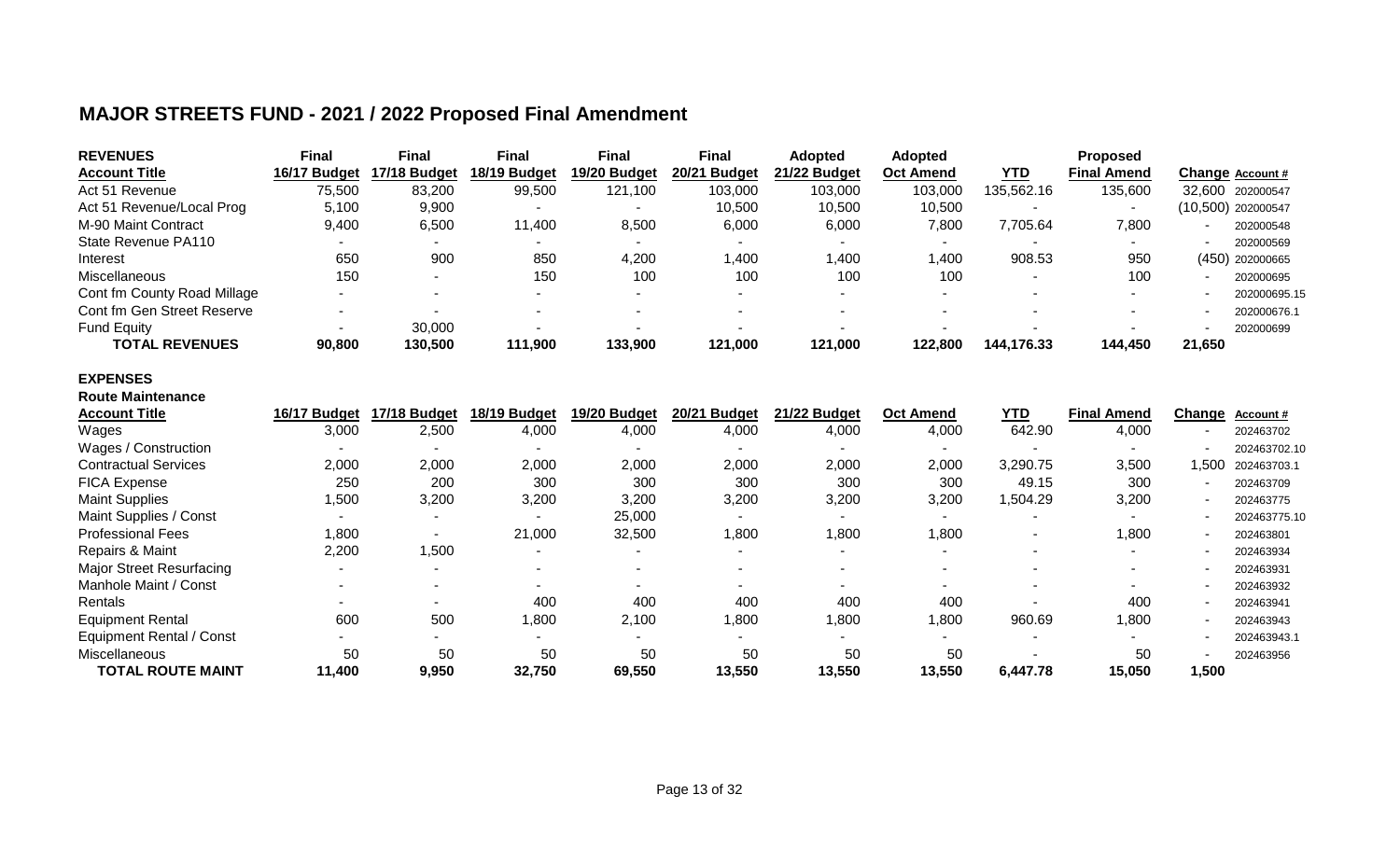| <b>Account Title</b>                    | 16/17 Budget | 17/18 Budget | 18/19 Budget | 19/20 Budget | 20/21 Budget | 21/22 Budget | <b>Oct Amend</b> | <b>YTD</b> | <b>Final Amend</b> | <b>Change</b> | Account#     |
|-----------------------------------------|--------------|--------------|--------------|--------------|--------------|--------------|------------------|------------|--------------------|---------------|--------------|
| <b>Tree Trimming</b>                    |              |              |              |              |              |              |                  |            |                    |               |              |
| <b>Tree Trimming</b>                    | 400          | 900          | 900          | 900          | 3,000        | 3,000        | 3,000            | 300.00     | 3,000              |               | 202464930.15 |
| <b>TOTAL TREE TRIMMING</b>              | 400          | 900          | 900          | 900          | 3,000        | 3,000        | 3,000            | 300.00     | 3,000              |               |              |
| <b>Traffic Services</b>                 |              |              |              |              |              |              |                  |            |                    |               |              |
| <b>Maint Supplies</b>                   | 500          | 800          | 800          | 800          | 800          | 800          | 800              | 727.28     | 800                |               | 202474775    |
| <b>TOTAL TRAFFIC SERVICES</b>           | 500          | 800          | 800          | 800          | 800          | 800          | 800              | 727.28     | 800                |               |              |
| <b>Winter Maint</b>                     |              |              |              |              |              |              |                  |            |                    |               |              |
| Wages                                   | 4,000        | 4,000        | 4,000        | 4,000        | 4,000        | 4,000        | 4,000            | 2,550.46   | 4,000              |               | 202478702    |
| <b>FICA</b>                             | 320          | 320          | 320          | 320          | 320          | 320          | 320              | 195.12     | 320                |               | 202478709    |
| <b>Contractual Services</b>             |              |              |              |              |              |              |                  |            |                    |               | 202478703.1  |
| <b>Maint Supplies</b>                   | 2,000        | 2,000        | 3,800        | 3,800        | 3,800        | 3,800        | 3,800            | 1,964.89   | 3,800              |               | 202478775    |
| <b>Equipment Rental</b>                 | 5,600        | 5,600        | 5,600        | 5,600        | 6,200        | 6,200        | 6,200            | 5,621.37   | 6,200              |               | 202478943    |
| <b>TOTAL WINTER MAINT</b>               | 11,920       | 11,920       | 13,720       | 13,720       | 14,320       | 14,320       | 14,320           | 10,331.84  | 14,320             |               |              |
| <b>Admin Expenses</b>                   |              |              |              |              |              |              |                  |            |                    |               |              |
| <b>Administration Fees</b>              | 9,500        | 7,500        | 2,400        | 7,500        | 7,500        | 7,500        | 7,500            | 7,500.00   | 7,500              |               | 202482722    |
| Miscellaneous                           | 200          | 200          | 200          | 200          | 200          | 200          | 200              |            | 200                |               | 202482956    |
| <b>TOTAL ADMIN EXPENSES</b>             | 9,700        | 7,700        | 2,600        | 7,700        | 7,700        | 7,700        | 7,700            | 7,500.00   | 7,700              |               |              |
| <b>Insur, Bonds, FICA &amp; Fringes</b> |              |              |              |              |              |              |                  |            |                    |               |              |
| <b>FICA Expense</b>                     | 500          | 500          | 500          | 500          | 500          | 500          | 500              |            | 500                |               | 202482709    |
| <b>Employee's Benefits</b>              | 5,950        | 5,950        | 5,950        | 5,950        | 6,950        | 6,950        | 6,950            | 6,950.00   | 6,950              |               | 202482721    |
| Workman's Comp                          | 940          | 940          | 940          | 940          | 940          | 940          | 940              | 940.00     | 940                |               | 202482720    |
| Retirement                              | 980          | 980          | 980          | 980          | 980          | 980          | 980              | 980.00     | 980                |               | 202482719    |
| <b>Professional Fees</b>                | 500          | 650          | 650          | 650          | 650          | 650          | 650              | 500.00     | 650                |               | 202482801    |
| Insurance                               | 1,450        | 1,600        | 1,600        | 1,600        | 1,600        | 1,600        | 1,600            | 997.00     | 1,600              |               | 202482840    |
| <b>TOTAL IBF&amp;F EXPENSES</b>         | 10,320       | 10,620       | 10,620       | 10,620       | 11,620       | 11,620       | 11,620           | 10,367.00  | 11,620             |               |              |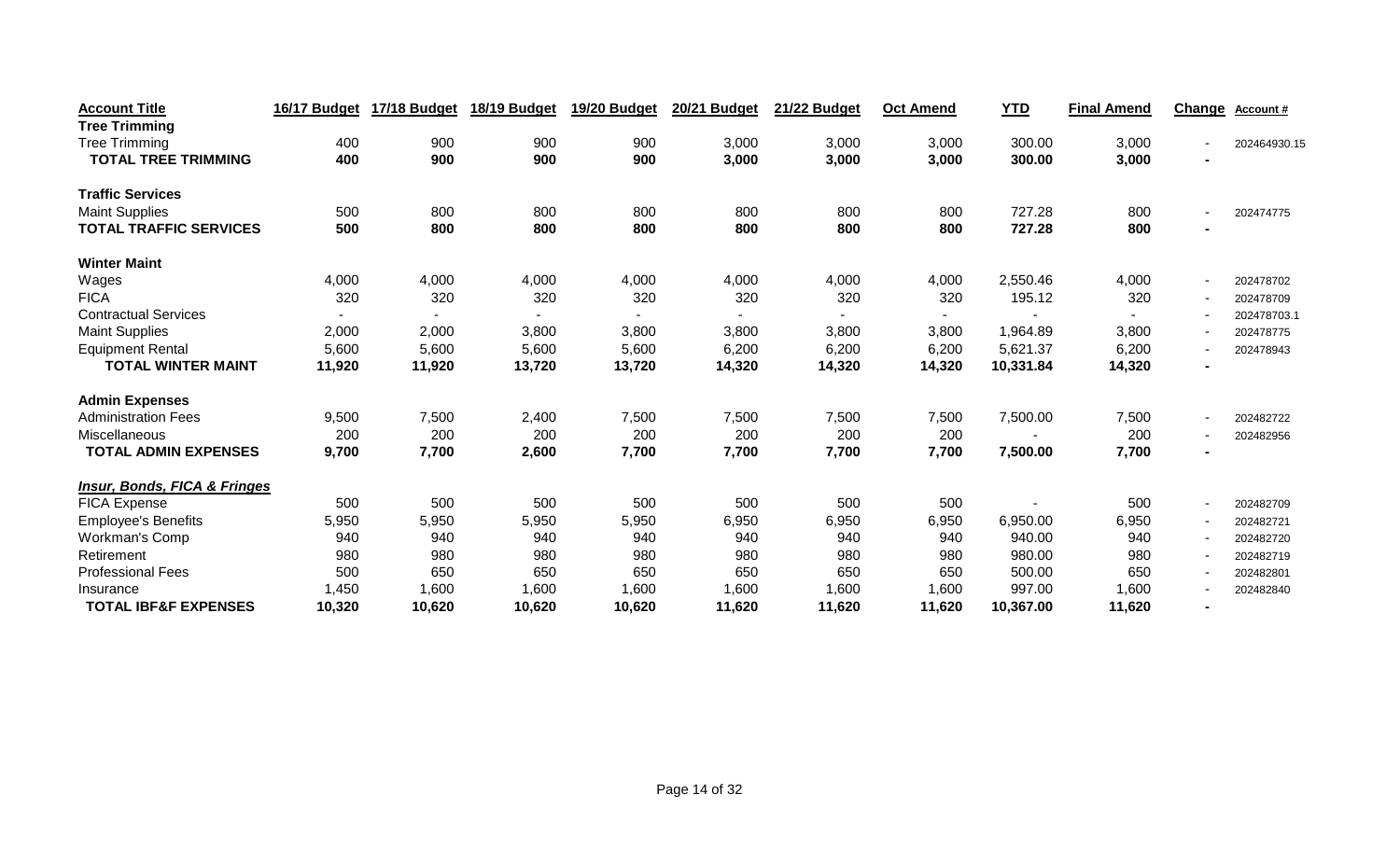| <b>Account Title</b>                 | 16/17 Budget | 17/18 Budget | 18/19 Budget             | 19/20 Budget | 20/21 Budget | 21/22 Budget | <b>Oct Amend</b> | <u>YTD</u> | <b>Oct Amend</b> | <u>Change</u> | <b>Account #</b>    |
|--------------------------------------|--------------|--------------|--------------------------|--------------|--------------|--------------|------------------|------------|------------------|---------------|---------------------|
| <b>M-90 Maintenance</b>              |              |              |                          |              |              |              |                  |            |                  |               |                     |
| Wages / M-90                         | 6,000        | 6,000        | 6,000                    | 6,000        | 6,000        | 6,000        | 6,000            | 3,063.50   | 6,000            | $\sim$        | 202486702           |
| <b>FICA Expense</b>                  | 500          | 500          | 500                      | 500          | 500          | 500          | 500              | 234.32     | 500              |               | 202486709           |
| <b>Contractual Services</b>          | 500          | 500          | 500                      | 500          | 500          | 500          | 500              | 673.75     | 800              | 300           | 202486703.1         |
| <b>Maint Supplies</b>                | 2,500        | 3,800        | 3,800                    | 6,500        | 3,800        | 3,800        | 3,800            | 2,311.01   | 3,800            |               | 202486775           |
| Repairs & Maintenance                | 500          | 500          | 500                      | 500          | 500          | 500          | 500              |            | 500              |               | 202486934           |
| <b>Equipment Rental</b>              | 8,200        | 8,200        | 8,200                    | 8,200        | 8,200        | 8,200        | 8,200            | 2,115.55   | 4,500            |               | $(3,700)$ 202486943 |
| <b>TOTAL M-90 MAINT</b>              | 18,200       | 19,500       | 19,500                   | 22,200       | 19,500       | 19,500       | 19,500           | 8,398.13   | 16,100           | (3,400)       |                     |
| <b>CONTRIBUTION</b>                  |              |              |                          |              |              |              |                  |            |                  |               |                     |
| To Local St / Act 51                 | 5,100        | 5,100        | 5,100                    | 5,100        | 5,100        | 5,100        | 6,900            | 5,100.00   | 6,900            | $\sim$        | 202945966           |
| <b>Contribution to Local Streets</b> |              | 60,000       | $\overline{\phantom{0}}$ |              |              |              |                  |            |                  |               | 202945969.20        |
| Contingency                          | 23,260       | 4,010        | 25,910                   | 3,310        | 45,410       | 45,410       | 45,410           |            | 68,960           | 23,550        | 202945995           |
| <b>TOTAL CONTRIBUTION</b>            | 28,360       | 69,110       | 31,010                   | 8,410        | 50,510       | 50,510       | 52,310           | 5,100.00   | 75,860           | 23,550        |                     |
| <b>TOTAL EXPENSES:</b>               | 90,800       | 130,500      | 111,900                  | 133,900      | 121,000      | 121,000      | 122,800          | 49,172.03  | 144,450          | 21,650        |                     |
| Revenues - Expenses:                 |              |              |                          |              |              |              |                  | 95,004.30  |                  |               |                     |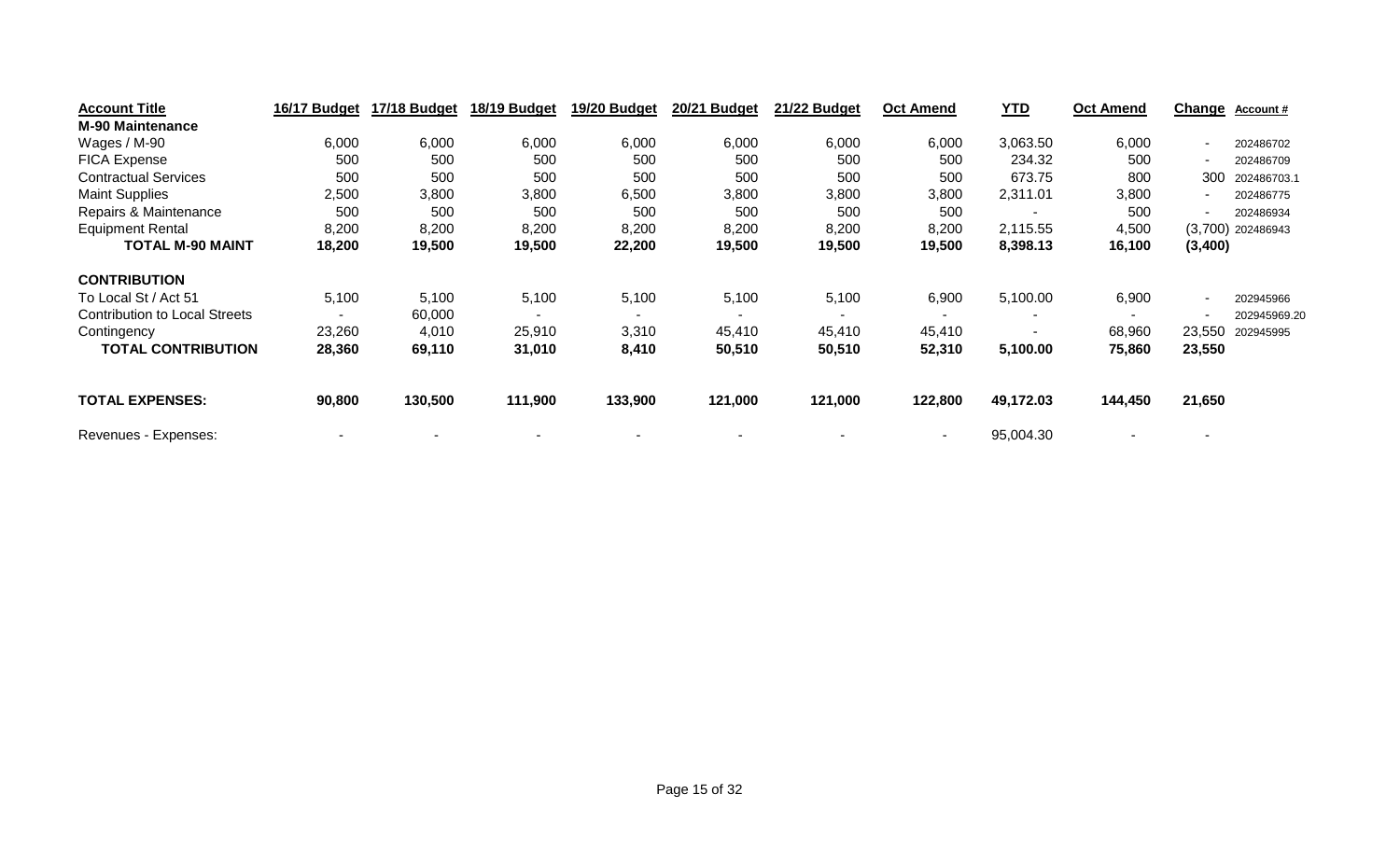## **LOCAL STREETS FUND - 2021 / 2022 Proposed Final Amendment**

| <b>REVENUES</b>             | <b>Final</b> | Final        | Final        | Final        | Final        | <b>Adopted</b> | Adopted          |            | <b>Proposed</b>    |                        |
|-----------------------------|--------------|--------------|--------------|--------------|--------------|----------------|------------------|------------|--------------------|------------------------|
| <b>Account Title</b>        | 16/17 Budget | 17/18 Budaet | 18/19 Budget | 19/20 Budget | 20/21 Budget | 21/22 Budget   | <b>Oct Amend</b> | YTD        | <b>Final Amend</b> | Change Account #       |
| Act 51 Revenue              | 38,900       | 38,800       | 43,400       | 44,200       | 34,400       | 34,400         | 34,400           | 47,979.44  | 48,000             | 13.600<br>203000547    |
| State Grants - Other        |              |              | 18,000       |              |              |                |                  |            | . .                | 203000569              |
| Metro Act Right-Of-Way      | 5,200        | 5,100        | 5,150        | 5,150        | 5,700        | 5,700          | 5,900            | 5,880.52   | 5,900              | 203000608              |
| Interest & Dividends        | 350          | 450          | 450          | 1,800        | 500          | 500            | 500              | 156.13     | 250                | $(250)$ 203000664      |
| Cont fm Other Funds         | 5.100        | 35,000       | 5,100        | 5.100        | 5,100        | 5,100          | 5,100            | 5,100.00   | 5,100              | 203000676.10           |
| Cont fm Street Reserve      |              | 100,000      |              | 60.000       |              | 50,000         | 50,000           | 23,000.00  | 23,000             | $(27,000)$ 203000676.1 |
| Cont fm County Road Millage |              | 100,000      |              | 70.000       |              | 100,000        | 100,000          | 120.000.00 | 120.000            | 20.000 203000676.2     |
| Miscellaneous               | 75           | 75           | 50           | 50           | 100          | 100            | 100              | 8.773.75   | 100                | 203000695              |
| <b>Fund Equity</b>          |              | 60,000       |              | 18,000       | 40,000       | 30,000         | 40,000           | 50.000.00  | 50,000             | 10.000 203000699       |
| <b>TOTAL REVENUES</b>       | 49,625       | 339,425      | 72,150       | 204,300      | 85,800       | 225,800        | 236,000          | 260.889.84 | 252,350            | 16.350                 |

### **EXPENSES**

| <b>Route Maintenance</b>        |              |              |              |                |                        |              |                  |            |                    |                |                     |
|---------------------------------|--------------|--------------|--------------|----------------|------------------------|--------------|------------------|------------|--------------------|----------------|---------------------|
| <b>Account Title</b>            | 16/17 Budget | 17/18 Budget | 18/19 Budget | 19/20 Budget   | 20/21<br><b>Budget</b> | 21/22 Budget | <b>Oct Amend</b> | <b>YTD</b> | <b>Final Amend</b> | <b>Change</b>  | Account#            |
| Wages                           | 4,000        | 4,000        | 4,000        | 4,000          | 4,000                  | 4,000        | 4,000            | 1,057.16   | 3,000              |                | $(1,000)$ 203463702 |
| Wages / Construction            | 100          | 100          | 100          | 100            | 100                    | 100          | 100              |            | 100                |                | 203463702.10        |
| <b>Contractual Services</b>     | 600          | 600          | 600          | 600            | 800                    | 800          | 800              | 182.50     | 2,200              | 400, ا         | 203463703.1         |
| <b>FICA Expense</b>             | 400          | 400          | 400          | 400            | 400                    | 400          | 400              | 80.84      | 400                |                | 203463709           |
| <b>Maint Supplies</b>           | 3,800        | 4,400        | 4,400        | 4,400          | 4,400                  | 4,400        | 4,400            | 887.16.    | 3,000              |                | $(1,400)$ 203463775 |
| Maint Supplies / Const          |              |              | 5,500        | 1,000          | 1,000                  | 1,000        | 1,000            |            | 1,000              | $\sim$         | 203463775.10        |
| <b>Professional Fees</b>        | 800          | 16,300       | 800          | 5,600          | 25,000                 | 5,000        | 21,000           | 20,222.75  | 20,500             |                | (500) 203463801     |
| Repairs & Maint / Contract      | 200          | 270,000      | 14,000       | 143,000        | 8,000                  | 8,000        | 8,000            |            | 5,000              |                | $(3,000)$ 203463934 |
| <b>RTE Maint / Pro Services</b> |              |              | ٠            |                |                        | 162,000      | 162,000          | 182,586.29 | 182,600            | 20,600         | 203463931.10        |
| <b>Equipment Rental</b>         | 4,500        | 4,500        | 4,500        | 4,500          | 4,500                  | 4,500        | 4,500            | 1,135.01   | 2,500              |                | $(2,000)$ 203463943 |
| <b>Equipment Rental / Const</b> |              |              |              | $\blacksquare$ | -                      |              |                  |            |                    |                | 203463943.1         |
| <b>Miscellaneous</b>            |              | 50           | 50           | 50             | 50                     | 50           | 50               |            | 50                 | $\sim$         | 203463956           |
| TOTAL ROUTE MAINT               | 14,400       | 300,350      | 34,350       | 163,650        | 48,250                 | 190,250      | 206,250          | 208,151.71 | 220,350            | 14,100         |                     |
| <b>Tree Trimming</b>            |              |              |              |                |                        |              |                  |            |                    |                |                     |
| Tree Trimming                   | 650          | 1,800        | 1,800        | 4,200          | 13,500                 | 1,800        | 1,800            | 200.00     | 1,800              | $\sim$         | 203464934           |
| <b>TOTAL TREE TRIMMING</b>      | 650          | 1,800        | 1,800        | 4,200          | 13,500                 | 1,800        | 1,800            | 200.00     | 1,800              | $\blacksquare$ |                     |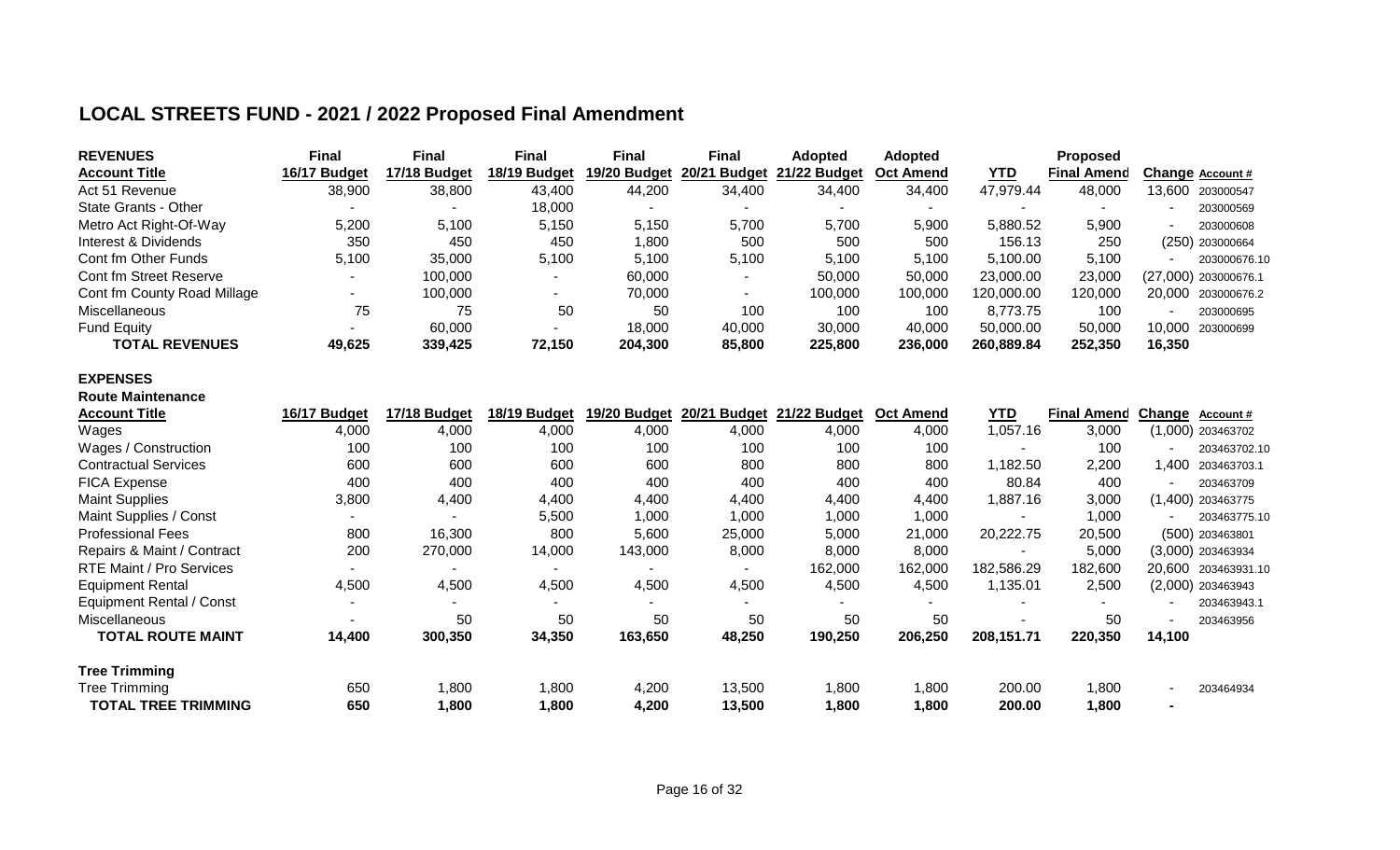| <b>Account Title</b>                    | 16/17 Budget | 17/18 Budget | 18/19 Budget | 19/20 Budget |        | 20/21 Budget 21/22 Budget | <b>Oct Amend</b> | <b>YTD</b>     | <b>Final Amend</b> | <b>Change</b> | <b>Account#</b> |
|-----------------------------------------|--------------|--------------|--------------|--------------|--------|---------------------------|------------------|----------------|--------------------|---------------|-----------------|
| <b>Traffic Services</b>                 |              |              |              |              |        |                           |                  |                |                    |               |                 |
| <b>Maint Supplies</b>                   | 800          | 850          | 850          | 800          | 1,200  | 850                       | 850              | 158.30         | 850                |               | 203474775       |
| <b>TOTAL TRAFFIC SERVICES</b>           | 800          | 850          | 850          | 800          | 1,200  | 850                       | 850              | 158.30         | 850                |               |                 |
| <b>Winter Maint</b>                     |              |              |              |              |        |                           |                  |                |                    |               |                 |
| Wages                                   | 2,800        | 2,800        | 2,800        | 2,800        | 2,800  | 2,800                     | 2,800            | 1,252.15       | 2,800              |               | 203478702       |
| <b>Contractual Services</b>             | 180          | 180          | 180          | 180          | 180    | 180                       | 180              |                | 180                |               | 203478703.1     |
| <b>FICA</b>                             | 300          | 300          | 300          | 300          | 300    | 300                       | 300              | 95.77          | 300                |               | 203478709       |
| <b>Maint Supplies</b>                   | 3,300        | 3,300        | 5,200        | 5,200        | 5,200  | 5,200                     | 5,200            | 3,929.76       | 5,200              |               | 203478775       |
| <b>Equipment Rental</b>                 | 2,500        | 3,200        | 3,800        | 3,800        | 3,800  | 3,800                     | 3,800            | 2,146.06       | 3,800              |               | 203478943       |
| <b>TOTAL WINTER MAINT</b>               | 9,080        | 9,780        | 12,280       | 12,280       | 12,280 | 12,280                    | 12,280           | 7,423.74       | 12,280             |               |                 |
| <b>Admin Expenses</b>                   |              |              |              |              |        |                           |                  |                |                    |               |                 |
| <b>Administration Fees</b>              | 2,800        | 18,000       | 2,100        | 11,000       | 3,400  | 5,500                     | 5,500            | 5,500.00       | 5,500              |               | 203482722       |
| Miscellaneous                           |              |              |              |              |        |                           |                  |                |                    |               | 203482956       |
| <b>TOTAL ADMIN EXPENSES</b>             | 2,800        | 18,000       | 2,100        | 11,000       | 3,400  | 5,500                     | 5,500            | 5,500.00       | 5,500              |               |                 |
| <b>Insur, Bonds, FICA &amp; Fringes</b> |              |              |              |              |        |                           |                  |                |                    |               |                 |
| <b>FICA Expense</b>                     | 50           | 50           | 50           | 50           | 50     | 50                        | 50               |                | 50                 |               | 203482709       |
| Retirement                              | 500          | 500          | 500          | 500          | 500    | 500                       | 500              | 500.00         | 500                |               | 203482721       |
| <b>Worker's Comp</b>                    | 650          | 650          | 650          | 650          | 650    | 650                       | 650              | 650.00         | 650                |               | 203482720       |
| <b>Health Insurance Premiums</b>        | 1,650        | 1,650        | 1,650        | 1,650        | 1,650  | 1,650                     | 1,650            | 1,650.00       | 1,650              |               | 203482718       |
| <b>Professional Fees</b>                | 500          | 700          | 700          | 700          | 700    | 700                       | 700              | 500.00         | 700                |               | 203482801       |
| Insurance                               | 2,700        | 2,900        | 2,950        | 2,950        | 2,950  | 2,950                     | 2,950            | 1,859.00       | 2,950              |               | 203482840       |
| <b>TOTAL IBF&amp;F EXPENSES</b>         | 6,050        | 6,450        | 6,500        | 6,500        | 6,500  | 6,500                     | 6,500            | 5,159.00       | 6,500              |               |                 |
| <b>Contribution</b>                     |              |              |              |              |        |                           |                  |                |                    |               |                 |
| <b>HWY Loan Fund</b>                    |              |              |              |              |        |                           |                  |                |                    |               |                 |
| Contingency                             | 15,845       | 2,195        | 14,270       | 5,870        | 670    | 8,620                     | 2,820            |                | 5,070              | 2,250         | 203945999       |
| <b>TOTAL CONTRIBUTION</b>               | 15,845       | 2,195        | 14,270       | 5,870        | 670    | 8,620                     | 2,820            | $\blacksquare$ | 5,070              | 2,250         |                 |
| <b>TOTAL EXPENSES:</b>                  | 49,625       | 339,425      | 72,150       | 204,300      | 85,800 | 225,800                   | 236,000          | 226,592.75     | 252,350            | 16,350        |                 |
| Revenues - Expenses:                    |              |              |              |              |        |                           |                  | 34,297.09      |                    |               |                 |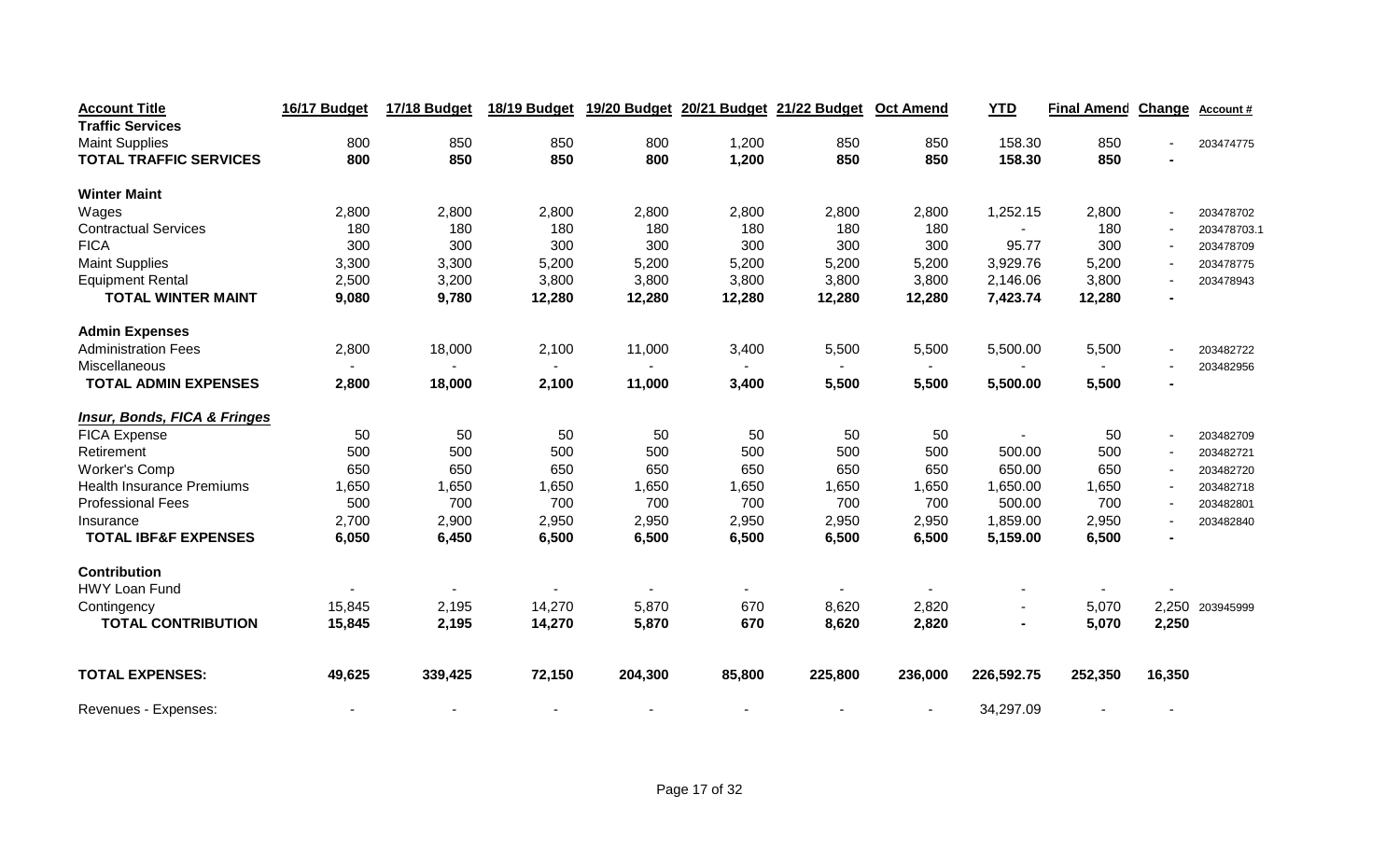## **SEWER FUND - 2021 / 2022 Proposed Final Amendment**

| <b>REVENUES:</b>                     | <b>Final</b>   | <b>Final</b> | <b>Final</b> | <b>Final</b> | <b>Final</b> | <b>Adopted</b> | <b>Adopted</b>           |            | Proposed           |                          |                   |
|--------------------------------------|----------------|--------------|--------------|--------------|--------------|----------------|--------------------------|------------|--------------------|--------------------------|-------------------|
| <b>Account Title</b>                 | 16/17 Budget   | 17/18 Budget | 18/19 Budget | 19/20 Budget | 20/21 Budget | 21/22 Budget   | <b>Oct Amend</b>         | YID        | <b>Final Amend</b> |                          | Change Account#   |
| <b>Connection Fees</b>               |                | 600          | 800          |              |              |                |                          |            |                    |                          | 590000608.10      |
| Service Fee                          | 132,000        | 135,000      | 135,000      | 135,000      | 140,000      | 140,000        | 140,000                  | 133,290.03 | 140,000            |                          | 590000626         |
| Interest                             | 800            | 1,200        | 1,200        | 2,200        | 800          | 800            | 800                      | 433.42     | 800                |                          | 590000665         |
| <b>Contribution/Other Funds</b>      |                | ۰            |              |              |              |                |                          |            |                    |                          | 590000676.11      |
| Miscellaneous                        | 4,400          | 1,800        | 1,800        | 100          | 100          | 100            | 100                      |            | 100                |                          | 590000695         |
| <b>Fund Equity</b>                   |                |              | 70,000       |              |              |                | 10,000                   |            | 15,000             | 5,000                    | 590000699         |
| <b>TOTAL REVENUES</b>                | 137,200        | 138,600      | 208,800      | 137,300      | 140,900      | 140,900        | 150,900                  | 133,723.45 | 155,900            | 5,000                    |                   |
| <b>EXPENSES:</b>                     |                |              |              |              |              |                |                          |            |                    |                          |                   |
| <b>SANITARY SEWER</b>                |                |              |              |              |              |                |                          |            |                    |                          |                   |
| <b>Account Title</b>                 | 16/17 Budget   | 17/18 Budget | 18/19 Budget | 19/20 Budget | 20/21 Budget | 21/22 Budget   | <b>Oct Amend</b>         | <b>YTD</b> | <b>Final Amend</b> | Change                   | Account#          |
| Wages                                | 24,000         | 28,000       | 24,000       | 24,000       | 25,000       | 25,000         | 25,000                   | 21,798.70  | 23,000             |                          | (2,000) 590548702 |
| Wages / Construction                 |                |              |              |              |              |                |                          |            |                    |                          | 590548702.10      |
| <b>Contractual Wages</b>             | 7,800          | 6,600        | 6,400        | 6,400        | 6,400        | 6,400          | 6,400                    | 6,795.00   | 6,800              | 400                      | 590548703.1       |
| <b>FICA Expense</b>                  | 2,000          | 2,150        | 2,000        | 2,000        | 2,000        | 2,000          | 2,000                    | 1,667.58   | 1,800              |                          | (200) 590548709   |
| Heath Insurance Premium              | 7,400          | 7,400        | 7,400        | 7,400        | 7,400        | 7,400          | 7,400                    | 7,400.00   | 7,400              |                          | 590548721         |
| Retirement                           | 900            | 900          | 900          | 900          | 900          | 900            | 900                      | 900.00     | 900                |                          | 590548719.1       |
| <b>Workman's Comp</b>                | 1,200          | 1,200        | 1,200        | 1,200        | 1,200        | 1,200          | 1,200                    | 1,200.00   | 1,200              |                          | 590548720         |
| <b>Administration Fees</b>           | 11,350         | 11,350       | 11,350       | 11,350       | 11,350       | 11,350         | 11,350                   | 11,350.00  | 11,350             |                          | 590548722         |
| Supplies                             | 600            | 1,200        | 1,200        | 1,200        | 1,200        | 1,200          | 1,200                    | 250.00     | 1,200              |                          | 590548740         |
| <b>Maintenance Supplies</b>          | 6,000          | 5,000        | 5,000        | 5,000        | 2,500        | 2,500          | 2,500                    |            | 2,500              |                          | 590548775         |
| <b>Maintenance Contracts</b>         | 650            | 800          | 800          | 1,300        | 500          | 500            | 500                      | 375.00     | 500                |                          | 590548776.10      |
| <b>Professional Fees</b>             | 1,500          | 600          | 8,400        | 8,400        | 5,000        | 5,000          | 24,000                   | 35,596.00  | 35,600             | 11,600                   | 590548801         |
| Analysis                             | 4,500          | 4,500        | 4,500        | 6,000        | 6,000        | 6,000          | 6,000                    | 2,628.00   | 6,000              |                          | 590548802         |
| <b>Operating Fees &amp; Licenses</b> | 500            | 500          | 500          | 500          | 500          | 500            | 500                      | 400.00     | 500                |                          | 590548804         |
| Insurance                            | 4,420          | 4,850        | 4,850        | 4,650        | 4,650        | 4,650          | 4,650                    | 3,080.00   | 4,650              | $\overline{\phantom{a}}$ | 590548840         |
| Communications                       | 250            | 250          | 250          | 250          | 250          | 250            | 250                      |            | 250                |                          | 590548850         |
| Postage                              | 800            | 800          | 800          | 800          | 800          | 800            | 800                      | 524.70     | 800                |                          | 590548851         |
| <b>Utilities</b>                     | 4,200          | 4,200        | 4,200        | 4,900        | 4,900        | 4,900          | 4,900                    | 4,267.13   | 4,900              |                          | 590548920         |
| Repairs & Maintenance                | 11,000         | 9,000        | 11,000       | 9,000        | 34,000       | 34,000         | 24,000                   | 26,266.27  | 27,000             | 3,000                    | 590548934         |
| Cleaning / TV Inspection             | $\blacksquare$ |              | 67,200       | $\sim$       |              |                | $\overline{\phantom{a}}$ |            |                    |                          | 590548930.13      |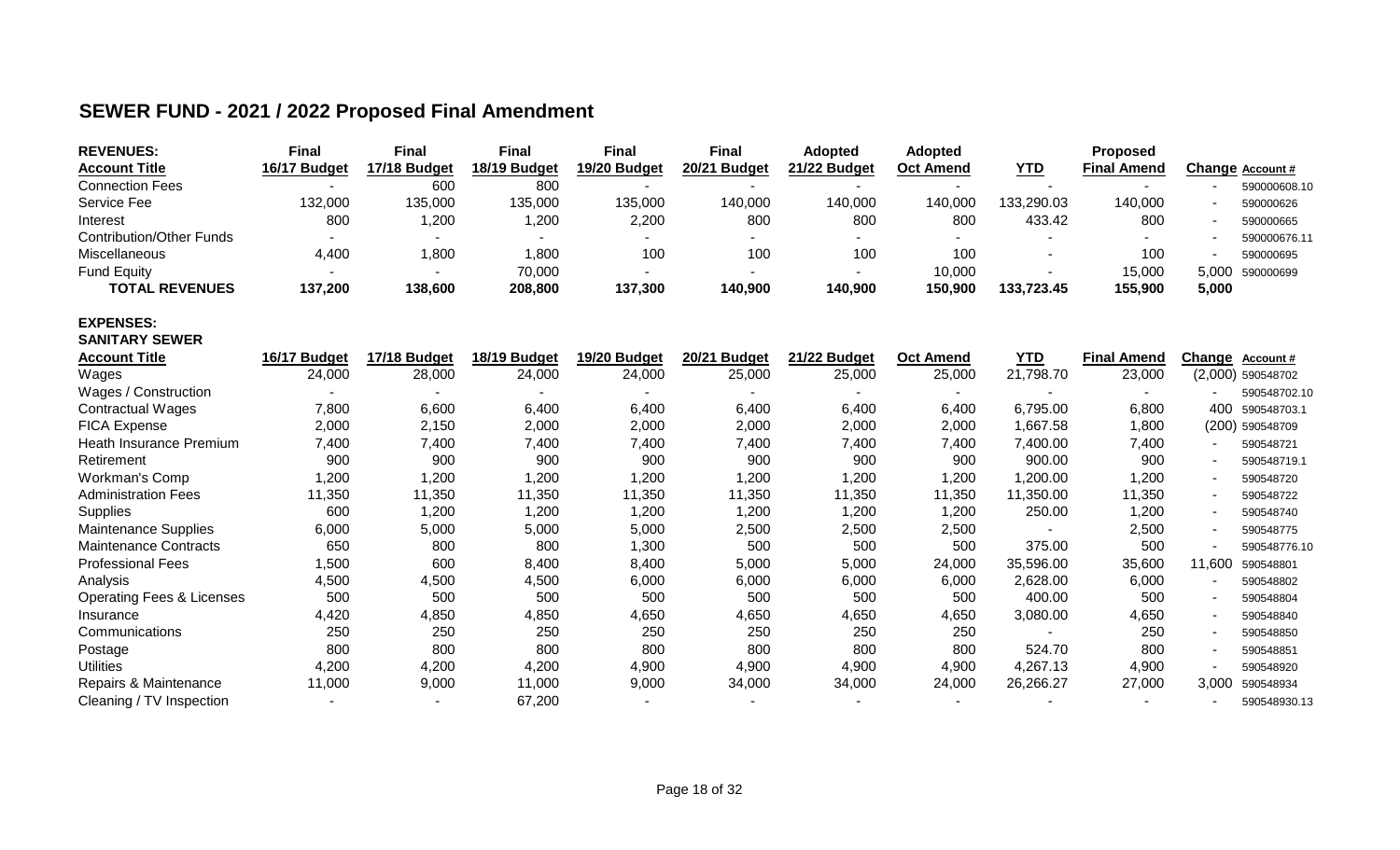| <b>Account Title</b>            | 16/17 Budget | 17/18 Budget | 18/19 Budget | 19/20 Budget             | 20/21 Budget | 21/22 Budget | <b>Oct Amend</b> | YTD        | <b>Final Amend</b> | Change | <b>Account #</b>    |
|---------------------------------|--------------|--------------|--------------|--------------------------|--------------|--------------|------------------|------------|--------------------|--------|---------------------|
| <b>Department Rental</b>        | 6,000        | 6,000        | 6,000        | 6,000                    | 6,000        | 6,000        | 6,000            | 6,000.00   | 6,000              |        | 590548940           |
| <b>Land Rental</b>              | 700          | 700          | 700          | 750                      | 800          | 800          | 800              |            | 800                | -      | 590548941.11        |
| <b>Equipment Rental</b>         | 7,200        | 6,200        | 6,600        | 6,600                    | 5,800        | 5,800        | 5,800            | 3,603.78   | 4,600              |        | 1,200) 590548943    |
| Miscellaneous                   | 300          | 300          | 300          | 300                      | 300          | 300          | 300              | 36.00      | 100                |        | (200) 590548956     |
| <b>Education &amp; Training</b> | 810          | 810          | 810          | 810                      | 810          | 810          | 810              | 330.00     | 810                |        | 590548960.12        |
| Contrib to Other Funds - Equ    | 5,000        | 5,000        | 5,000        | 5,000                    | 5,000        | 5,000        | 5,000            | 5,000.00   | 5,000              |        | 590548994.26        |
| Capital Outlay                  |              | 2,200        | 2,200        | 1,000                    | 1,800        | 0.800        | 1,800            |            | 1,800              |        | 590548970           |
| 2009 Sewer Bond - Principal     | 22,000       | 23,000       | 24,000       | $\overline{\phantom{a}}$ |              | ۰            |                  |            | $\sim$             |        | 590548991           |
| 2009 Sewer Bond - Interest      | 2,900        | 2,000        | 550          | ۰.                       |              |              | - 1              |            | <b>.</b>           |        | 590548994           |
| Contribution / Rplmt Reserve    |              |              | $\sim$       | -                        |              |              |                  |            | $\sim$             |        | 590548972           |
| Contingency                     | 3,220        | 3,090        | 690          | 21,590                   | 5,840        | 5,840        | 6,840            |            | 440                |        | $(6,400)$ 590548995 |
| <b>TOTAL SANITARY SEWI</b>      | 137,200      | 138,600      | 208,800      | 137,300                  | 140,900      | 140,900      | 150,900          | 139,468.16 | 155,900            | 5,000  |                     |
| Revenues - Expenses             |              |              |              |                          |              |              | ۰                | (5,744.71) |                    |        |                     |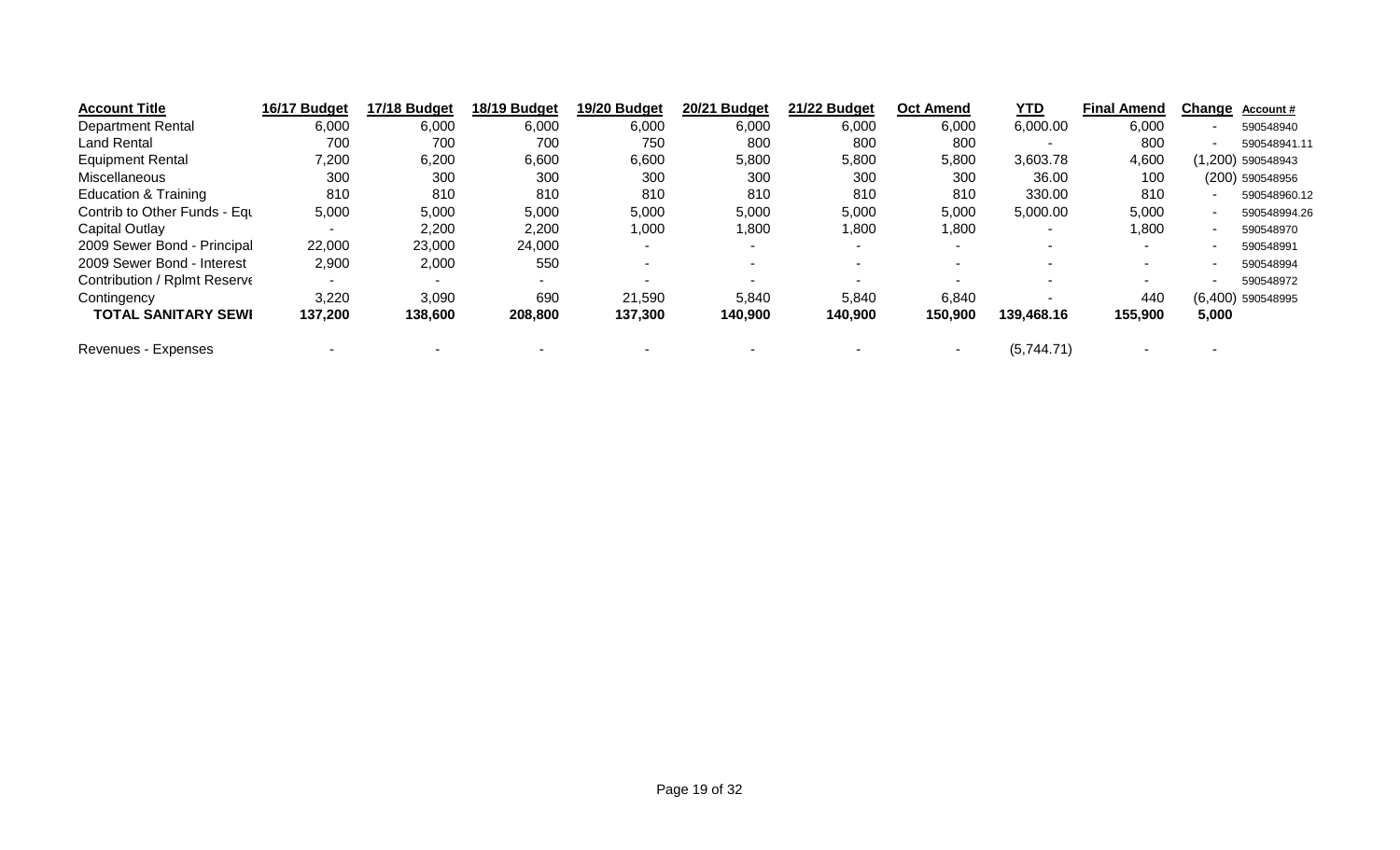## **STORM SEWER FUND - 2021 / 2022 Proposed Final Amendment**

| <b>REVENUES:</b><br><b>Account Title</b> | <b>Final</b><br>16/17 Budget | Final<br>17/18 Budget    | <b>Final</b><br>18/19 Budget | <b>Final</b><br>19/20 Budget | <b>Final</b><br>20/21 Budget | <b>Adopted</b><br>21/22 Budget | <b>Adopted</b><br>Oct Amend | <b>YTD</b> | <b>Proposed</b><br><b>Final Amend</b> | Change                   | Account#      |
|------------------------------------------|------------------------------|--------------------------|------------------------------|------------------------------|------------------------------|--------------------------------|-----------------------------|------------|---------------------------------------|--------------------------|---------------|
| Storm Sewer Fee                          | 28,500                       | 28,500                   | 28,500                       | 28,500                       | 28,500                       | 28,500                         | 28,500                      | 26,279.17  | 28,500                                | $\blacksquare$           | 598000626.1   |
| Interest                                 | 400                          | 400                      | 700                          | 2,500                        | 800                          | 800                            | 800                         | 393.61     | 800                                   | $\overline{\phantom{a}}$ | 598000665     |
| <b>Contribution/Other Funds</b>          |                              |                          |                              |                              |                              |                                | ۰.                          |            |                                       | $\overline{\phantom{a}}$ | 598000676.101 |
| Miscellaneous                            | 500                          | 1,600                    | 500                          | 100                          | 500                          | 500                            | 500                         | 357.69     | 500                                   | $\overline{\phantom{a}}$ | 598000695     |
| <b>Fund Equity</b>                       | 40,000                       |                          |                              |                              |                              |                                |                             |            |                                       | $\blacksquare$           | 598000699     |
| <b>TOTAL REVENUES</b>                    | 69,400                       | 30,500                   | 29,700                       | 31,100                       | 29,800                       | 29,800                         | 29,800                      | 27,030.47  | 29,800                                |                          |               |
| <b>EXPENSES:</b><br><b>STORM SEWER</b>   |                              |                          |                              |                              |                              |                                |                             |            |                                       |                          |               |
| <b>Account Title</b>                     | 16/17 Budget                 | 17/18 Budget             | 18/19 Budget                 | 19/20 Budget                 | 20/21 Budget                 | 21/22 Budget                   | <b>Oct Amend</b>            | <b>YTD</b> | <b>Final Amend</b>                    | Change                   | Account#      |
| Wages                                    | 10,000                       | 3,800                    | 3,800                        | 3,800                        | 3,800                        | 3,800                          | 3,800                       | 3,323.91   | 3,800                                 |                          | 598558702     |
| Wages / Construction                     |                              |                          |                              |                              |                              |                                | $\sim$                      |            |                                       |                          |               |
| <b>Contractual Services</b>              | 8,500                        | 1,600                    | 1,600                        | 3,200                        | 5,000                        | 5,000                          | 5,000                       | 45.00      | 1,000                                 | (4,000)                  | 598558703.1   |
| <b>FICA Expense</b>                      | 800                          | 280                      | 280                          | 280                          | 280                          | 280                            | 280                         | 254.30     | 280                                   |                          | 598558709     |
| Workman's Comp                           |                              |                          |                              |                              |                              |                                |                             |            |                                       |                          |               |
| Supplies                                 | 350                          | 350                      | 350                          | 350                          | 550                          | 550                            | 550                         |            | 550                                   | $\blacksquare$           | 598558740     |
| Maint Supplies / Const                   | 11,000                       | 1,000                    | 1,000                        | 1,000                        | 1,000                        | 1,000                          | 1,000                       |            | 1,000                                 | $\overline{\phantom{a}}$ | 598558775.10  |
| <b>Professional Fees</b>                 | 1,500                        | 1,500                    | 1,500                        | 1,500                        | 1,500                        | 1,500                          | 1,500                       |            | 1,500                                 | $\blacksquare$           | 598558801     |
| <b>Operating Fees &amp; Licenses</b>     |                              | $\blacksquare$           | $\blacksquare$               | $\blacksquare$               |                              |                                | $\sim$                      |            |                                       | $\overline{\phantom{a}}$ |               |
| Repairs & Maint                          | 6,000                        | 3,500                    | 5,000                        | 5,000                        | 5,000                        | 5,000                          | 5,000                       | 4,076.41   | 5,000                                 | $\blacksquare$           | 598558934     |
| Cleaning & Inspection                    |                              |                          |                              |                              |                              |                                |                             |            |                                       |                          |               |
| <b>Equipment Rental</b>                  | 17,500                       | 4,000                    | 4,000                        | 4,500                        | 4,500                        | 4,500                          | 4,500                       | 4,236.28   | 4,500                                 | $\blacksquare$           | 598558943     |
| <b>Equipment Rental / Const</b>          |                              | $\overline{\phantom{a}}$ | $\blacksquare$               |                              |                              |                                | $\sim$                      |            |                                       | ٠                        |               |
| Miscellaneous                            | 2,500                        | 2,500                    | 2,500                        | 2,500                        | 2,500                        | 2,500                          | 2,500                       |            | 2,500                                 | $\overline{\phantom{a}}$ | 598558956     |
| <b>Capital Outlay</b>                    | 5,000                        | 2,500                    | 2,500                        | 2,500                        | 2,500                        | 2,500                          | 2,500                       |            | 2,500                                 | $\overline{\phantom{a}}$ | 598558970     |
| Contrib to Other Funds - Eq              | 1,000                        | 1,000                    | 1,000                        | 1,000                        | 1,000                        | 1,000                          | 1,000                       | 1,000.00   | 1,000                                 | $\overline{\phantom{a}}$ | 598558994.26  |
| Contingency                              | 5,250                        | 8,470                    | 6,170                        | 5,470                        | 2,170                        | 2,170                          | 2,170                       |            | 6,170                                 | 4,000                    | 598558995     |
| <b>TOTAL STORM SEWEF</b>                 | 69,400                       | 30,500                   | 29,700                       | 31,100                       | 29,800                       | 29,800                         | 29,800                      | 12,935.90  | 29,800                                |                          |               |
| Revenues - Expenses                      |                              | $\blacksquare$           | $\blacksquare$               |                              |                              |                                |                             | 14,094.57  |                                       |                          |               |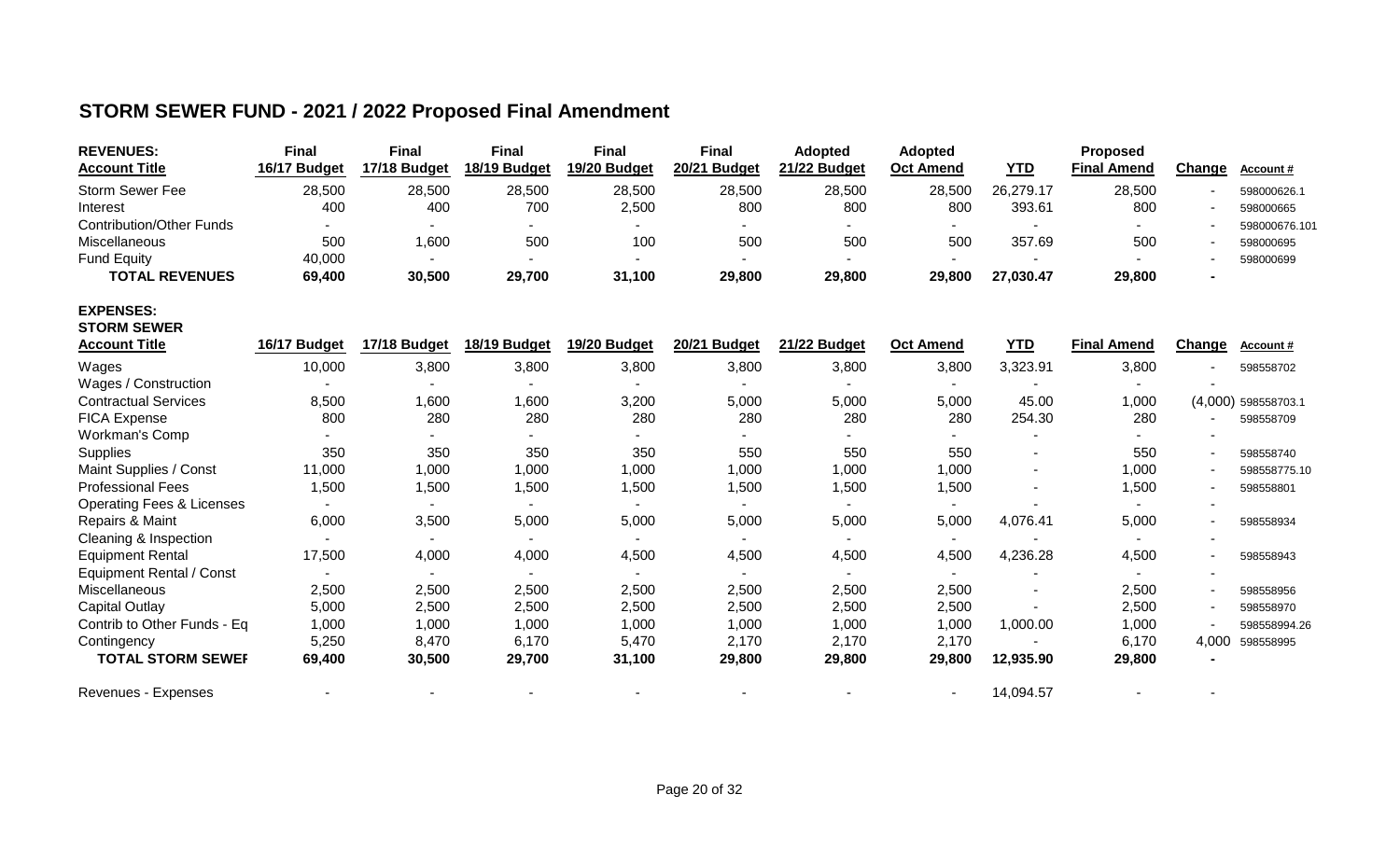| <b>REVENUES:</b>        | <b>Final</b> | <b>Final</b> | Final        | Final        | Final        | <b>Adopted</b> | <b>Adopted</b>   |            | <b>Proposed</b>    |        |                  |
|-------------------------|--------------|--------------|--------------|--------------|--------------|----------------|------------------|------------|--------------------|--------|------------------|
| <b>Account Title</b>    | 16/17 Budget | 17/18 Budget | 18/19 Budget | 19/20 Budget | 20/21 Budget | 21/22 Budget   | <b>Oct Amend</b> | <u>YTD</u> | <b>Final Amend</b> | Change | <b>Account #</b> |
| State Grant - DWAM      |              |              |              |              |              |                | 345,000          | 144,471.12 | 345,000            |        | 591000548.1      |
| <b>Connection Fees</b>  |              |              | 600          | 800          |              |                | 800              | 800.00     | 800                |        | 591000608.10     |
| <b>Service Fees</b>     | 144,000      | 146,000      | 148,000      | 148,000      | 148,000      | 148,000        | 148,000          | 142.262.61 | 148,000            |        | 591000627        |
| <b>Water Tower Fee</b>  | 15,200       | 15,600       | 16,600       | 16,600       | 16,600       | 16,600         | 16,600           | 15.566.06  | 16,600             |        | 591000628        |
| Water Maint Reserve Fee | 22,300       | 23,100       | 23,100       | 23,100       | 23,700       | 23,700         | 23,700           | 23,349.09  | 23,700             |        | 591000629        |
| Penalties               | 50           | 50           | 50           | 50           | 50           | 50             | 50               |            | 50                 |        | 591000662        |
| Interest                | 600          | 900          | ,400         | 4,700        | 900          | 900            | 900              | 386.39     | 500                |        | (400) 591000665  |
| Refund & Rebates        | 50           | 50           | 50           | 50           | 50           | 50             | 50               |            | 50                 |        | 591000687        |
| Sale of Fixed Assets    |              |              |              |              |              |                |                  |            |                    |        | 591000674        |
| Miscellaneous           | 500          | 1,200        | 1,200        | 700          | 27,300       | 27,300         |                  | 52.00      |                    |        | 591000695        |
| Fund Equity             | 000, ا       |              |              |              | 120,000      |                |                  |            |                    |        | 591000699        |
| <b>TOTAL REVENUES</b>   | 183.700      | 186,900      | 191,000      | 194,000      | 336,600      | 216,600        | 535.100          | 326,887.27 | 534,700            | (400)  |                  |

## **WATER FUND - 2021 / 2022 Proposed Final Amendment**

#### **WATER OPERATIONS EXPENSES:**

| <b>Account Title</b>                | 16/17 Budget | 17/18 Budget | 18/19 Budget | 19/20 Budget | 20/21 Budget | 21/22 Budget | <b>Oct Amend</b> | <b>YTD</b> | <b>Final Amend</b> | Change | Account#     |
|-------------------------------------|--------------|--------------|--------------|--------------|--------------|--------------|------------------|------------|--------------------|--------|--------------|
| Wages                               | 28,000       | 30,000       | 30,000       | 30,000       | 30,000       | 30,000       | 30,000           | 29,916.24  | 30,000             |        | 591556702    |
| Construction / Wages                |              |              |              |              |              |              |                  |            |                    |        | 591556702.10 |
| <b>Contractual Wages</b>            | 2,000        | 2,000        | 3,400        | 3,400        | 2,000        | 2,000        | 4,000            | 2,900.00   | 4,000              |        | 591556703.1  |
| <b>FICA Expense</b>                 | 2,250        | 2,300        | 2,300        | 2,300        | 2,300        | 2,300        | 2,300            | 2,288.53   | 2,300              |        | 591556709    |
| Retirement                          | 1,200        | 1,200        | ,200         | 1,200        | ,200         | 1,200        | 1,200            | 1,200.00   | 1,200              |        | 591556719.1  |
| Workman's Comp                      | 1,200        | 1,200        | ,200         | ,200         | 1,200        | 1,200        | 1,200            | 1,200.00   | 1,200              |        | 591556720    |
| <b>Health Insurance Premiums</b>    | 10,600       | 10,600       | 10,600       | 10,600       | 10,600       | 10,600       | 10,600           | 10,600.00  | 10,600             |        | 591556718    |
| <b>Administration Fees</b>          | 14,000       | 14,000       | 14,000       | 14,000       | 14,000       | 14,000       | 14,000           | 14,000.00  | 14,000             |        | 591556722    |
| <b>Water Supplies</b>               | 3,500        | 3,500        | 3,500        | 3,500        | 2,500        | 2,500        | 9,000            | 8,251.66   | 9,000              |        | 591556740    |
| Supplies / Construction             |              |              |              |              |              |              |                  |            |                    |        | 591556740.10 |
| <b>Repairs &amp; Maint Supplies</b> | 500          | 500          | 500          | 500          | 900          | 900          | 900              |            | 900                |        | 591556775    |
| <b>Maintenance Contracts</b>        | 650          | 650          | 650          | 950          | 400          | 400          | 400              | 1,146.00   | 1,200              | 800    | 591556776.10 |
| <b>Professional Fees</b>            | 2,200        | 2,200        | 2,200        | 850, ا       | 50,000       | 30,000       | 10,000           | 8,240.28   | 10,000             |        | 591556801    |
| Professional Fees/Constructi        | 1,000        | 1,000        | 1,000        | 1,000        |              |              |                  |            |                    |        | 591556801.11 |
| Analysis / Professional Lab         | 2,600        | 2,600        | 2,600        | 2,600        | 2,900        | 2,900        | 2,900            | 2,131.00   | 2,900              |        | 591556802.1  |
| Communications                      | 300          | 300          | 300          | 300          | 300          | 300          | 300              |            | 300                |        | 591556850    |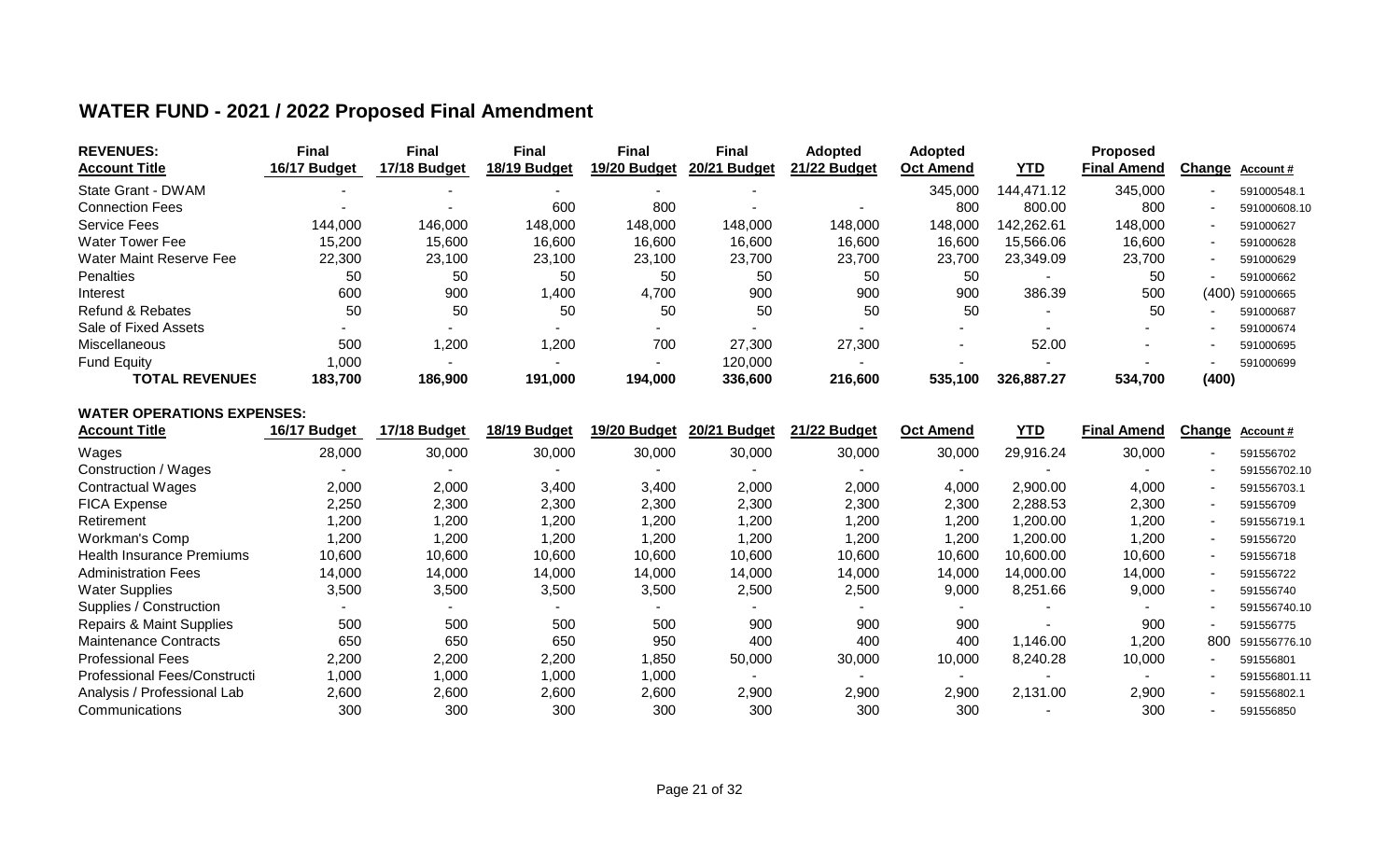| <b>Water Operations (con't)</b> |              |              |              |              |                          |              |                          |            |                    |               |                  |
|---------------------------------|--------------|--------------|--------------|--------------|--------------------------|--------------|--------------------------|------------|--------------------|---------------|------------------|
| <b>Account Title</b>            | 16/17 Budget | 17/18 Budget | 18/19 Budget | 19/20 Budget | 20/21 Budget             | 21/22 Budget | <b>Oct Amend</b>         | <b>YTD</b> | <b>Final Amend</b> | <b>Change</b> | <b>Account #</b> |
| Postage                         | 1,100        | 1,100        | 1,100        | 1,100        | 1,100                    | 1,100        | 1,100                    | 1,105.68   | 1,100              |               | 591556851        |
| Water Publishing                | 800          | 800          | 800          | 800          | 800                      | 800          | 800                      | 666.76     | 800                |               | 591556900        |
| Insurance                       | 2,600        | 2,850        | 2,900        | 2,700        | 2,750                    | 2,750        | 2,750                    | 1,626.00   | 2,750              |               | 591556840        |
| <b>Utilities</b>                | 18,000       | 18,000       | 18,000       | 18,000       | 16,000                   | 16,000       | 16,000                   | 15,032.15  | 16,000             |               | 591556920        |
| Repairs & Maintenance           | 9,000        | 11,800       | 18,000       | 47,200       | 35,000                   | 35,000       | 32,000                   | 14,062.65  | 20,000             | (12,000)      | 591556934        |
| <b>Department Rental</b>        | 5,150        | 5,150        | 5,150        | 5,150        | 5,150                    | 5,150        | 5,150                    | 5,150.00   | 5,150              |               | 591556940        |
| <b>Land Rental</b>              | 850          | 900          | 900          | 950          | 950                      | 950          | 950                      | ۰          | 950                |               | 591556941.11     |
| <b>Equipment Rental</b>         | 10,000       | 11,000       | 11,000       | 12,800       | 10,000                   | 10,000       | 10,000                   | 9,870.99   | 10,000             |               | 591556943        |
| <b>Miscellaneous</b>            | 1,100        | 1,100        | 1,100        | 1,000        | 1,100                    | 1,100        | 1,100                    | 929.72     | 1,100              |               | 591556956        |
| <b>Education &amp; Training</b> | 1,800        | 1,800        | 1,800        | 1,800        | 1,800                    | 1,800        | 1,800                    | 626.00     | 1,800              |               | 591556960.12     |
| <b>DWAM Grant Expense</b>       |              |              |              |              |                          |              | 345,000                  | 148,629.50 | 345,000            |               | 591556967.12     |
| Contribution to Equipment       | 8,000        | 8,000        | 8,000        | 8,000        | 8,000                    | 8,000        | 8,000                    | 8,000.00   | 8,000              |               | 591556994.27     |
| <b>Water Tower Expenses</b>     | 100          | 100          | 100          | 100          | $\overline{\phantom{a}}$ |              | $\blacksquare$           |            |                    |               | 591556967        |
| <b>Water Tower Contract</b>     | 47,500       | 17,000       | 17,000       | 17,000       | 18,800                   | 18,800       | 18,800                   | ۰.         | 18,800             |               | 591556969.26     |
| <b>Capital Outlay</b>           | 4,000        | 4,000        | 4,000        | 2,000        | 115,000                  | 4,000        | 4,000                    | ۰          | 4,000              |               | 591556970        |
| Contingency                     | 3,700        | 31,250       | 27,700       | 2,000        | 1,850                    | 12,850       | 850                      | ۰          | 11,650             | 10,800        | 591556995        |
| <b>TOTAL WATER</b>              |              |              |              |              |                          |              |                          |            |                    |               |                  |
| <b>OPERATIONS EXPENSES:</b>     | 183,700      | 186,900      | 191,000      | 194,000      | 336,600                  | 216,600      | 535,100                  | 287,573.16 | 534,700            | (400)         |                  |
| Revenues - Expenses             |              |              |              |              |                          |              | $\overline{\phantom{a}}$ | 39,314.11  |                    |               |                  |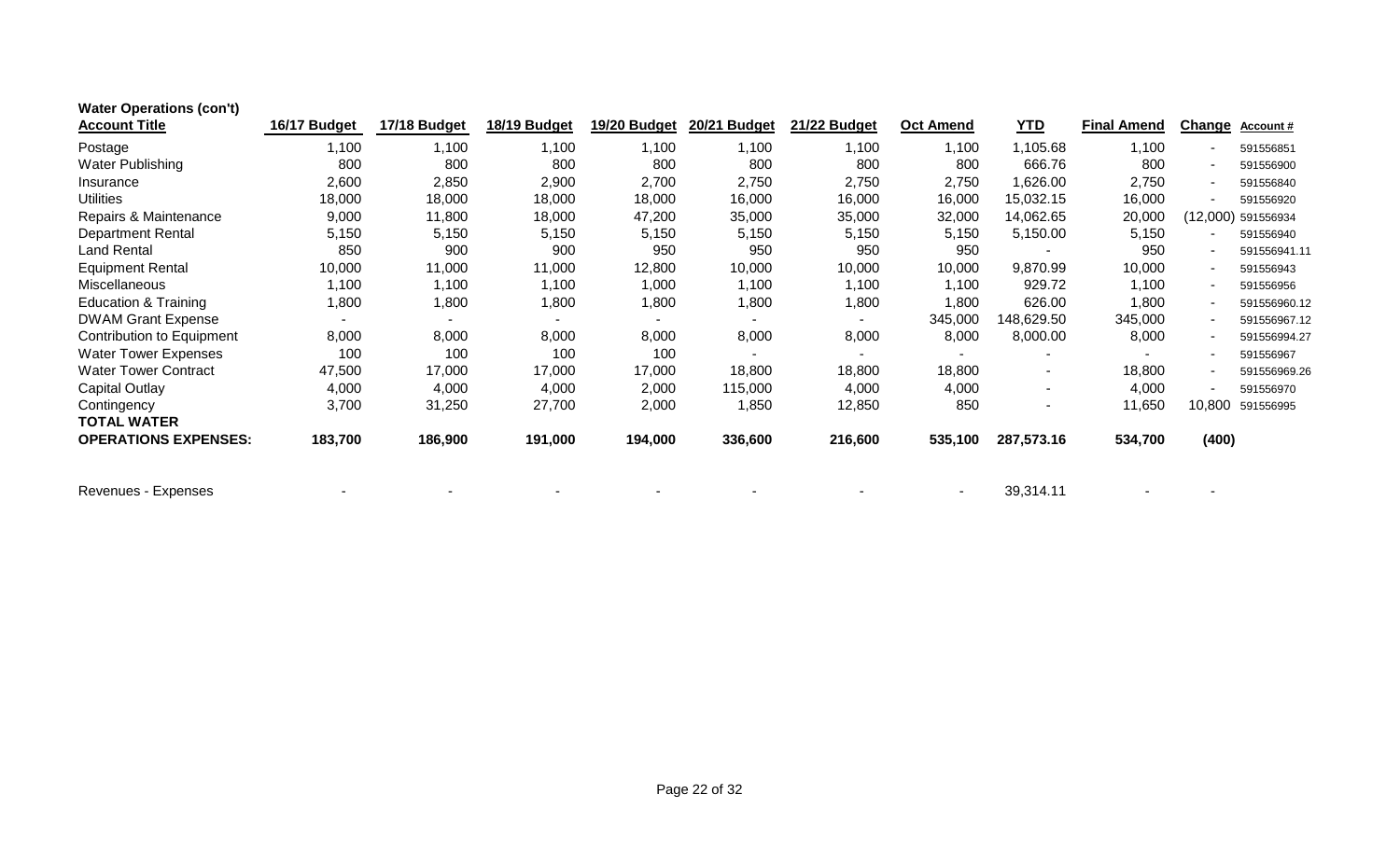## **ARSENIC ABATEMENT FUND - 2021 / 2022 Proposed Final Amendment**

| <b>REVENUES:</b>                     | <b>Final</b> | <b>Final</b> | <b>Final</b> | <b>Final</b> | <b>Final</b> | <b>Adopted</b> | Adopted          |            | Proposed           |        |                  |
|--------------------------------------|--------------|--------------|--------------|--------------|--------------|----------------|------------------|------------|--------------------|--------|------------------|
| <b>Account Title</b>                 | 16/17 Budget | 17/18 Budget | 18/19 Budget | 19/20 Budget | 20/21 Budget | 21/22 Budget   | <b>Oct Amend</b> | <b>YTD</b> | <b>Final Amend</b> |        | Change Account # |
| <b>Arsenic Abatement Fee</b>         | 92,500       | 95,000       | 94,450       | 94,450       | 97,500       | 97,500         | 97,500           | 95,032.16  | 97,500             |        | 597000632        |
| Interest                             | 480          | 680          | 1,160        | 3,300        | 800          | 800            | 800              | 392.62     | 800                |        | 597000665        |
| Miscellaneous                        | 50           | 50           | 120          | 50           | 50           | 50             | 50               |            | 50                 |        | 597000695        |
| AA Reserve Fund                      |              |              |              | 55,000       | 14,000       |                |                  |            |                    |        |                  |
| <b>TOTAL AA REVENUES</b>             | 93,030       | 95,730       | 95,730       | 152,800      | 112,350      | 98,350         | 98,350           | 95,424.78  | 98,350             |        |                  |
| <b>ARSENIC ABATEMENT EXPENSES:</b>   |              |              |              |              |              |                |                  |            |                    |        |                  |
| <b>Account Title</b>                 | 16/17 Budget | 17/18 Budget | 18/19 Budget | 19/20 Budget | 20/21 Budget | 21/22 Budget   | <b>Oct Amend</b> | <b>YTD</b> | <b>Final Amend</b> | Change |                  |
|                                      |              |              |              |              |              |                |                  |            |                    |        | Account#         |
| Wages                                | 3,800        | 3,800        | 3,800        | 5,800        | 5,000        | 5,000          | 5,000            | 2,036.16   | 5,000              |        | 597560702        |
| <b>Contract Wages</b>                |              |              |              |              |              |                |                  |            |                    |        | 597560703.1      |
| <b>FICA</b>                          | 300          | 300          | 300          | 450          | 350          | 350            | 350              | 155.82     | 350                |        | 597560709        |
| Retirement                           | 100          | 100          | 100          | 100          | 100          | 100            | 100              | 100.00     | 100                |        | 597560719        |
| Workman's Comp                       | 300          | 300          | 300          | 300          | 300          | 300            | 300              | 300.00     | 300                |        | 597560720        |
| <b>Health Insurance Premiums</b>     | 1,000        | 1,000        | 1,000        | 1,000        | 1,000        | 1,000          | 1,000            | 1,000.00   | 1,000              |        | 597560718        |
| <b>Administration Fees</b>           | 1,300        | 1,300        | 1,300        | 1,300        | 1,300        | 1,300          | 1,300            | 1,300.00   | 1,300              |        | 597560722        |
| <b>Office Supplies</b>               | 900          | 500          | 500          | 100          | 500          | 500            | 500              |            | 500                |        | 597560727        |
| <b>Maintenance Supplies</b>          | 800          | 800          | 800          | 800          | 800          | 800            | 800              |            | 800                |        | 597560775        |
| <b>Maintenance Contract</b>          |              |              |              | 950          | 950          | 950            | 950              |            | 950                |        | 597560776        |
| <b>Professional Fees/Constructi</b>  |              |              |              | 74,000       | 1,000        | 1,000          | 1,000            |            | 1,000              |        | 597560801.11     |
| <b>Professional Fees</b>             | 200          | 200          | 200          | 200          | 200          | 200            | 200              | 200.00     | 200                |        | 597560801        |
| <b>Water Analysis/Testing</b>        | 850          | 850          | 1,100        | 1,800        | 1,800        | 1,800          | 1,800            | 954.00     | 1,800              |        | 597560802.12     |
| <b>Operating Fees &amp; Licenses</b> | 250          | 250          | 250          | 250          | 250          | 250            | 250              | 150.00     | 250                |        | 597560804        |
| Insurance                            | 520          | 520          | 520          | 540          | 540          | 540            | 540              | 520.00     | 540                |        | 597560840        |
| Postage                              | 200          | 400          | 400          | 400          | 400          | 400            | 400              | 220.76     | 400                |        | 597560851        |
| Repairs & Maintenance                |              | 200          | 200          | 3,000        | 2,000        | 2,000          | 2,000            |            | 2,000              |        | 597560934        |
| <b>Equipment Rental</b>              | 1,400        | 1,400        | 1,400        | 1,900        | 1,000        | 1,000          | 1,000            | 547.00     | 1,000              |        | 597560943        |
| Miscellaneous                        | 1,000        | 1,000        | 1,000        | 500          | 500          | 500            | 500              |            | 500                |        | 597560956        |
| <b>Education &amp; Training</b>      | 100          | 100          | 100          | 100          | 100          | 100            | 100              |            | 100                |        | 597560960.12     |
| <b>Contribution to Equipment</b>     | 4,000        | 4,000        | 4,000        | 4,000        | 4,000        | 4,000          | 4,000            | 4,000.00   | 4,000              |        | 597560965.12     |
| Capital Outlay                       | 500          | 500          | 500          | 500          | 30,000       | 12,000         | 12,000           |            | 12,000             |        | 597560970        |
| Contingency                          | 23,510       | 22,960       | 24,210       | 2,510        | 4,510        | 8,510          | 8,510            |            | 10,260             | 1,750  | 597560995        |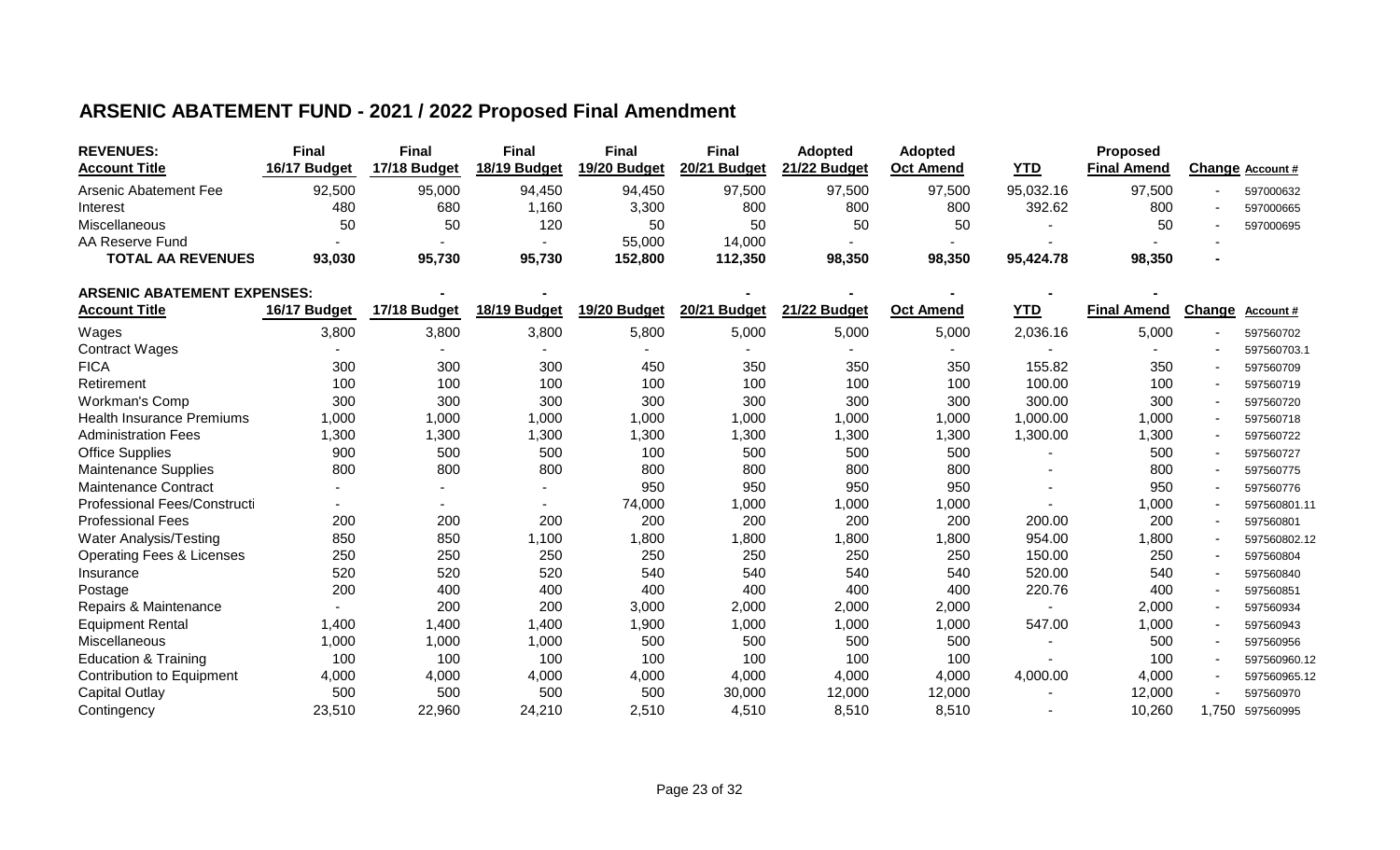| <b>ARSENIC ABATEMENT EXPENSES: (con't)</b> |              |              |              |              |              |                          |                  |            |                    |        |                     |  |  |
|--------------------------------------------|--------------|--------------|--------------|--------------|--------------|--------------------------|------------------|------------|--------------------|--------|---------------------|--|--|
| <b>Account Title</b>                       | 16/17 Budget | 17/18 Budget | 18/19 Budget | 19/20 Budget | 20/21 Budget | 21/22 Budget             | <b>Oct Amend</b> | <b>YTD</b> | <b>Final Amend</b> |        | Change Account #    |  |  |
| <b>Bond Debt Principal</b>                 | 30,000       | 35,000       | 35,000       | 35,000       | 40,000       | 40,000                   | 40,000           | 40,000.00  | 40,000             |        | 597560991.25        |  |  |
| <b>Bond Debt Interest</b>                  | 22,000       | 20,250       | 18,750       | 17,300       | 15,750       | 15,750                   | 15,750           | 13.984.61  | 14.000             |        | $(1,750)$ 597560993 |  |  |
| <b>TOTAL OPS EXPENSES:</b>                 | 93,030       | 95,730       | 95,730       | 152,800      | 112,350      | 98,350                   | 98,350           | 65,468.35  | 98,350             |        |                     |  |  |
| Revenues - Expenses                        |              |              |              |              | $\sim$       | $\overline{\phantom{a}}$ |                  | 29,956.43  |                    | $\sim$ |                     |  |  |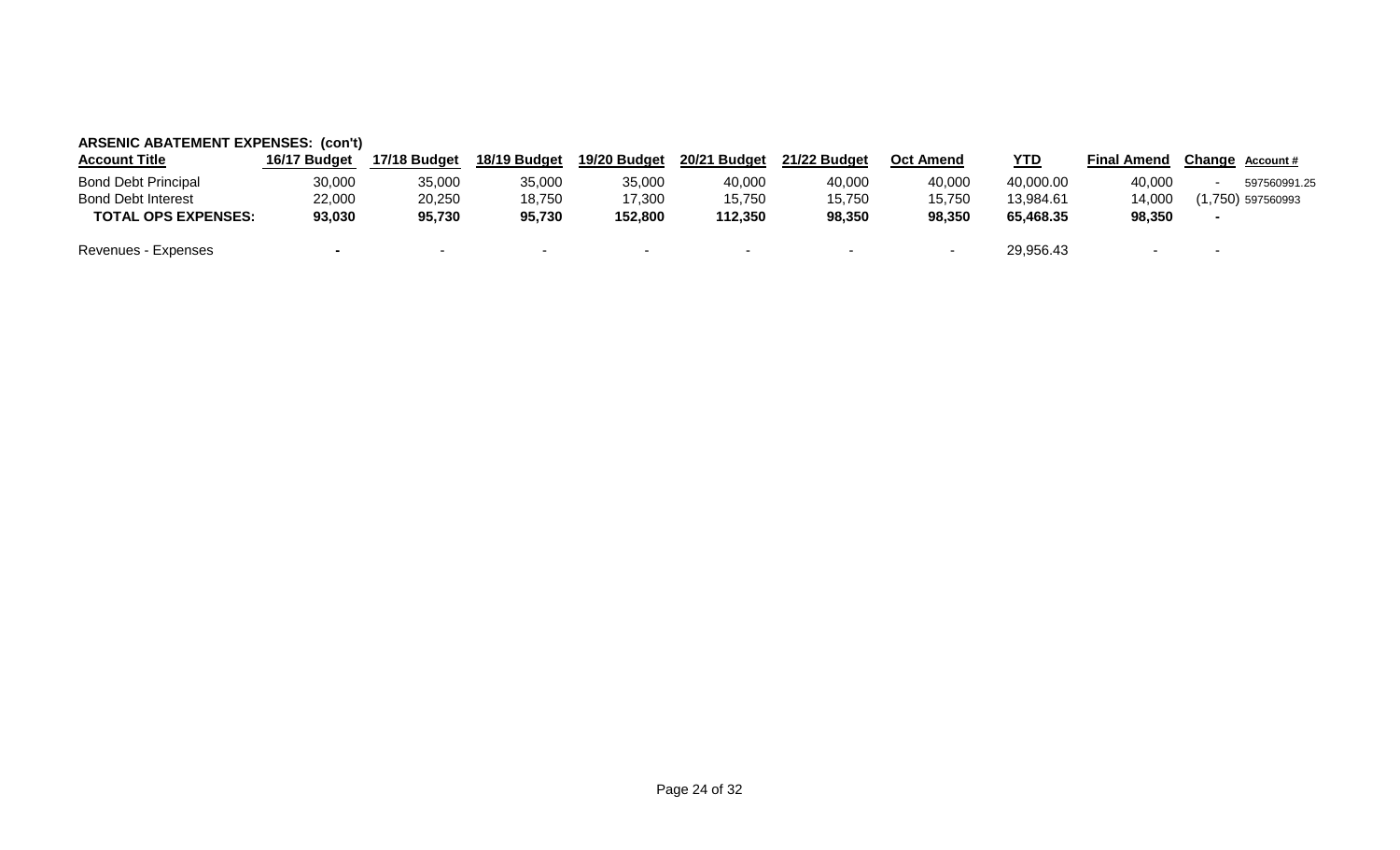## **LEAD & COPPER RULE FUND - 2021 / 2022 Proposed Final Amendment**

| <b>REVENUES:</b>            | Final        | Final        | Final        | Final        | Final                    | <b>Adopted</b>           | <b>Adopted</b>   |            | Proposed           |                  |
|-----------------------------|--------------|--------------|--------------|--------------|--------------------------|--------------------------|------------------|------------|--------------------|------------------|
| <b>Account Title</b>        | 16/17 Budget | 17/18 Budget | 18/19 Budget | 19/20 Budget | 20/21 Budget             | 21/22 Budget             | <b>Oct Amend</b> | <b>YTD</b> | <b>Final Amend</b> | Change Account # |
| <b>ARPA Grant</b>           |              |              |              |              |                          |                          | 65,500           | 65,681.19  | 65,700             | 200 599000505.3  |
| <b>Service Fees</b>         |              |              |              |              | 74,200                   | 74,200                   | 74,200           | 69.975.38  | 73,800             | (400) 599000627  |
| Interest                    |              |              |              |              | 100                      | 100                      | 100              | 249.65     | 300                | 200 599000665    |
| <b>Refund &amp; Rebates</b> |              |              |              |              | $\overline{\phantom{a}}$ | $\overline{\phantom{0}}$ |                  |            |                    | 599000687        |
| Miscellaneous               |              |              |              |              | 100                      | 100                      | 100              |            | 100                | 599000695        |
| From Fund Equity            |              |              |              |              |                          | $\overline{\phantom{a}}$ |                  |            |                    | 599000699        |
| <b>TOTAL REVENUI</b>        |              |              | $\sim$       |              | 74,400                   | 74,400                   | 139,900.00       | 135,906.22 | 139,900.00         |                  |

**LCR OPERATIONS EXPENSES:**

| <b>Account Title</b>            | 16/17 Budget | 17/18 Budget | 18/19 Budget | 19/20 Budget | 20/21 Budget | 21/22 Budget | <b>Oct Amend</b>         | <b>YTD</b> | <b>Final Amend</b>       | Change                   | Account#          |
|---------------------------------|--------------|--------------|--------------|--------------|--------------|--------------|--------------------------|------------|--------------------------|--------------------------|-------------------|
| Wages                           |              |              |              |              |              |              | $\overline{\phantom{a}}$ |            | $\overline{\phantom{0}}$ |                          | 599556702         |
| Construction / Wages            |              |              |              |              |              |              | ٠                        |            | $\overline{\phantom{a}}$ |                          | 599556702.10      |
| FICA Expense                    |              |              |              |              |              |              | ٠                        |            | $\sim$                   |                          | 599556709         |
| <b>Administration Fees</b>      |              |              |              |              |              |              | ۰                        |            | $\sim$                   |                          | 599556722         |
| Postage                         |              |              |              |              |              |              | ٠                        |            | $\sim$                   |                          | 599556851         |
| Repairs & Maint Supplies        |              |              |              |              |              |              | ٠                        | ۰.         | $\sim$                   |                          | 599556775         |
| <b>Professional Fees</b>        |              |              |              |              | 48,000       | ٠            | $\overline{\phantom{a}}$ |            | $\overline{\phantom{a}}$ |                          | 599556801         |
| Analysis / Professional Lab     |              |              |              |              |              |              | $\overline{\phantom{a}}$ |            | $\sim$                   |                          | 599556802.1       |
| Communications                  |              |              |              |              |              |              | $\overline{\phantom{a}}$ |            | $\sim$                   |                          |                   |
| Publishing                      |              |              |              |              |              |              | ۰                        |            |                          |                          | 599556900         |
| Repairs & Maintenance           |              |              |              |              | 250          | 250          | 250                      | 1,500.00   | 2,000                    | 1,750                    | 599556934         |
| <b>Equipment Rental</b>         |              |              |              |              |              |              | ۰.                       |            |                          |                          | 599556943         |
| LCR Const - equip rental        |              |              |              |              |              |              | ۰                        |            |                          |                          | 599556943.13      |
| Miscellaneous                   |              |              |              |              | 100          | 100          | 100                      | 29.68      | 100                      | $\overline{\phantom{a}}$ | 599556956         |
| <b>Education &amp; Training</b> |              |              |              |              |              |              | $\overline{\phantom{a}}$ |            | $\sim$                   |                          | 599556960.12      |
| <b>Capital Outlay</b>           |              |              |              |              | 22,000       | ٠            | $\overline{\phantom{a}}$ |            | $\sim$                   |                          | 599556970         |
| <b>Bond Debt Principal</b>      |              |              |              |              |              |              | ٠                        |            | $\overline{\phantom{0}}$ |                          | 599556991         |
| <b>Bond Debt Interest</b>       |              |              |              |              |              |              |                          |            |                          |                          | 599556994         |
| Contingency                     |              |              |              |              | 4,050        | 74,050       | 139,550                  |            | 137,800                  |                          | (1,750) 599556995 |
| <b>TOTAL LCR</b>                |              |              |              |              |              |              |                          |            |                          |                          |                   |
| <b>OPERATIONS EXPENSES:</b>     |              |              |              |              | 74,400       | 74,400       | 139,900                  | 1,529.68   | 139,900                  | $\overline{\phantom{0}}$ |                   |
| Revenues - Expenses             |              |              |              |              |              |              | ۰                        | 134,376.54 |                          |                          |                   |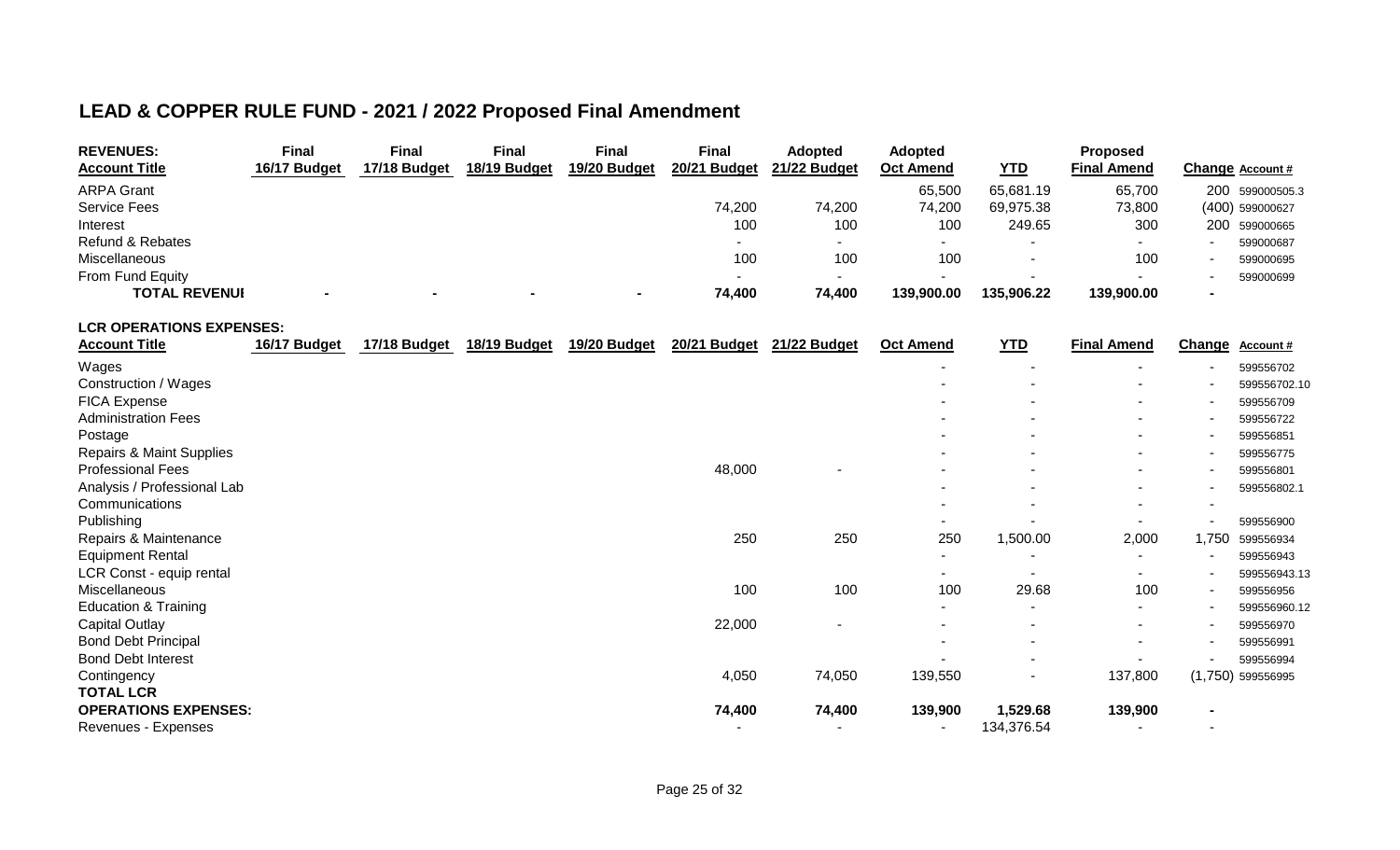| <b>REVENUES</b><br><b>Account Title</b> | <b>Final</b><br>16/17 Budget | Final<br>17/18 Budget | <b>Final</b><br>18/19 Budget | <b>Final</b><br>19/20 Budget | <b>Final</b><br>20/21 Budget | <b>Adopted</b><br>21/22 Budget | <b>Adopted</b><br><b>Oct Amend</b> | <b>YTD</b> | Proposed<br><b>Final Amend</b> |                          | Change Account #    |
|-----------------------------------------|------------------------------|-----------------------|------------------------------|------------------------------|------------------------------|--------------------------------|------------------------------------|------------|--------------------------------|--------------------------|---------------------|
| Interest                                | 200                          | 1,400                 | 350                          | ,100                         | 400                          | 400                            | 400                                | 191.23     | 400                            | $\overline{\phantom{a}}$ | 661000665           |
| <b>Equipment Rental</b>                 | 79,400                       | 71,700                | 71,700                       | 76,400                       | 50,000                       | 65,150                         | 65,150                             | 47,345.71  | 61,300                         |                          | $(3,850)$ 661000668 |
| <b>Equipment Loan Revenue</b>           | 110,100                      |                       |                              |                              |                              |                                |                                    |            |                                |                          | 661000670.10        |
| Sale of Equipment                       | 2,000                        |                       |                              |                              |                              | -                              | 300                                | 300.00     | 300                            | $\overline{\phantom{0}}$ | 661000674.10        |
| <b>Refund &amp; Rebates</b>             | 250                          | 250                   | 250                          | 100                          | 100                          | 100                            | 100                                | -          | 100                            | $\overline{\phantom{a}}$ | 661000687           |
| Miscellaneous                           | 100                          | 100                   | 100                          | 100                          | 100                          | 100                            | 100                                |            | 100                            | $\overline{\phantom{0}}$ | 661000695           |
| Contribution/Other Funds                | 18,000                       | 18,000                | 18,000                       | 18,000                       | 18,000                       | 18,000                         | 18,000                             | 18,000.00  | 18,000                         | $\overline{\phantom{0}}$ | 661000676.11        |
| Cont fm General Fund                    | 8,000                        | 8,000                 | 8,000                        | 8,000                        | 8,000                        | 8,000                          | 8,000                              | 8,000.00   | 8,000                          | $\overline{\phantom{a}}$ | 661000676.101       |
| <b>Fund Equity</b>                      |                              | $\sim$                |                              |                              |                              | $\sim$                         |                                    |            |                                |                          | 661000699           |
| <b>TOTAL REVENUES</b>                   | 218,050                      | 99,450                | 98,400                       | 103,700                      | 76,600                       | 91,750                         | 92,050                             | 73,836.94  | 88,200                         | (3, 850)                 |                     |

## **EQUIPMENT FUND - 2021 / 2022 Proposed Final Amendment**

**EXPENSES**

| <b>Account Title</b>            | 16/17 Budget | 17/18 Budget | 18/19 Budget | 19/20 Budget | 20/21 Budget | 21/22 Budget | <b>Oct Amend</b> | <b>YTD</b> | <b>Final Amend</b> | <b>Change</b> | <b>Account #</b>    |
|---------------------------------|--------------|--------------|--------------|--------------|--------------|--------------|------------------|------------|--------------------|---------------|---------------------|
| Salaries & Wages                | 8,000        | 9,000        | 11,000       | 10,000       | 9,000        | 9,000        | 9,000            | 10,381.26  | 12,000             | 3,000         | 661932702           |
| <b>FICA</b>                     | 800          | 800          | 850          | 800          | 800          | 800          | 800              | 794.09     | 950                | 150           | 661932709           |
| Retirement                      | 600          | 600          | 600          | 600          | 600          | 600          | 600              | 600.00     | 600                |               | 661932717           |
| <b>Workman's Comp</b>           | 540          | 540          | 540          | 540          | 540          | 540          | 540              | 540.00     | 540                |               | 661932720           |
| <b>Heath Insurance Premiums</b> | 3,900        | 3,900        | 3,900        | 3,900        | 3,900        | 3,900        | 3,900            | 3,900.00   | 3,900              |               | 661932718           |
| <b>Administration Fees</b>      | ,400         | ,400         | 1,400        | 1,400        | 1,400        | 1,400        | 400, ا           | ,400.00    | 1,400              |               | 661932722           |
| Equipment - Supplies            | 4,500        | 4,500        | 4,500        | 3,500        | 800          | 800          | 800              | 2,994.55   | 3,500              | 2,700         | 661932740           |
| Gas & Oil                       | 8,000        | 8,000        | 8,000        | 6,000        | 6,000        | 6,000        | 6,000            | 5,399.74   | 6,000              |               | 661932759           |
| Maintenance Supplies            |              |              |              |              | 2,000        | 2,000        | 4,000            | 3,734.06   | 4,000              |               | 661932775           |
| <b>Professional Fees</b>        | 500          | 500          | 500          | 500          | 500          | 500          | 500              | 500.00     | 500                |               | 661932801           |
| Insurance                       | 16,800       | 16,000       | 16,150       | 15,550       | 15,550       | 15,550       | 10,300           | 10,242.00  | 10,300             |               | 661932840           |
| Repairs & Maintenance           | 8,000        | 8,000        | 8,000        | 8,000        | 4,500        | 4,500        | 4,500            | 628.80     | 4,500              |               | 661932934           |
| <b>Department Rental</b>        | 1,200        | 1,200        | 1,200        | 1,200        | 1,200        | 0.200        | ,200             | ,200.00    | 1,200              |               | 661932940           |
| <b>Miscellaneous</b>            | 400          | 600          | 600          | 600          | 600          | 600          | 600              |            | 600                |               | 661932956           |
| <b>Capital Outlay</b>           | 124,800      | 1,000        | 1,000        | 26,500       | 1,500        | 1,500        | ,500             | 859.36     | 1,500              |               | 6619329702.2        |
| <b>Bond Debt Principal</b>      | 23,200       | 18,700       | 18,550       | 18,550       | 19,400       | 19,400       | 20,000           | 19,860.82  | 20,000             |               | 661932970.13        |
| <b>Bond Debt Interest</b>       | 700          | 4,300        | 4,300        | 3,850        | 3,000        | 3,000        | 2,500            | 2,481.46   | 2,500              |               | 661932993           |
| Contingency                     | 14,710       | 20,410       | 17,310       | 2,210        | 5,310        | 20,460       | 23,910           |            | 14,210             |               | $(9,700)$ 661932995 |
| <b>TOTAL EXPENSES</b>           | 218,050      | 99,450       | 98,400       | 103,700      | 76,600       | 91,750       | 92,050           | 65,516.14  | 88,200             | (3, 850)      |                     |
| Revenues - Expenses             |              |              |              |              |              |              |                  | 8,320.80   |                    |               |                     |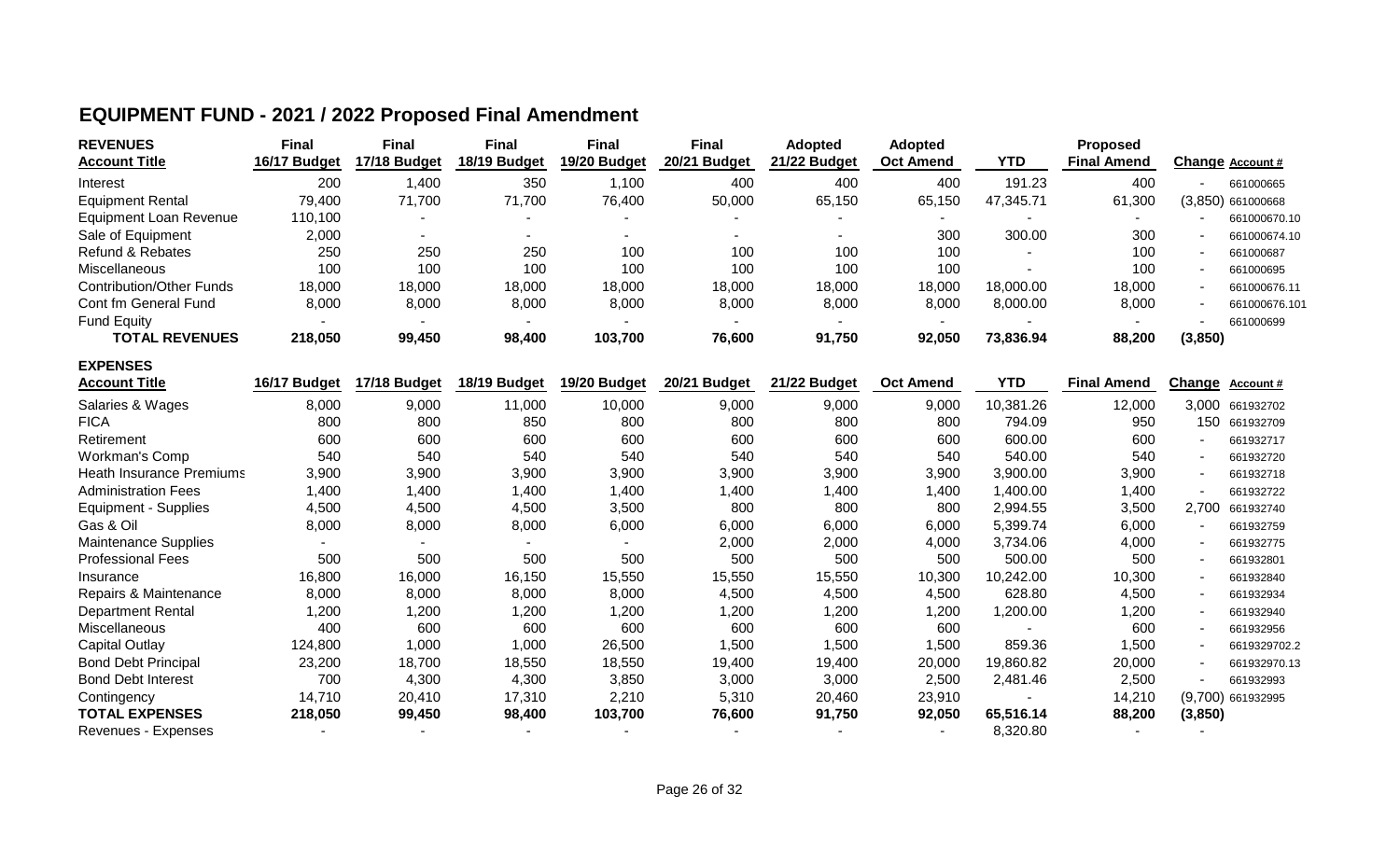## **PARK & RECREATION FUND - 2021 / 2022 Proposed Final Amendment**

| <b>REVENUES</b><br><b>Account Title</b> | <b>Final</b><br>16/17 Budget | <b>Final</b><br>17/18 Budget | <b>Final</b><br>18/19 Budget | Final<br>19/20 Budget | <b>Final</b><br>20/21 Budget | Adopted<br>21/22 Budget | <b>Adopted</b><br><b>Oct Amend</b> | YTD         | <b>Proposed</b><br><b>Final Amend</b> | Change Account #       |
|-----------------------------------------|------------------------------|------------------------------|------------------------------|-----------------------|------------------------------|-------------------------|------------------------------------|-------------|---------------------------------------|------------------------|
| Taxes                                   | 21,500.00                    | 21,500.00                    | 21,700.00                    | 23,900.00             | 27,100.00                    | 26,800.00               | 26,800.00                          | 25,794.79   | 26,800.00                             | 508000401              |
| <b>Delinquent Taxes</b>                 | 1,800.00                     | 2,000.00                     | 8,150.00                     | 2,750.00              |                              | 3,200.00                | 2,900.00                           | 2,860.10    | 2,900.00                              | 508000401.3            |
| <b>Revenue State Grant</b>              |                              |                              |                              |                       |                              |                         |                                    |             |                                       | 508000566              |
| Interest                                | 80.00                        | 180.00                       | 130.00                       | 450.00                | 450.00                       | 450.00                  | 250.00                             | 84.69       | 100.00                                | (150.00) 508000665     |
| Loan / Playground Equip                 |                              |                              |                              |                       |                              |                         |                                    |             |                                       | 508000693.10           |
| Sale of Real Property                   |                              |                              |                              |                       |                              |                         |                                    |             |                                       | 508000674              |
| Donations                               | 3,900.00                     | 5,200.00                     | 3,550.00                     | 5,250.00              | 3,400.00                     | 1,000.00                | 4,200.00                           | 4,125.00    | 4,200.00                              | 508000675              |
| Insurance Reimbursement                 |                              | 3,950.00                     |                              |                       |                              |                         |                                    |             |                                       | 508000676.16           |
| Loan from City                          |                              |                              |                              |                       |                              |                         |                                    |             |                                       | 508000693.10           |
| <b>Pavilion Rental</b>                  | 1,750.00                     | 550.00                       | 150.00                       | 400.00                | 800.00                       | 400.00                  | 400.00                             | 1,100.00    | 1,100.00                              | 700.00<br>508000694.10 |
| <b>Miscellaneous</b>                    |                              |                              | 25.00                        | 900.00                | 50.00                        | 50.00                   | 50.00                              | 900.00      | 900.00                                | 850.00<br>508000695    |
| <b>RRGP Grant</b>                       | 2,400.00                     |                              |                              |                       |                              |                         |                                    |             |                                       |                        |
| <b>Fund Raising Projects</b>            |                              |                              |                              |                       |                              |                         | 3,200.00                           | 3,200.00    | 3,200.00                              | 508000696              |
| <b>Fund Equity</b>                      |                              |                              |                              | 2,000.00              |                              |                         |                                    |             |                                       | 508000699              |
| <b>TOTAL REVENUES</b>                   | 31.430.00                    | 33,380.00<br>ъ               | 33,705.00<br>- S             | 35,650.00             | 31,800,00                    | 31,900.00               | 37,800.00                          | \$38,064.58 | 39,200.00<br>Y.                       | 1.400.00               |

| <b>Final</b> | <b>Final</b>           | Final                  | <b>Final</b>          | <b>Final</b>           | <b>Adopted</b>         | <b>Adopted</b>         |                              | <b>Proposed</b>      |                                | Change Account # |
|--------------|------------------------|------------------------|-----------------------|------------------------|------------------------|------------------------|------------------------------|----------------------|--------------------------------|------------------|
|              |                        |                        |                       |                        |                        |                        |                              |                      |                                | 508770702        |
| 16,800.00    | 18,200.00              | 16,800.00              | 17,400.00             | 17,500.00              | 18,200.00              | 18,200.00              | 18,200.00                    | 18,200.00            |                                | 508770703.1      |
| 40.00        | 45.00                  | 5.00                   | 13.00                 | 10.00                  | 10.00                  | 80.00                  | 60.88                        | 80.00                |                                | 508770709        |
|              |                        |                        |                       |                        |                        |                        |                              |                      |                                | 508770740        |
| 40.00        | 40.00                  | 40.00                  | 10.00                 |                        |                        |                        |                              |                      |                                | 508770751        |
| 1,900.00     | 00.000,                | 2,200.00               | 2,700.00              | 500.00                 | 500.00                 | 500.00                 | 40.39                        | 500.00               | $\blacksquare$                 | 508770775        |
| 50.00        | 100.00                 | 100.00                 | 100.00                | 100.00                 | 100.00                 | 100.00                 | 100.00                       | 100.00               |                                | 508770801        |
| 300.00       | 450.00                 | 450.00                 | 500.00                | 500.00                 | 500.00                 | 500.00                 | 487.00                       | 500.00               |                                | 508770818        |
| 1,800.00     | .800.00                | 1,850.00               | 2,250.00              | 2,250.00               | 2,250.00               | .850.00                | 1,820.00                     | 1,850.00             | -                              | 508770819        |
| 1,300.00     | 1,450.00               | 1,450.00               | ,350.00               | 1,400.00               | 1,400.00               | 950.00                 | 904.00                       | 950.00               |                                | 508770840        |
|              |                        |                        |                       |                        |                        |                        |                              |                      |                                | 508770900        |
| 400.00, l    | ,400.00                | 1,600.00               | 2,800.00              | 3,000.00               | 3,000.00               | 3,000.00               | ,287.41                      | 3,000.00             |                                | 508770920        |
|              | 16/17 Budget<br>400.00 | 17/18 Budget<br>600.00 | 18/19 Budget<br>50.00 | 19/20 Budget<br>100.00 | 20/21 Budget<br>100.00 | 21/22 Budget<br>100.00 | <b>Oct Amend</b><br>00.000,1 | <b>YTD</b><br>795.93 | <b>Final Amend</b><br>1,000.00 |                  |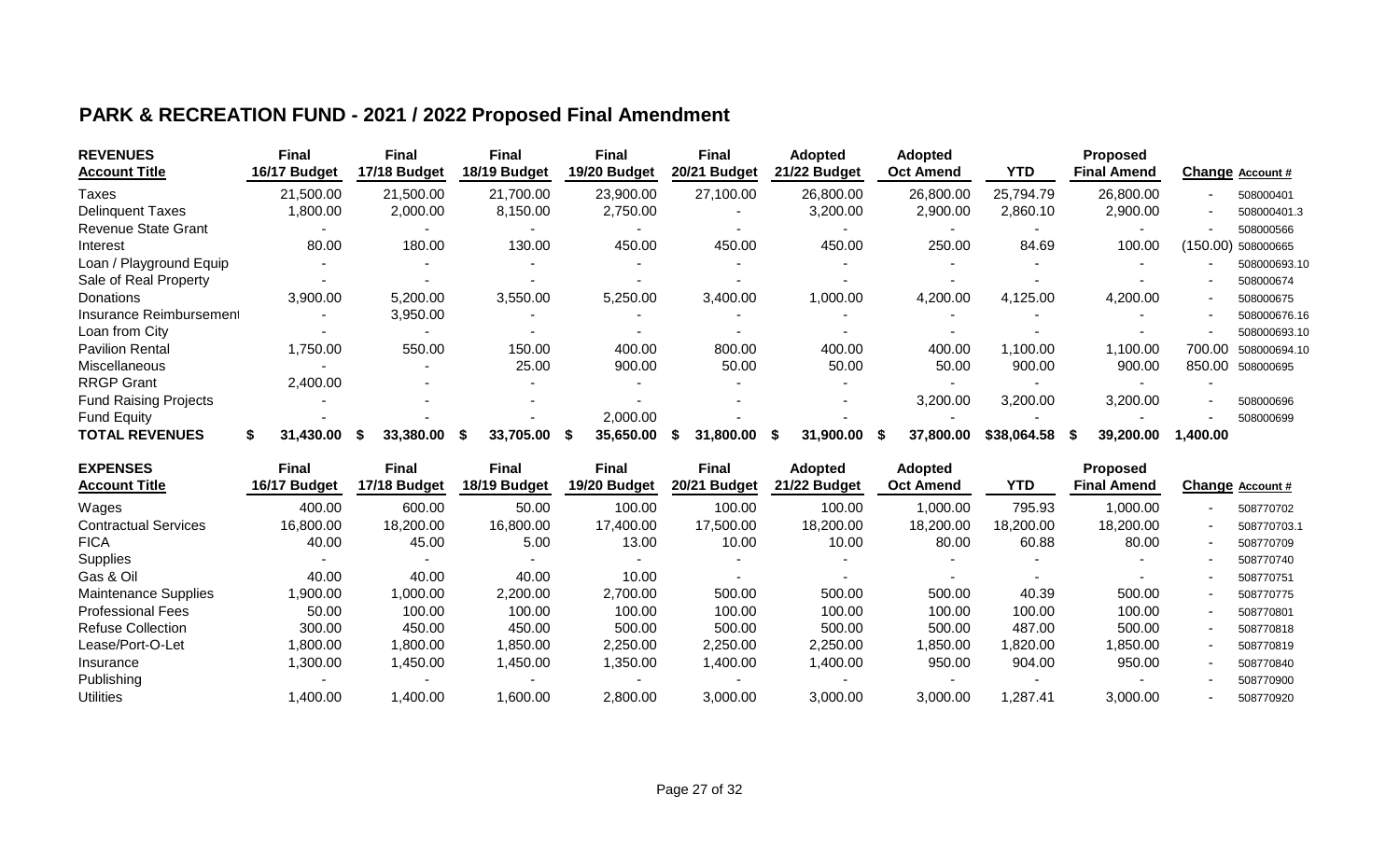| <b>EXPENSES con't</b><br><b>Account Title</b> | <b>Final</b><br>16/17 Budget | <b>Final</b><br>17/18 Budget | Final<br>18/19 Budget | Final<br>19/20 Budget | <b>Final</b><br>20/21 Budget | <b>Adopted</b><br>21/22 Budget | Adopted<br><b>Oct Amend</b> | <b>YTD</b>               | <b>Proposed</b><br><b>Final Amend</b> |          | Change Account #   |
|-----------------------------------------------|------------------------------|------------------------------|-----------------------|-----------------------|------------------------------|--------------------------------|-----------------------------|--------------------------|---------------------------------------|----------|--------------------|
| Repairs & Maintenance                         | 800.00                       | 5,200.00                     | 6,600.00              | 3,910.00              | ,800.00                      | 1,800.00                       | 00.00,1                     | 2,187.92                 | 2,500.00                              |          | 700.00 508770934   |
| <b>Equipment Rental</b>                       | 500.00                       | 800.00                       | 100.00                | 300.00                | 300.00                       | 300.00                         | 300.00                      | 606.80                   | 650.00                                |          | 350.00 508770943   |
| Miscellaneous                                 | 100.00                       | 100.00                       | 50.00                 | 100.00                | 800.00                       | 800.00                         | 800.00                      | 380.96                   | 400.00                                |          | (400.00) 508770956 |
| Capital Outlay                                | 3,400.00                     | 2,000.00                     | 50.00                 | 4,100.00              | 700.00                       | 700.00                         | 700.00                      | $\overline{\phantom{a}}$ | 700.00                                | $\sim$   | 508770970          |
| Contingency                                   | 2,600.00                     | 195.00                       | 2,360.00              | 17.00                 | 2,840.00                     | 2,240.00                       | 8,020.00                    | -                        | 8,770.00                              |          | 750.00 508770995   |
| <b>TOTAL EXPENSES</b>                         | 31,430.00                    | 33,380.00 \$                 | 33,705.00             | 35,650.00             | 31,800.00 \$                 | 31,900.00                      | 37,800.00                   | $$26,871.29$ \$          | 39,200,00                             | 1,400.00 |                    |
| <b>Revenues - Expenses</b>                    |                              |                              |                       | $\sim$                | $\overline{\phantom{a}}$     |                                | ۰                           | 11,193.29                |                                       | $\sim$   |                    |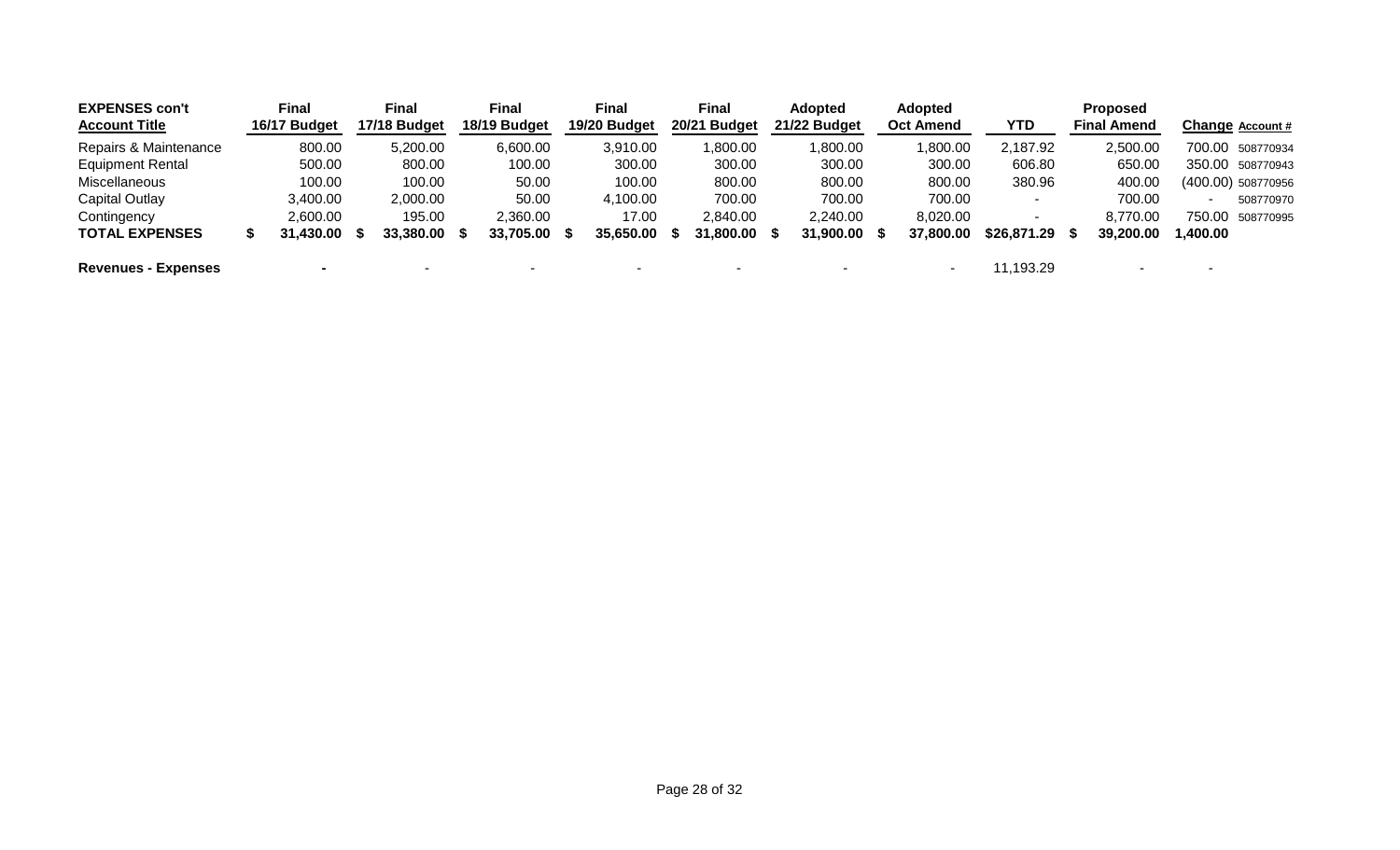### **CEMETERY FUND - 2021 / 2022 Proposed Final Amendment**

| <b>REVENUES</b>                         | <b>Final</b> | <b>Final</b> | <b>Final</b> | <b>Final</b> | <b>Final</b>           | <b>Adopted</b> | <b>Adopted</b>   |                          | Proposed           |                          |                     |
|-----------------------------------------|--------------|--------------|--------------|--------------|------------------------|----------------|------------------|--------------------------|--------------------|--------------------------|---------------------|
| <b>Account Title</b>                    | 16/17 Budget | 17/18 Budget | 18/19 Budget | 19/20 Budget | 20/21<br><b>Budget</b> | 21/22 Budget   | <b>Oct Amend</b> | <b>YTD</b>               | <b>Final Amend</b> |                          | Change Account #    |
| Lot Sales                               | 6,000        | 4,000        | 4,200        | 2,500        | 8,000                  | 8,000          | 8,000            | 12,450.00                | 14,000             | 6,000                    | 209000642           |
| <b>Grave Openings</b>                   | 8,250        | 8,250        | 8,050        | 8,500        | 7,500                  | 7,500          | 7,500            | 12,225.00                | 14,000             | 6,500                    | 209000643           |
| Interest                                | 1,800        | 500          | 550          | 3,200        | 800                    | 800            | 650              | 525.80                   | 650                | $\blacksquare$           | 209000665           |
| <b>Equipment Rental</b>                 |              |              |              |              |                        |                |                  |                          |                    |                          | 209000668           |
| Interest - Perpetual Care               | 3,850        | 1,900        | 1,850        | 1,570        | 1,250                  | 1,250          | 1,250            | 1,241.39                 | 1,250              |                          | 209000691           |
| Road Name Donations                     |              |              |              |              |                        |                |                  |                          |                    |                          | 209000694           |
| Miscellaneous                           | 50           | 50           | 50           | 50           | 50                     | 50             | 200              | 163.00                   | 200                |                          | 209000695           |
| <b>Fund Equity</b>                      |              | 7,500        | 3,000        | 2,000        |                        |                | 4,000            |                          |                    |                          | $(4,000)$ 209000699 |
| <b>TOTAL REVENUES</b>                   | 19,950       | 22,200       | 17,700       | 17,820       | 17,600                 | 17,600         | 21,600           | 26,605.19                | 30,100             | 8,500                    |                     |
| <b>EXPENSES</b><br><b>Account Title</b> | 16/17 Budget | 17/18 Budget | 18/19 Budget | 19/20 Budget | 20/21 Budget           | 21/22 Budget   | <b>Oct Amend</b> | <b>YTD</b>               | <b>Final Amend</b> | <b>Change</b>            | Account #           |
| <b>Contractual Services</b>             | 6,000        | 6,000        | 6,000        | 6,000        | 4,000                  | 4,000          | 8,000            | 7,350.00                 | 8,000              | $\overline{\phantom{a}}$ | 209567703           |
| <b>Administration Fees</b>              | 750          | 750          | 750          | 750          | 750                    | 750            | 750              | 750.00                   | 750                |                          | 209567722           |
| <b>Supplies</b>                         | 150          | 150          | 150          | 150          | 150                    | 150            | 150              |                          | 150                | $\blacksquare$           | 209567740           |
| Gas & Oil                               | 600          | 600          | 600          | 600          | 600                    | 600            | 600              |                          | 600                |                          | 209567751           |
| <b>Maintenance Supplies</b>             | 1,600        | 600          | 600          | 500          | 600                    | 600            | 600              |                          | 600                |                          | 209567775           |
| <b>Grave Opening Expense</b>            | 4,600        | 5,800        | 7,000        | 8,200        | 7,000                  | 7,000          | 8,000            | 12,000.00                | 14,000             | 6.000                    | 209567800           |
| <b>Professional Fees</b>                | 50           | 150          | 150          | 100          | 150                    | 150            | 150              | 100.00                   | 150                | ٠                        | 209567801           |
| Insurance                               | 190          | 190          | 190          | 190          | 190                    | 190            | 190              | 186.00                   | 190                | $\blacksquare$           | 209567840           |
| Publishing                              | 250          | 250          | 250          |              | 900                    | 900            | 900              |                          | 900                |                          | 209567900           |
| Repairs & Maintenance                   | 2,500        | 6,000        | 1,000        | 1,000        | 1,000                  | 1,000          | 1,000            | 700.00                   | 1,000              |                          | 209567934           |
| <b>Equipment Rental</b>                 | 500          | 500          | 500          |              | 500                    | 500            | 500              | $\sim$                   | 500                | $\overline{\phantom{a}}$ | 209567943           |
| Repurchase of Lots                      | ,500         |              | 100          |              | 100                    | 100            | 100              | $\overline{\phantom{a}}$ | 100                |                          | 209567955           |
| Miscellaneous                           | 450          | 100          | 100          |              | 100                    | 100            | 100              | 17.61                    | 100                |                          | 209567956           |

**Revenues - Expenses -** - - - - - - 5,501.58 - -

Miscellaneous 450 100 100 - 100 100 100 17.61 100 - 209567956 Lot Sale Commission - 80 80 - 80 80 80 - 80 - 209567956.16

Capital outlay - - - - - - - - - - 209567970 Contingency 810 1,030 230 330 1,480 1,480 480 - 2,980 2,500 209567995

Equipment Reserve - - - - - - - - - -

**TOTAL EXPENSES 19,950 22,200 17,700 17,820 17,600 17,600 21,600 21,103.61 30,100 8,500**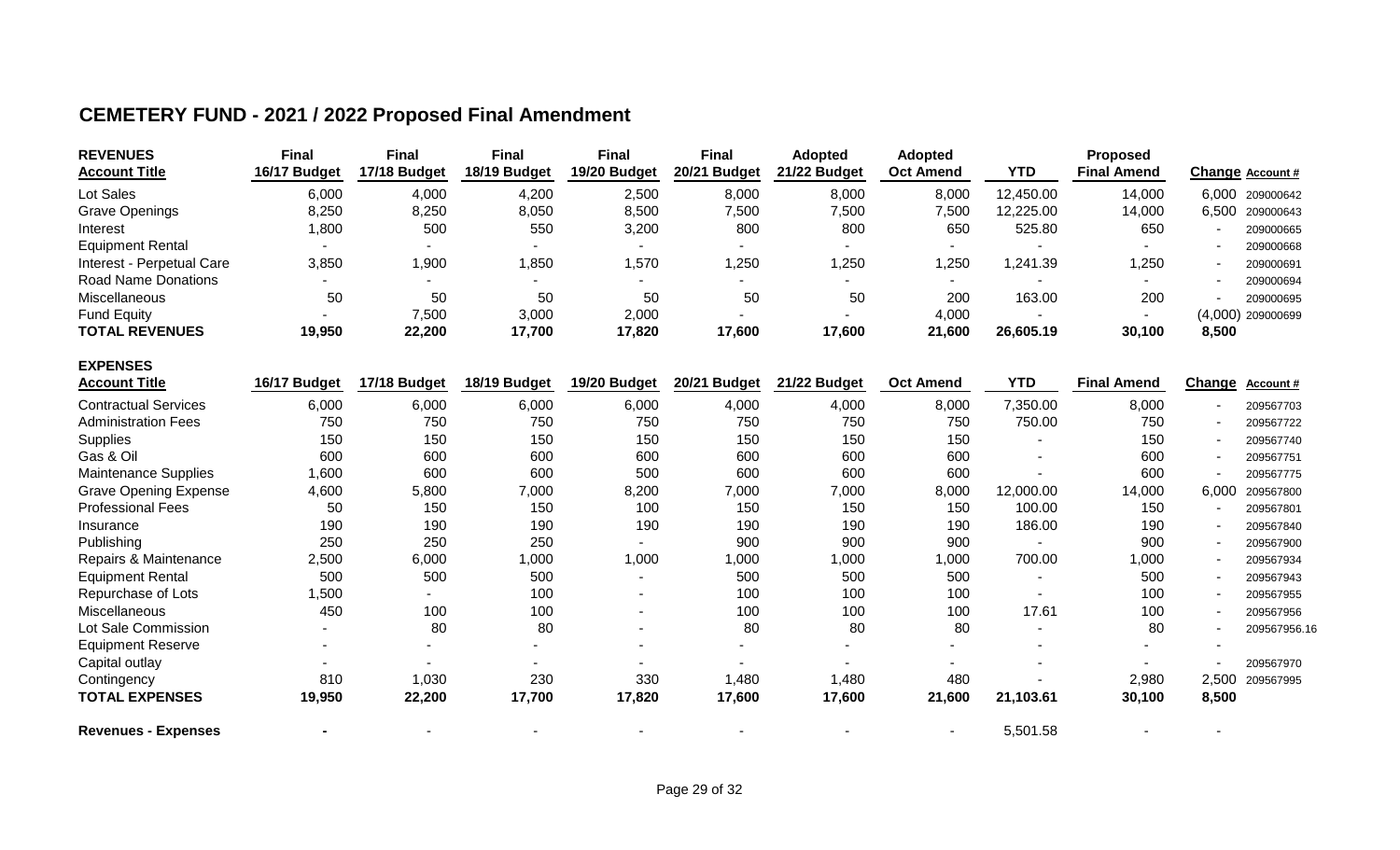## **CEMETERY PERPETUAL CARE FUND - 2021 / 2022 Proposed Final Amendment**

| <b>REVENUES</b><br><b>Account Title</b> | <b>Final</b><br>16/17 Budget | <b>Final</b><br>17/18 Budget | <b>Final</b><br>18/19 Budget | <b>Final</b><br>19/20 Budget | <b>Final</b><br>20/21 Budget | <b>Adopted</b><br>21/22 Budget | <b>Adopted</b><br><b>Oct Amend</b> | YTD       | <b>Proposed</b><br><b>Final Amend</b> | Change | <b>Account #</b>   |
|-----------------------------------------|------------------------------|------------------------------|------------------------------|------------------------------|------------------------------|--------------------------------|------------------------------------|-----------|---------------------------------------|--------|--------------------|
| Lot Sales                               | 5,000                        | 4,000                        | 4,200                        | 2,500                        | 8,000                        | 8,000                          | 8,000                              | 10,150.00 | 14,000                                | 6,000  | 151000642          |
| Perp Care / Pair Arrears                | 700                          |                              |                              |                              |                              |                                |                                    |           | -                                     |        | 151000644          |
| Interest                                | 3,850                        | 1,100                        | 1,300                        | ,570                         | 1,500                        | 1,500                          | 1,500                              | 332.59    | 500                                   |        | (1,000) 151000665  |
| C D Interest                            | 850                          |                              |                              | $\overline{\phantom{a}}$     | -                            | $\overline{\phantom{0}}$       |                                    | 931.89    | 950                                   | 950    | 151000664.15       |
| <b>Fund Equity</b>                      | $\sim$                       |                              | $\sim$                       | $\sim$                       |                              |                                |                                    |           | $\blacksquare$                        |        |                    |
| <b>TOTAL REVENUES</b>                   | 10,400                       | 5,100                        | 5,500                        | 4,070                        | 9,500                        | 9,500                          | 9,500                              | 11,414.48 | 15,450                                | 5,950  |                    |
| <b>EXPENSES</b>                         |                              |                              |                              |                              |                              |                                |                                    |           |                                       |        |                    |
| <b>Account Title</b>                    | 16/17 Budget                 | 17/18 Budget                 | 18/19 Budget                 | 19/20 Budget                 | 20/21 Budget                 | 21/22 Budget                   | <b>Oct Amend</b>                   | YTD       | <b>Final Amend</b>                    | Change | <b>Account #</b>   |
| <b>CONT To Other Fund</b>               | 3,850                        | 1,100                        | 3,850                        | ,570                         | 1,850                        | 1,850                          | 1,850                              | .241.39   | 1,250                                 |        | (600) 151567965.13 |
| Contingency                             | 6,550                        | 4,000                        | 1,650                        | 2,500                        | 7,650                        | 7,650                          | 7,650                              |           | 14,200                                | 6,550  | 151567995          |
| <b>TOTAL EXPENSES</b>                   | 10,400                       | 5,100                        | 5,500                        | 4,070                        | 9,500                        | 9,500                          | 9,500                              | 1,241.39  | 15,450                                | 5,950  |                    |
| <b>Revenues - Expenses</b>              |                              |                              |                              |                              |                              |                                | $\blacksquare$                     | 10,173.09 |                                       |        |                    |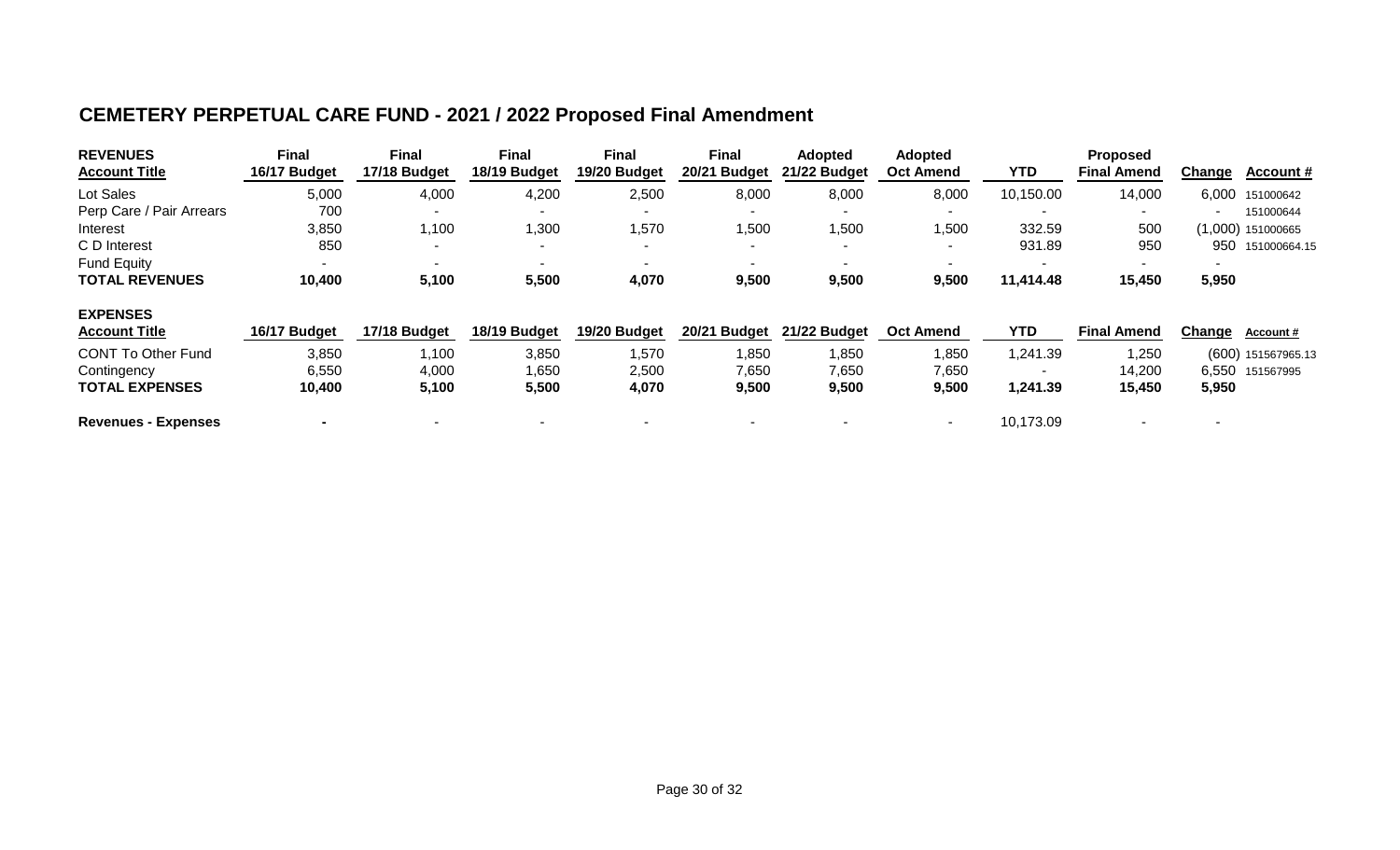## **VETERANS MEMORIAL FUND - 2021 / 2022 Proposed Final Amendment**

| <b>REVENUES</b><br><b>Account Title</b> | <b>Final</b><br>16/17 Budget | <b>Final</b><br>17/18 Budget | <b>Final</b><br>18/19 Budget | <b>Final</b><br>19/20 Budget | <b>Final</b><br>20/21 Budget | <b>Adopted</b><br>21/22 Budget | <b>Adopted</b><br><b>Oct Amend</b> | YTD  | <b>Proposed</b><br><b>Final Amend</b> | <b>Change</b> | Account#         |
|-----------------------------------------|------------------------------|------------------------------|------------------------------|------------------------------|------------------------------|--------------------------------|------------------------------------|------|---------------------------------------|---------------|------------------|
| Interest                                |                              | 10                           | 10                           | 50                           | 10                           | 10                             | 10                                 | 1.34 | 10                                    |               | 294000665        |
| Donations                               |                              | 100                          | 100                          |                              |                              |                                |                                    |      |                                       |               | 294000675        |
| Miscellaneous                           |                              |                              |                              |                              |                              |                                |                                    |      |                                       |               |                  |
| Grants                                  |                              |                              |                              |                              |                              |                                |                                    |      |                                       |               |                  |
| <b>Fund Equity</b>                      |                              | $\sim$                       | 500                          | 4,000                        |                              | -                              | $\blacksquare$                     |      | $\sim$                                |               | 294000699        |
| <b>TOTAL REVENUES</b>                   |                              | 110                          | 610                          | 4,050                        | 10                           | 10                             | 10                                 | 1.34 | 10                                    |               |                  |
| <b>EXPENSES</b>                         |                              |                              |                              |                              |                              |                                |                                    |      |                                       |               |                  |
| <b>Account Title</b>                    | 16/17 Budget                 | 17/18 Budget                 | 18/19 Budget                 | 19/20 Budget                 | 20/21 Budget                 | 21/22 Budget                   | <b>Oct Amend</b>                   | YTD  | <b>Final Amend</b>                    | Change        | <b>Account #</b> |
| Wages                                   |                              |                              |                              |                              |                              |                                |                                    |      |                                       |               | 294747702        |
| <b>FICA</b>                             |                              |                              |                              |                              |                              |                                |                                    |      |                                       |               | 294747709        |
| Repairs & Maintenance                   |                              |                              | 500.00                       | 4,000                        |                              |                                |                                    |      |                                       |               | 294747934        |
| <b>Equipment Rental</b>                 |                              |                              |                              |                              |                              |                                |                                    |      | $\sim$                                |               | 294747943        |
| <b>CONT To Other Fund</b>               |                              |                              |                              |                              |                              |                                |                                    |      |                                       |               | 294747965        |
| Contingency                             |                              | 110                          | 110                          | 50                           | 10                           | 10                             | 10                                 |      | 10                                    |               | 294747995        |
| <b>TOTAL EXPENSES</b>                   |                              | 110                          | 610                          | 4,050                        | 10                           | 10                             | 10                                 |      | 10                                    |               |                  |
| <b>Revenues - Expenses</b>              |                              |                              |                              |                              |                              |                                |                                    | 1.34 |                                       |               |                  |